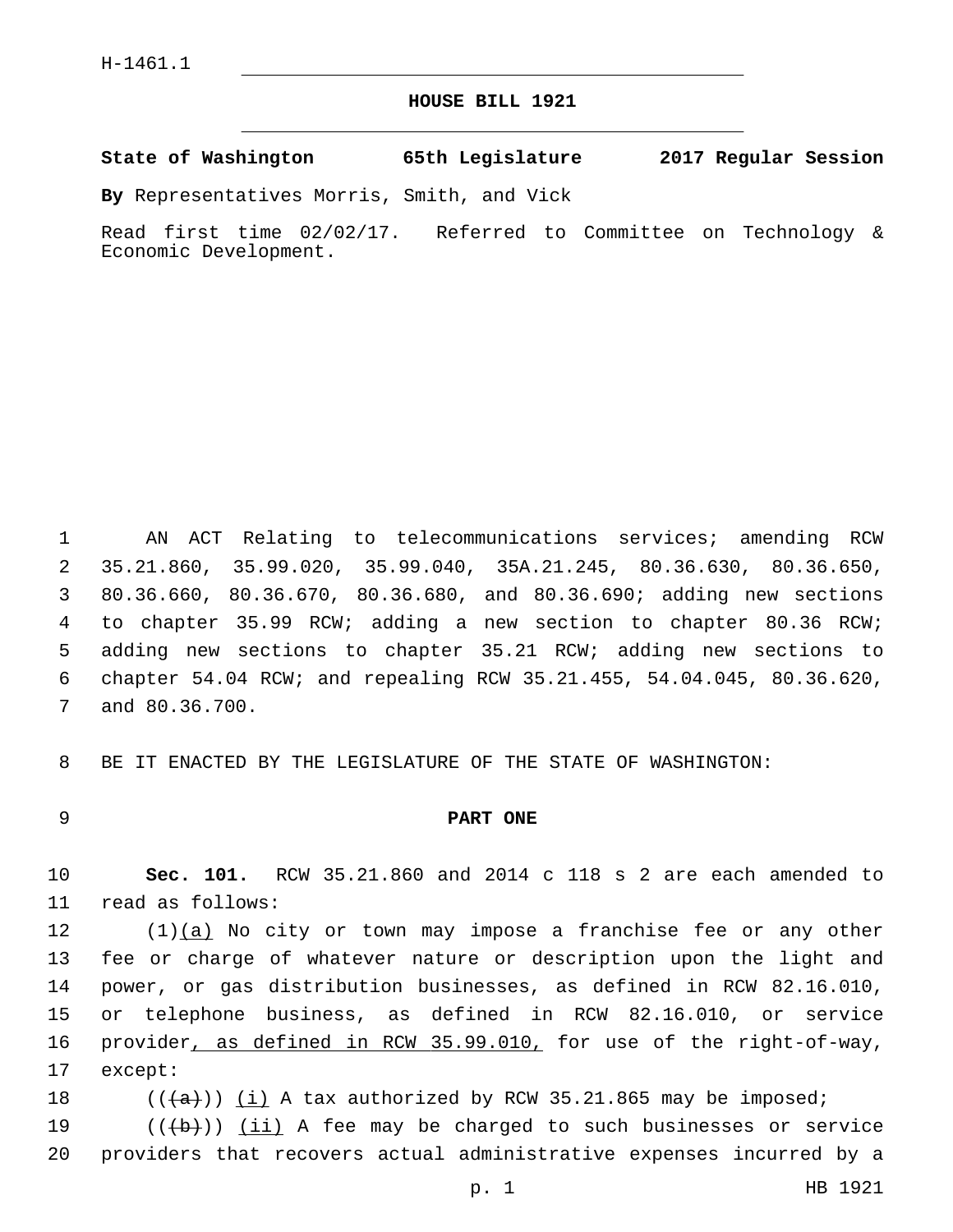city or town that are directly related to receiving and approving a permit, license, and franchise, to inspecting plans and construction, or to the preparation of a detailed statement pursuant to chapter 43.21C RCW;4

(( $\left(\frac{1}{11}\right)$  (iii) Taxes permitted by state law on service providers;

6 ( $(\overline{d})$ ) (iv) Franchise requirements and fees for cable television 7 services as allowed by federal law; and

8  $((+e))$   $(y)$  A site-specific charge pursuant to an agreement between the city or town and a service provider of personal wireless 10 services acceptable to the parties for:

 $((\overrightarrow{i}))$   $(A)$  The placement of new structures in the right-of-way regardless of height, unless the new structure is the result of a mandated relocation in which case no charge will be imposed if the previous location was not charged. When the new structure is placed in the right-of-way for purposes of installing a small cell facility 16 as defined in RCW 80.36.375(2), the site-specific charge imposed under this subsection is limited to the lesser of: (I) The projected 18 cost to the city or town resulting from the installation; or (II) five hundred dollars annually. However, no additional fee may be imposed by any person or government on wi-fi antennas that are strung between existing privately or publicly owned utility poles regardless 22 of location;

 (( $(i+i)$ )) (B) The placement of replacement structures when the replacement is necessary for the installation or attachment of wireless facilities, the replacement structure is higher than the replaced structure, and the overall height of the replacement structure and the wireless facility is more than sixty feet; or

 $((\overrightarrow{iii}))$  (C) The placement of personal wireless facilities on structures owned by the city or town located in the right-of-way. However, a site-specific charge shall not apply to the placement of personal wireless facilities on existing structures, unless the 32 structure is owned by the city or town. When the personal wireless service facility is a small cell facility as defined in RCW 80.36.375(2), the site-specific charge imposed under this subsection is subject to the provisions of sections 202 through 206 of this act.

 (b) A city or town is not required to approve the use permit for the placement of a facility for personal wireless services that meets one of the criteria in this subsection absent such an agreement. If the parties are unable to agree on the amount of the charge, the service provider may submit the amount of the charge to binding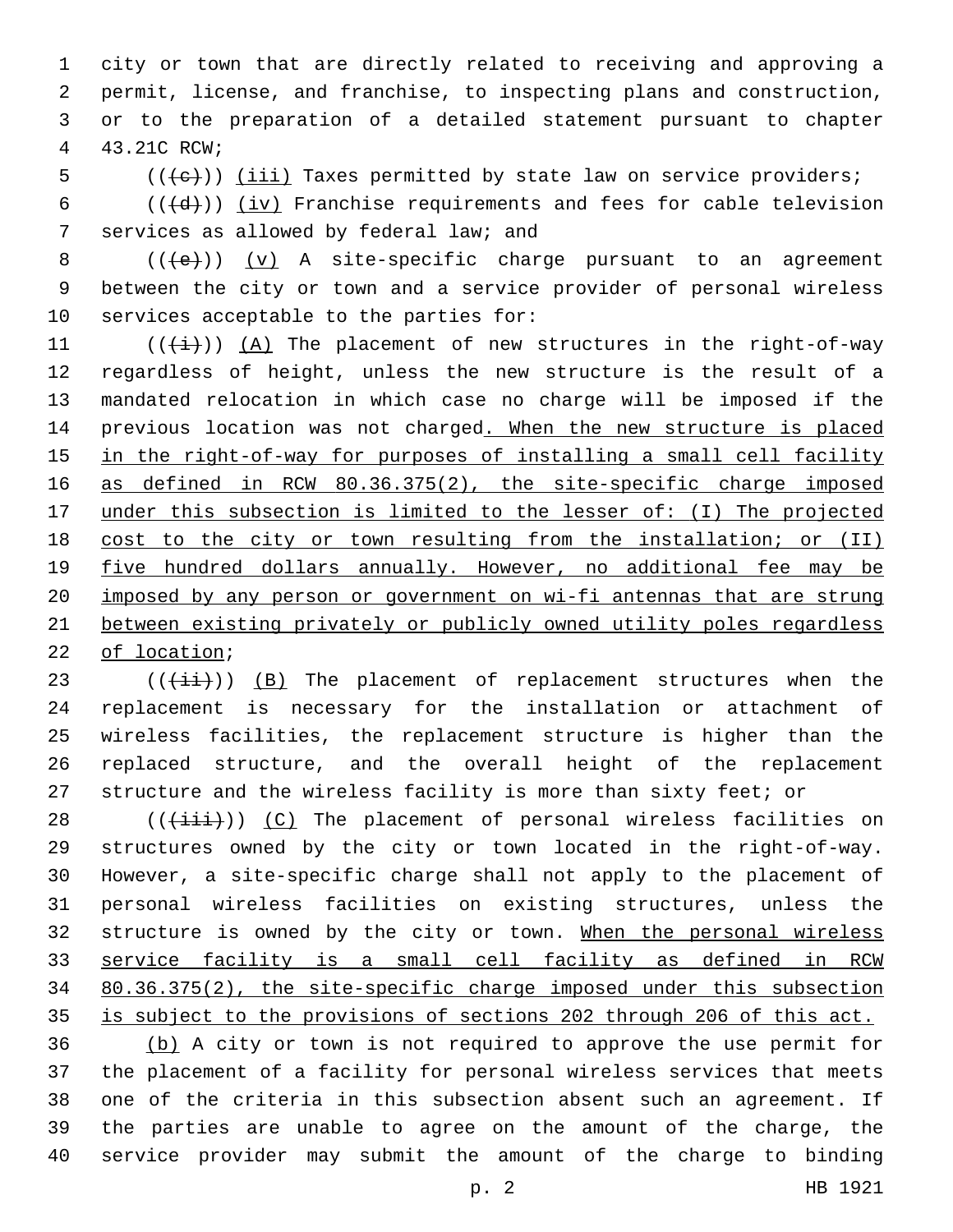arbitration by serving notice on the city or town. Within thirty days of receipt of the initial notice, each party shall furnish a list of acceptable arbitrators. The parties shall select an arbitrator; failing to agree on an arbitrator, each party shall select one arbitrator and the two arbitrators shall select a third arbitrator for an arbitration panel. The arbitrator or arbitrators shall determine the charge based on comparable siting agreements involving public land and rights-of-way. The arbitrator or arbitrators shall not decide any other disputed issues, including but not limited to size, location, and zoning requirements. Costs of the arbitration, including compensation for the arbitrator's services, must be borne equally by the parties participating in the arbitration and each party shall bear its own costs and expenses, including legal fees and witness expenses, in connection with the arbitration proceeding.

 (2) Subsection (1) of this section does not prohibit franchise fees imposed on an electrical energy, natural gas, or telephone business, by contract existing on April 20, 1982, with a city or town, for the duration of the contract, but the franchise fees shall be considered taxes for the purposes of the limitations established in RCW 35.21.865 and 35.21.870 to the extent the fees exceed the costs allowable under subsection (1) of this section.

 (3) The definitions in section 201 of this act apply throughout this section.

 NEW SECTION. **Sec. 102.** A new section is added to chapter 35.99 25 RCW to read as follows:

 A city or town shall authorize the installation of small cell facilities or networks, as defined in RCW 80.36.375(2), on city or town-owned structures located outside of the right-of-way to the same extent as the city or town permits access to structures for other commercial projects or uses and may authorize the installations if the city or town has not previously permitted such access. The installations are subject to reasonable rates, terms, and conditions as provided in one or more agreements between the personal wireless service provider and the city or town. A city or town may not charge more for a small cell facility than the lesser of: (1) The amount charged for similar commercial projects or uses to occupy or use the same amount of space on similarly situated property; (2) the projected cost to the city or town resulting from the installation; 39 or (3) five hundred dollars annually.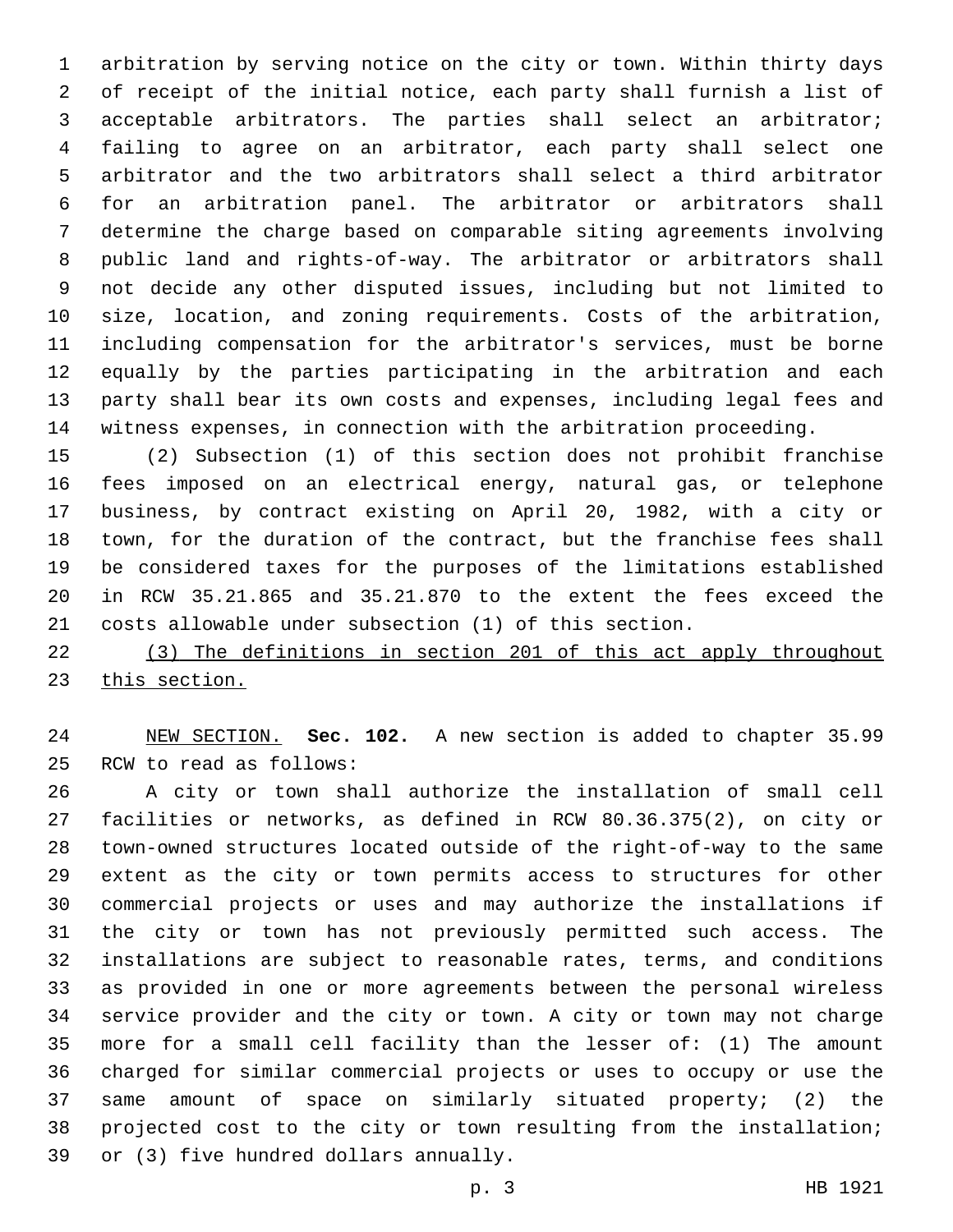**Sec. 103.** RCW 35.99.020 and 2000 c 83 s 2 are each amended to 2 read as follows:

 A city or town may grant, issue, or deny permits for the use of the right-of-way by a service provider for installing, maintaining, repairing, or removing facilities for telecommunications services or cable television services pursuant to ordinances, consistent with this chapter ((83, Laws of 2000)) provided that a city or town shall allow a service provider to place small cell facilities and small cell networks, as defined in RCW 80.36.375(2), in a city or town 10 right-of-way, whether attached to city or town-owned facilities or attached to existing, new, or replacement poles owned by a service provider or another entity, subject only to the conditions of section 13 104 of this act.

 NEW SECTION. **Sec. 104.** A new section is added to chapter 35.99 15 RCW to read as follows:

 (1) A city or town shall provide service providers with nondiscriminatory access for attachments of small cell facilities as defined in RCW 80.36.375(2) to or in any right-of-way facilities the city or town owns or controls, either directly or through a municipally owned utility. A city or town may only deny access to specific facilities on a nondiscriminatory basis where there is insufficient capacity or for reasons of safety, reliability, and generally applicable engineering principles. However, the city or town may not deny access to a pole based on insufficient capacity if the service provider is willing to compensate the city or town for the costs to replace the existing pole with a taller pole and otherwise undertake make-ready work to increase the capacity of the pole to accommodate an additional attachment. The small cell attachments allowed under this subsection are subject to the rate established in section 106(5) of this act and other reasonable terms and conditions as provided in a master permit approved under this section. Any master permit approving the attachment of small cell facilities and networks as defined in RCW 80.36.375(2) on city or town-owned facilities must be consistent with sections 202 through 206 of this act. However, no right-of-way or other permit is required for wi-fi antennas that are suspended on messenger cables that are strung between existing privately or publicly owned poles regardless 38 of location.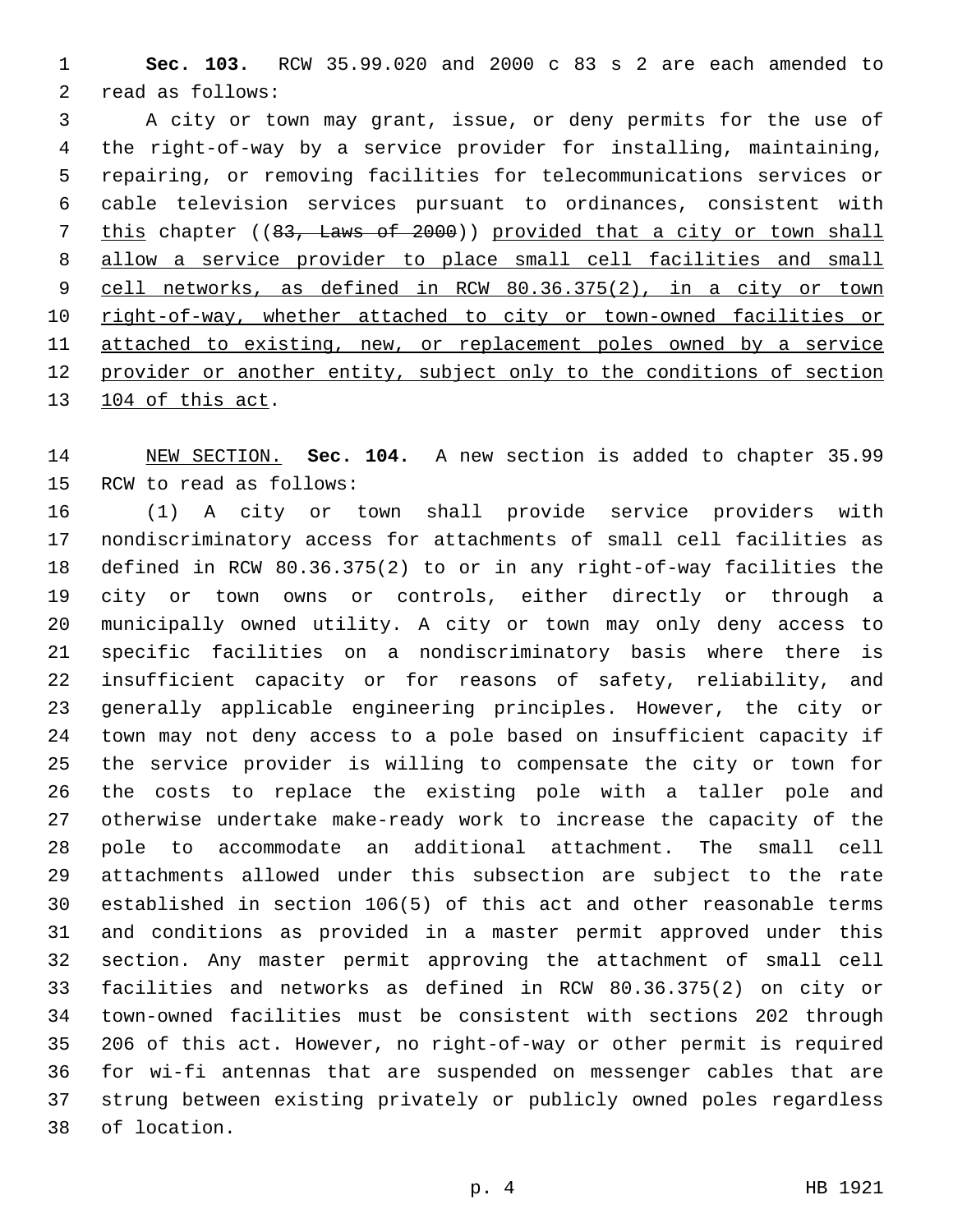(2) A city or town shall provide service providers with nondiscriminatory access to the right-of-way to attach small cell facilities to existing facilities owned by any entity and to install new or replacement poles for purposes of attaching small cell facilities, subject to the rates established in RCW 35.21.860(1)(b) and other reasonable terms and conditions as provided in a master permit approved under this section. A city or town may only deny access to specific locations in the right-of-way on a nondiscriminatory basis for reasons of safety and generally applicable engineering principles. With the issuance of a use permit for each location, the city or town may limit the height of a new or replacement pole so that it does not exceed one hundred thirty percent of the average pole height in the vicinity, when the heights of poles within the same right-of-way and within one-half mile of the 15 proposed pole location are averaged.

 (3) A city or town must approve a master permit under this section within ninety days of a service provider's submittal of a complete application for such a permit. In addition to the applicable rate established in RCW 35.21.860, the master permit must provide for the future issuance of use permits anywhere within the city or town. No concealment, stealth, or aesthetic standards may be required through a master or use permit, except in locations in a designated historic district if similar utility improvements are subject to the 24 same design standards.

 (4) Once a master permit is approved under subsection (3) of this section, the city or town must issue a use permit for each small cell facility or network according to the same timeline and process as 28 described in section 106 of this act.

(5) A city or town shall:29

 (a) In order to facilitate the scheduling and coordination of work in the right-of-way, provide as much advance notice as reasonable of plans to open the right-of-way to those service providers who are current users of the right-of-way or who have filed notice with the clerk of the city or town within the past twelve months of their intent to place facilities in the city or town. A city or town is not liable for damages for failure to provide this notice. Where the city or town has failed to provide notice of plans to open the right-of-way consistent with this subsection, a city or town may not deny a use permit to a service provider on the basis that the service provider failed to coordinate with another project.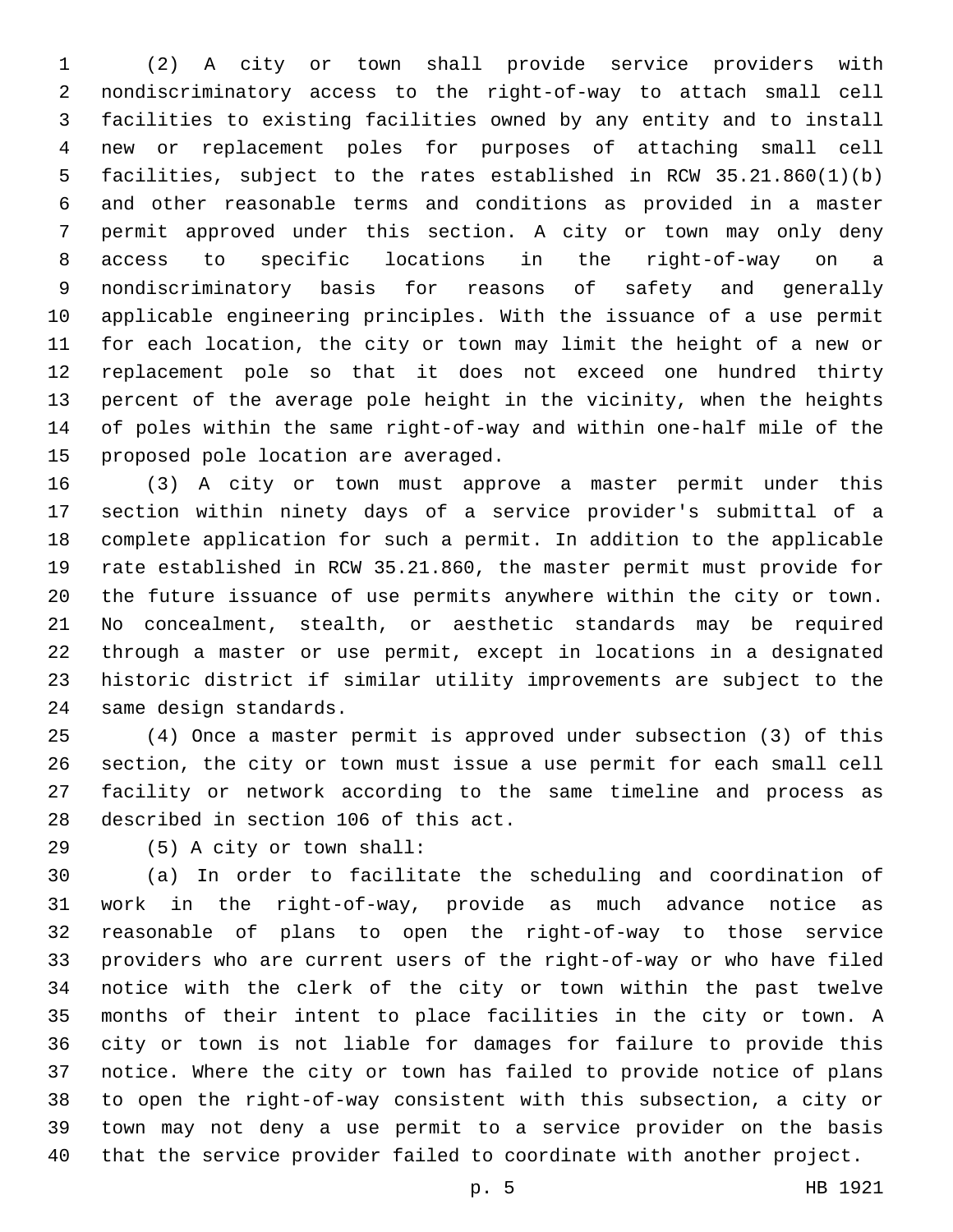(b) Have the authority to require that facilities are installed and maintained within the right-of-way in such a manner and at such points so as not to impede the public use of the right-of-way or to adversely affect the public health, safety, and welfare.

5 (6) A service provider shall:

 (a) Obtain all permits required by the city or town for the installation, maintenance, repair, or removal of facilities in the 8 right-of-way;

 (b) Comply with applicable ordinances, construction codes, regulations, and standards subject to verification by the city or 11 town of such compliance;

 (c) Cooperate with the city or town in ensuring that facilities are installed, maintained, repaired, and removed within the right-of- way in such a manner and at such points so as not to impede the public use of the right-of-way or to adversely affect the public 16 health, safety, and welfare;

 (d) Provide information and plans as reasonably necessary to enable a city or town to comply with subsection (5) of this section including, when notified by the city or town, the provision of advance planning information pursuant to the procedures established 21 by the city or town;

 (e) Obtain the written approval of the facility or structure owner, if the service provider does not own it, prior to attaching to or otherwise using a facility or structure in the right-of-way;

 (f) Construct, install, operate, and maintain its facilities at 26 its expense; and

 (g) Comply with applicable federal and state safety laws and 28 standards.

(7) Nothing in this section may be construed as:

 (a) Creating a new duty upon cities or towns to be responsible for construction of facilities for service providers or to modify the 32 right-of-way to accommodate these facilities;

 (b) Creating, expanding, or extending any liability of a city or town to any third-party user of facilities or third-party 35 beneficiary; or

 (c) Limiting the right of a city or town to require an indemnification agreement as a condition of a service provider's 38 facilities occupying the right-of-way.

 (8) Nothing in this section creates, modifies, expands, or diminishes a priority of use of the right-of-way by a service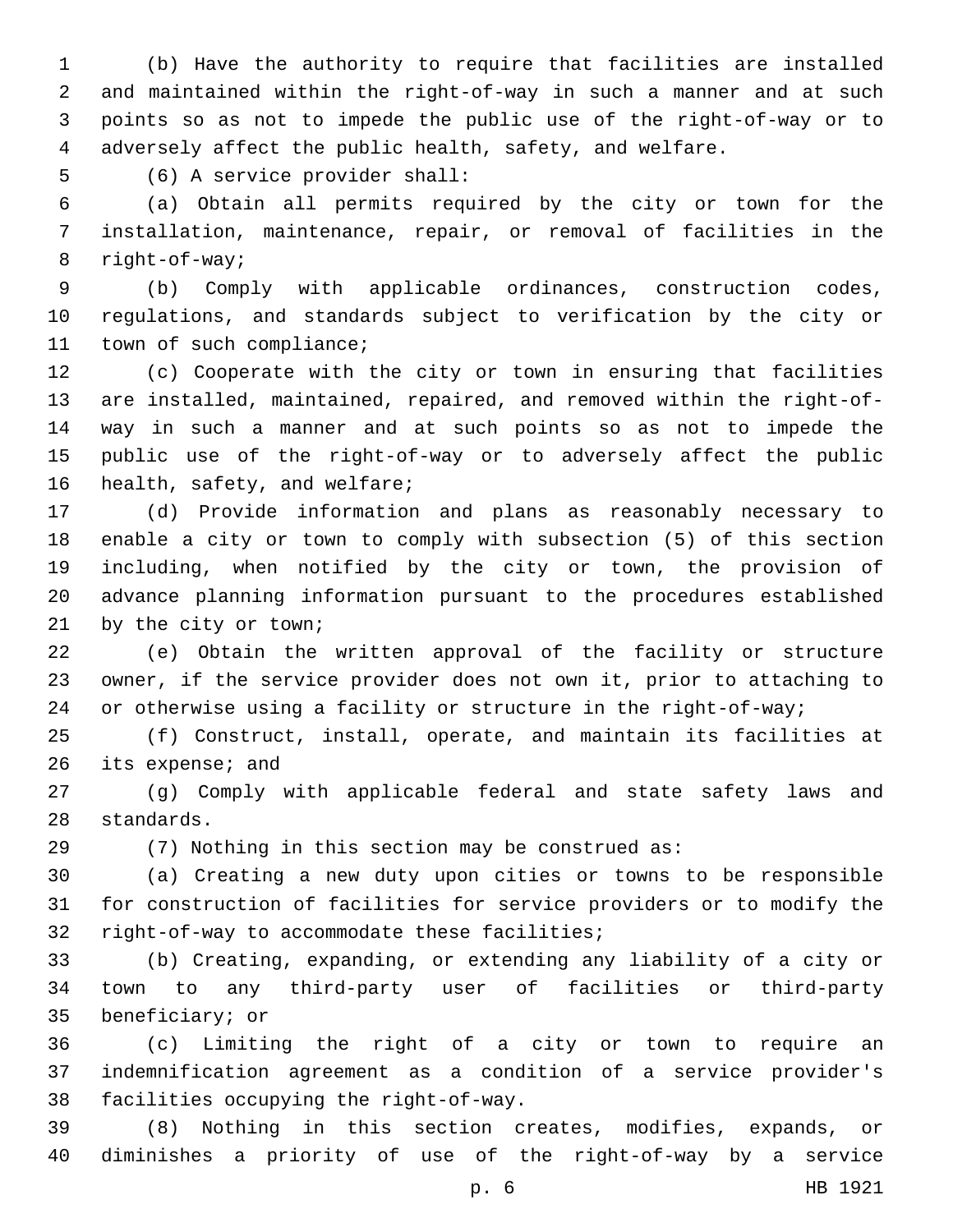provider or other utility, either in relation to other service providers or in relation to other users of the right-of-way for other 3 purposes.

 **Sec. 105.** RCW 35.99.040 and 2000 c 83 s 4 are each amended to 5 read as follows:

 (1) A city or town shall not adopt or enforce regulations or ordinances specifically relating to use of the right-of-way by a 8 service provider that:

 (a) Impose requirements that regulate the services or business operations of the service provider, except where otherwise authorized 11 in state or federal law;

 (b) Conflict with federal or state laws, rules, or regulations that specifically apply to the design, construction, and operation of facilities or with federal or state worker safety or public safety 15 laws, rules, or regulations;

 (c) Regulate the services provided based upon the content or kind of signals that are carried or are capable of being carried over the facilities, except where otherwise authorized in state or federal 19 law; or

 (d) Unreasonably deny the use of the right-of-way by a service provider for installing, maintaining, repairing, or removing facilities for telecommunications services or cable television 23 services.

 (2) Nothing in this chapter, including but not limited to the provisions of subsection (1)(d) of this section, limits the authority of a city or town to regulate the placement of facilities through its local zoning or police power, if the regulations do not otherwise:

 (a) Prohibit the placement of all wireless or of all wireline 29 facilities within the city or town;

 (b) Prohibit the placement of all wireless or of all wireline facilities within city or town rights-of-way, unless the city or town is less than five square miles in size and has no commercial areas, in which case the city or town may make available land other than city or town rights-of-way for the placement of wireless facilities;  $((e^{\frac{r}{2}}))$ 

 (c) Violate section 253 of the telecommunications act of 1996, P.L. 104-104 (110 Stat. 56); or

 (d) Violate section 106 of this act regarding the installation of 39 small cell facilities and small cell networks.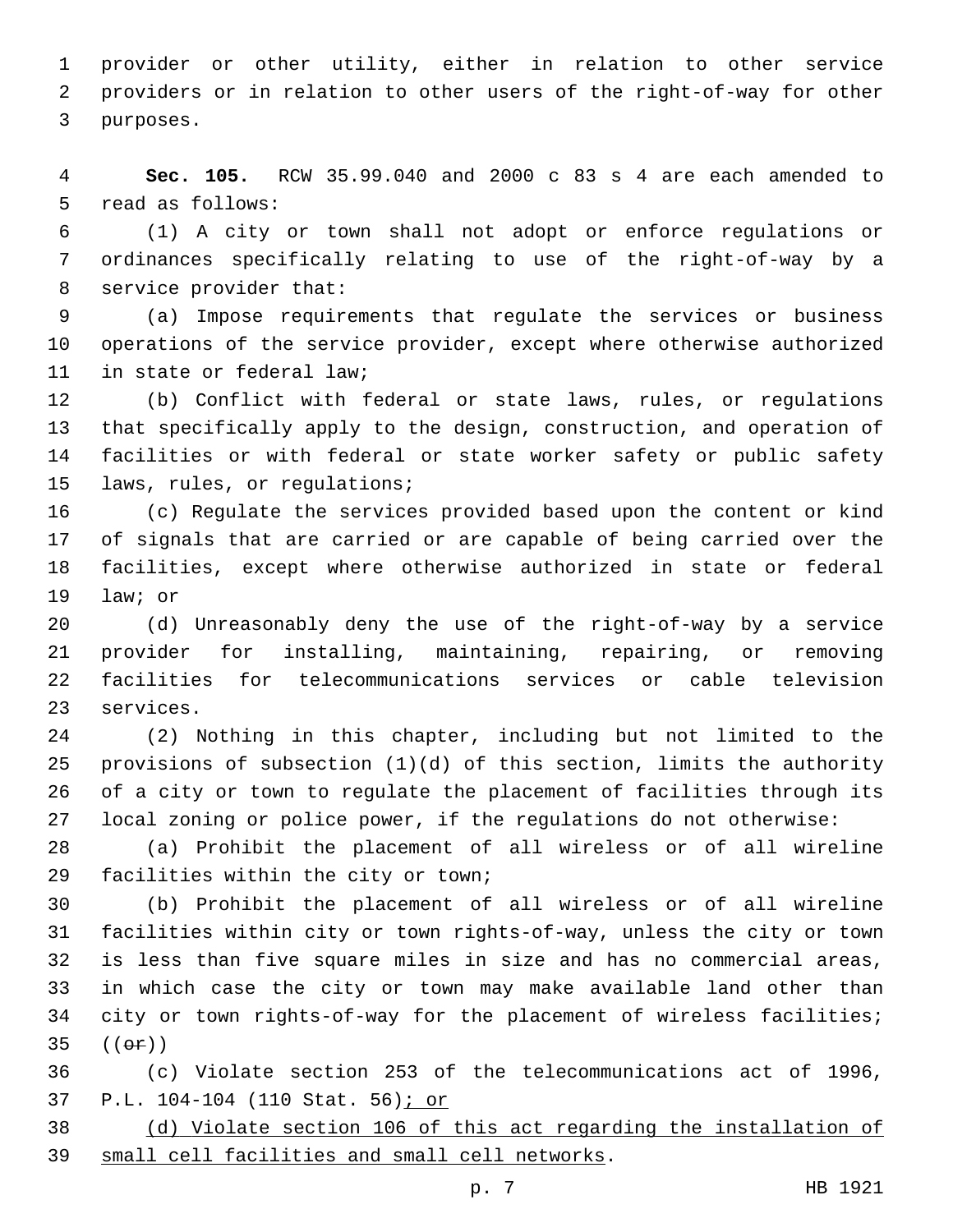(3) This section does not amend, limit, repeal, or otherwise modify the authority of cities or towns to regulate cable television services pursuant to federal law, except that a cable television franchise may not prohibit a cable television company from providing 5 wireless services.

 NEW SECTION. **Sec. 106.** A new section is added to chapter 80.36 7 RCW to read as follows:

 (1) Small cell facilities and small cell networks, as defined in 9 RCW 80.36.375(2), are exempt from land use review.

 (2)(a) Installation of small cell facilities and small cell networks exempt from land use review under subsection (1) of this 12 section is subject only to issuance of:

 (i) A building permit, if required to confirm compliance with 14 chapter 19.27 RCW;

 (ii) An encroachment permit, if required for construction in the 16 right-of-way;

(iii) A use agreement, if located in a county right-of-way; or

 (iv) A use permit issued under section 104 of this act if located 19 in a city or town right-of-way.

 (b) The city or county shall issue such permits, to the extent that they are applicable, together with associated approvals for installing fiber optic cables connecting the small cell facilities and any required make-ready work, no later than ninety days after the submission of a complete application for a small cell facility or network. The time period for issuance may be tolled within the first thirty days after the submission of an application if the city or county notifies the applicant that the application is incomplete, identifies all missing information, and specifies the code provision, ordinance, application instruction, or otherwise publicly stated procedure that requires the missing information to be submitted. The time period may also be extended by mutual agreement between the city or county and the applicant. Unless the time period is tolled or extended, if the city or county does not issue the associated permit or permits within ninety days after the submission of an application, the associated permit or permits are deemed issued.

 (3) Applicants for small cell facilities exempt from land use review under subsection (1) of this section may not be required to submit information not required of other applicants.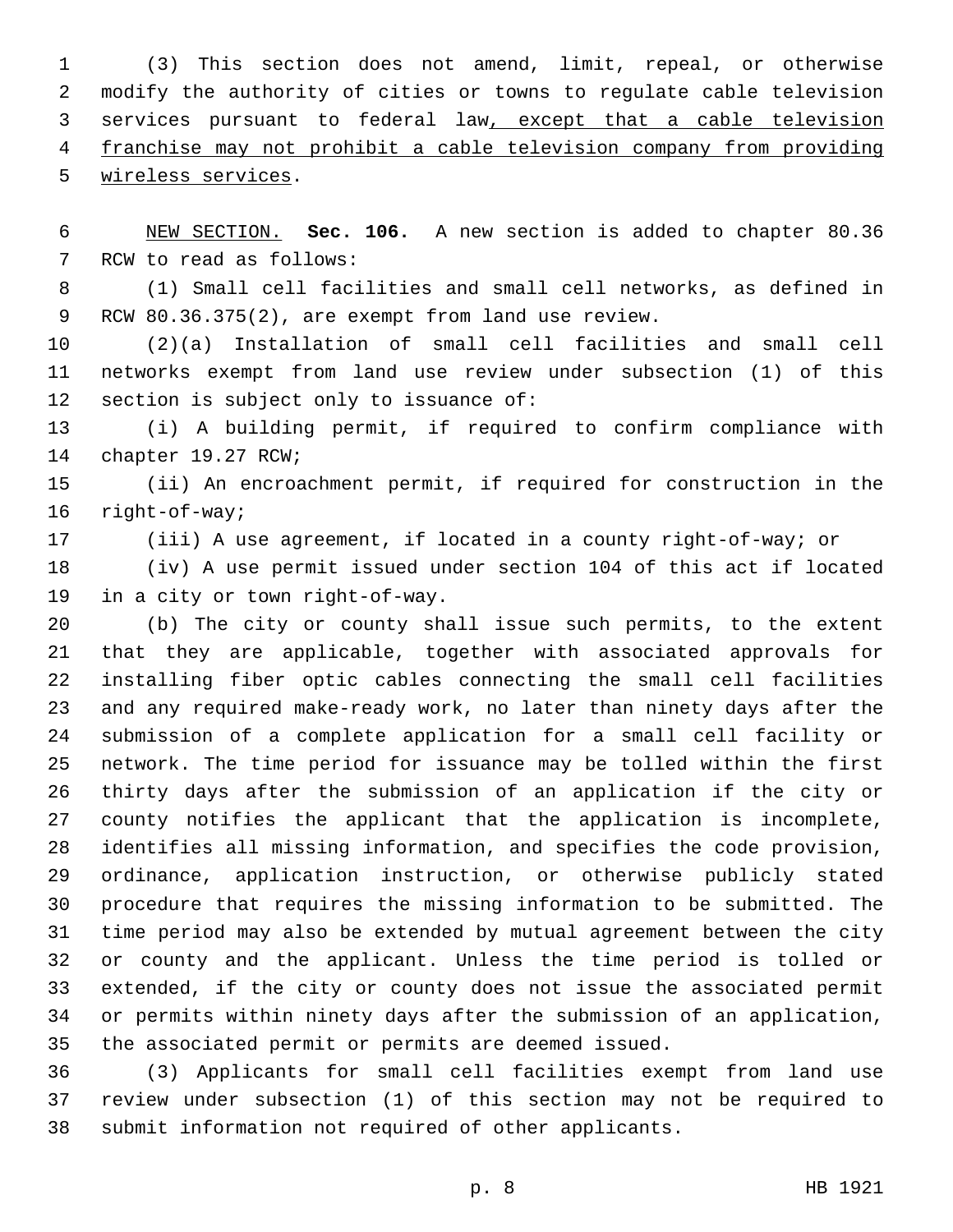(4)(a) A city or county: (i) May deny an application under this section only if the application does not meet applicable building or electrical codes or standards, provided these codes and standards are of general applicability; (ii) must document the specific code provisions or standards on which the denial is based; and (iii) must send the documentation to the applicant on or before the day the city 7 or county denies an application.

 (b) The applicant may cure the deficiencies identified by the city or county and resubmit the application within thirty days of the denial without paying an additional processing fee. The city or county shall approve or deny the revised application within thirty 12 days after resubmittal.

 (5) Applicants for small cell facility or network permits may not be required to pay a higher processing fee for the applications described in subsection (2) of this section than telecommunications services providers that are not personal wireless service providers. Notwithstanding RCW 35.21.860(1)(b), the total processing fees for any individual permit or approval, including any fees charged by third parties, may not exceed five hundred dollars.

 (6) Notwithstanding anything to the contrary in this section, section 102 of this act, and RCW 35.21.860(1)(b), no application, permit, or fee is required for the following work involving small cell facilities: (a) Routine maintenance; (b) the replacement of small cell facilities with small cell facilities that are substantially similar in size, weight, and height, or smaller, and that have the same or less wind loading and structural loading; and (c) the installation, placement, maintenance operation, or replacement of small cell facilities that are suspended on cable or lines that are strung between existing utility poles in compliance 30 with national safety codes.

 **Sec. 107.** RCW 35A.21.245 and 2000 c 83 s 10 are each amended to 32 read as follows:

 Each code city is subject to the requirements and restrictions 34 regarding facilities and rights-of-way under ((this)) RCW 35.21.860 35 and chapter 35.99 RCW.

**PART TWO**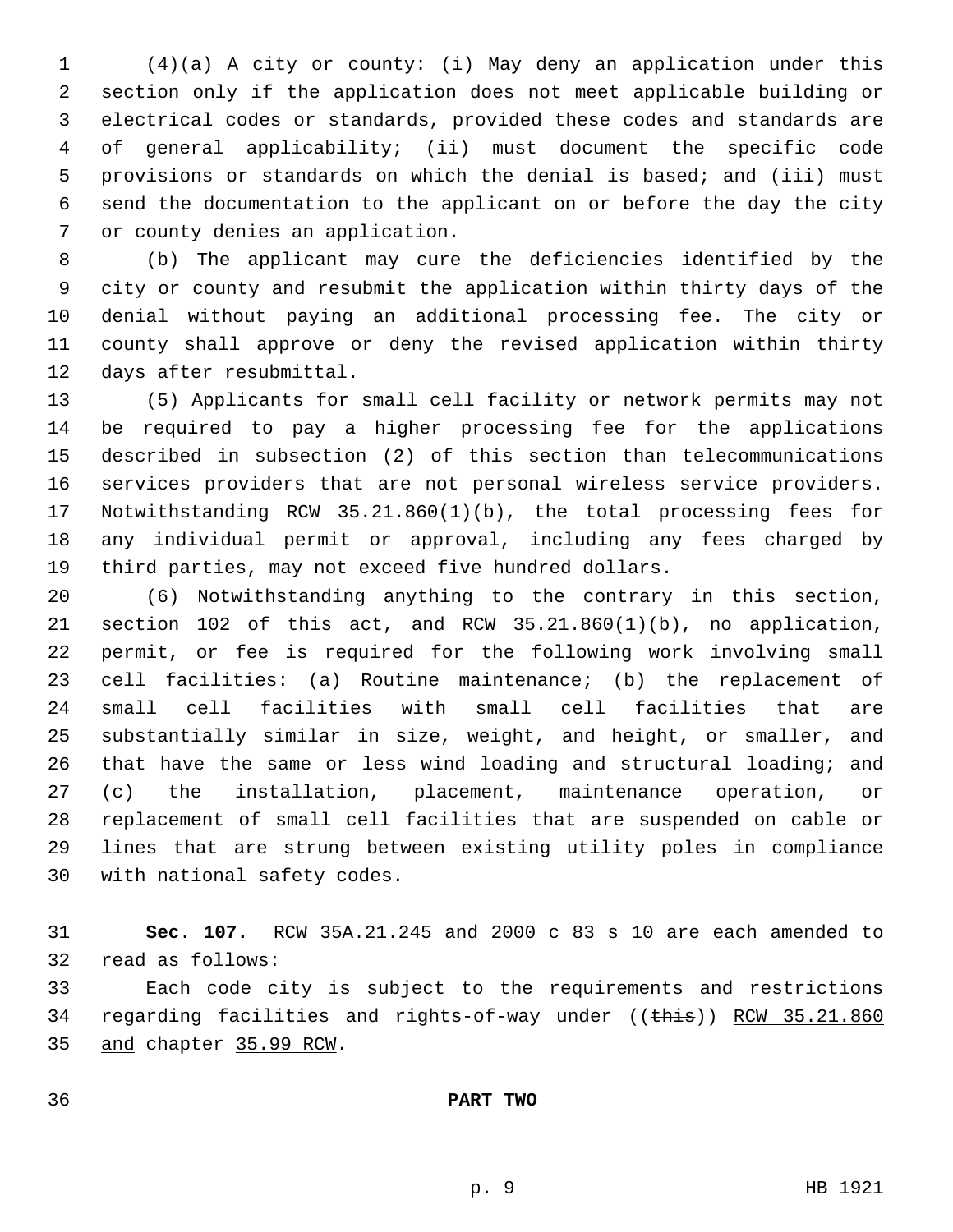NEW SECTION. **Sec. 201.** A new section is added to chapter 35.21 2 RCW to read as follows:

 The definitions in this section apply throughout sections 202 through 206 of this act and RCW 35.21.860 unless the context clearly 5 requires otherwise.

 (1) "Attachment" means any wire, cable, or antenna for the transmission of intelligence by telecommunications or television, including cable television, light waves, or other phenomena, or for the transmission of electricity for light, heat, or power, and any related device, apparatus, or auxiliary equipment, installed upon any pole or in any telecommunications, electrical, cable television, or communications right-of-way, duct, conduit, manhole or handhole, or other similar facilities owned or controlled, in whole or in part, by the owners, where the installation has been made with the consent of the owners consistent with the provisions of this chapter.

 (2) "Attachment agreement" means an agreement negotiated in good faith between an owner and a utility or licensee establishing the rates, terms, and conditions for attachments to the owner's 19 facilities.

 (3) "Carrying charge" means the costs the owner incurs to own and maintain poles, ducts, or conduits without regard to attachments. Those costs are comprised of the owner's administrative, maintenance, and depreciation expenses and applicable taxes. When used to calculate an attachment rate, the carrying charge may be expressed as a percentage of the net pole, duct, or conduit investment.

 (4) "Communications space" means the usable space on a pole below the communications workers safety zone and above the vertical space for meeting ground clearance requirements under the national 29 electrical safety code.

 (5) "Conduit" means a structure containing one or more ducts, usually placed in the ground, in which cables or wires may be 32 installed.

 (6) "Duct" means a single enclosed raceway for conductors, cable, 34 or wire.

 (7) "Facility" means a pole, duct, conduit, manhole or handhole, right-of-way, or similar structure on or in which attachments can be made. "Facilities" includes more than one facility.

 (8) "Inner duct" means a duct-like raceway smaller than a duct that is inserted into a duct so that the duct may carry multiple 40 wires or cables.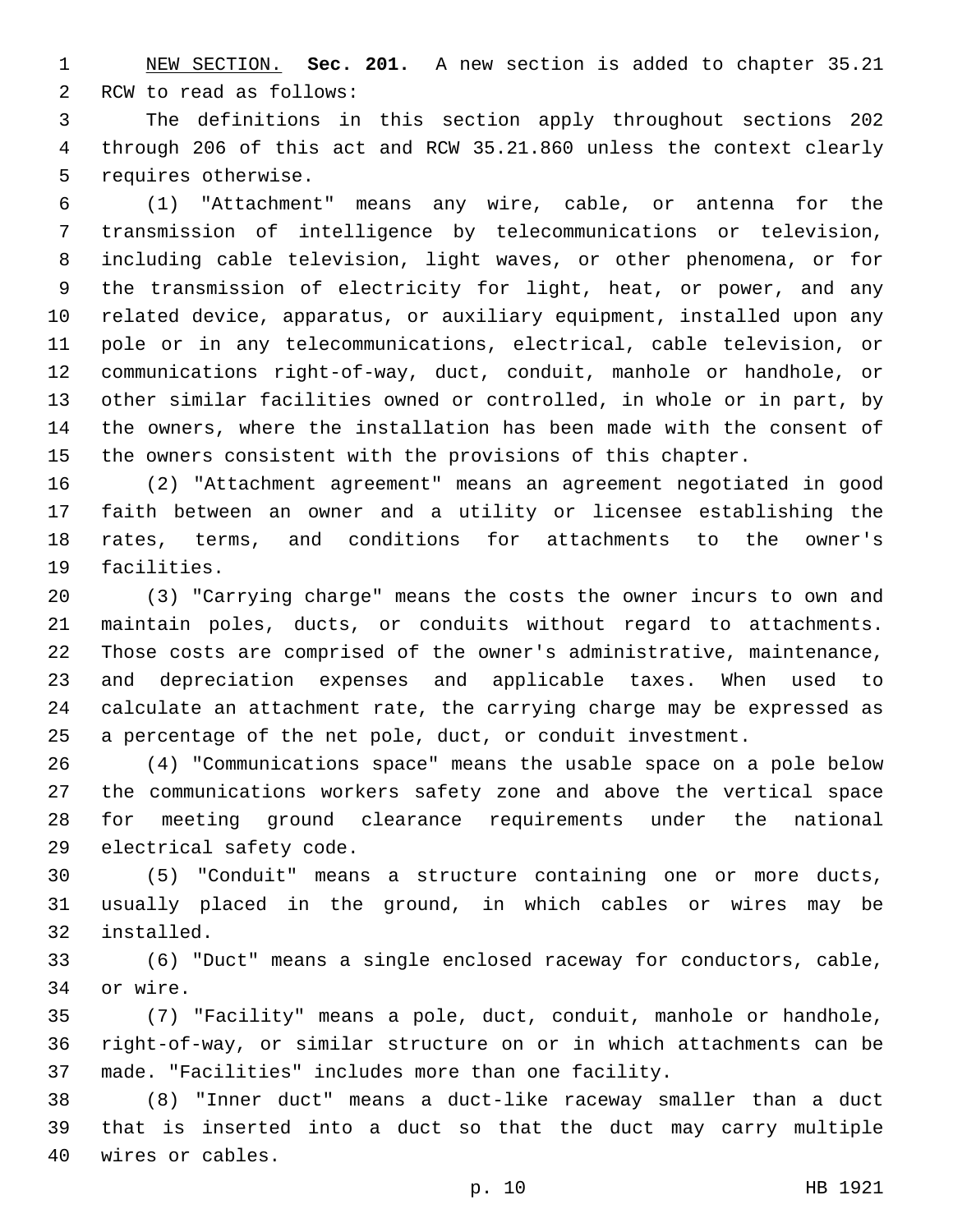(9) "Licensee" includes any person, firm, corporation, partnership, company, association, joint stock association, or cooperatively organized association, other than a utility, that is authorized to construct attachments upon, along, under, or across the 5 public ways.

 (10) "Locally regulated utility" means a city owning and operating an electric utility not subject to rate or service regulation by the utilities and transportation commission.

 (11) "Make-ready work" means engineering or construction activities necessary to make a pole, duct, conduit, right-of-way, or other support equipment available for a new attachment, attachment modifications, or additional attachments. Such work may include rearrangement of existing attachments, installation of additional support for the utility pole, or creation of additional capacity, up to and including replacement of an existing pole with a taller pole.

 (12)(a) "Net cost of a bare pole" means: (i) The original investment in poles, including purchase price of poles and fixtures and excluding cross-arms and appurtenances, less depreciation reserve and deferred federal income taxes if applicable associated with the pole investment, divided by (ii) the number of poles represented in 21 the investment amount.

 (b) When an owner owns poles jointly with another utility, the number of poles for purposes of calculating the net cost of a bare pole is the number of solely owned poles plus the product of the number of the jointly owned poles multiplied by the owner's ownership percentage in those poles. In the unusual situation in which net pole investment is zero or negative, the owner may use gross figures with 28 appropriate net adjustments.

 (13) "Occupant" means any licensee with an attachment to an owner's facility that the owner has granted the licensee the right to 31 maintain.

 (14) "Occupied space" means that portion of the facility used for attachment that is rendered unusable for any other attachment, which is presumed to be one foot on a pole and one-half of a duct in a duct 35 or conduit.

 (15) "Overlashing" means the tying of additional communications wires or cables to existing communications wires or cables attached 38 to poles.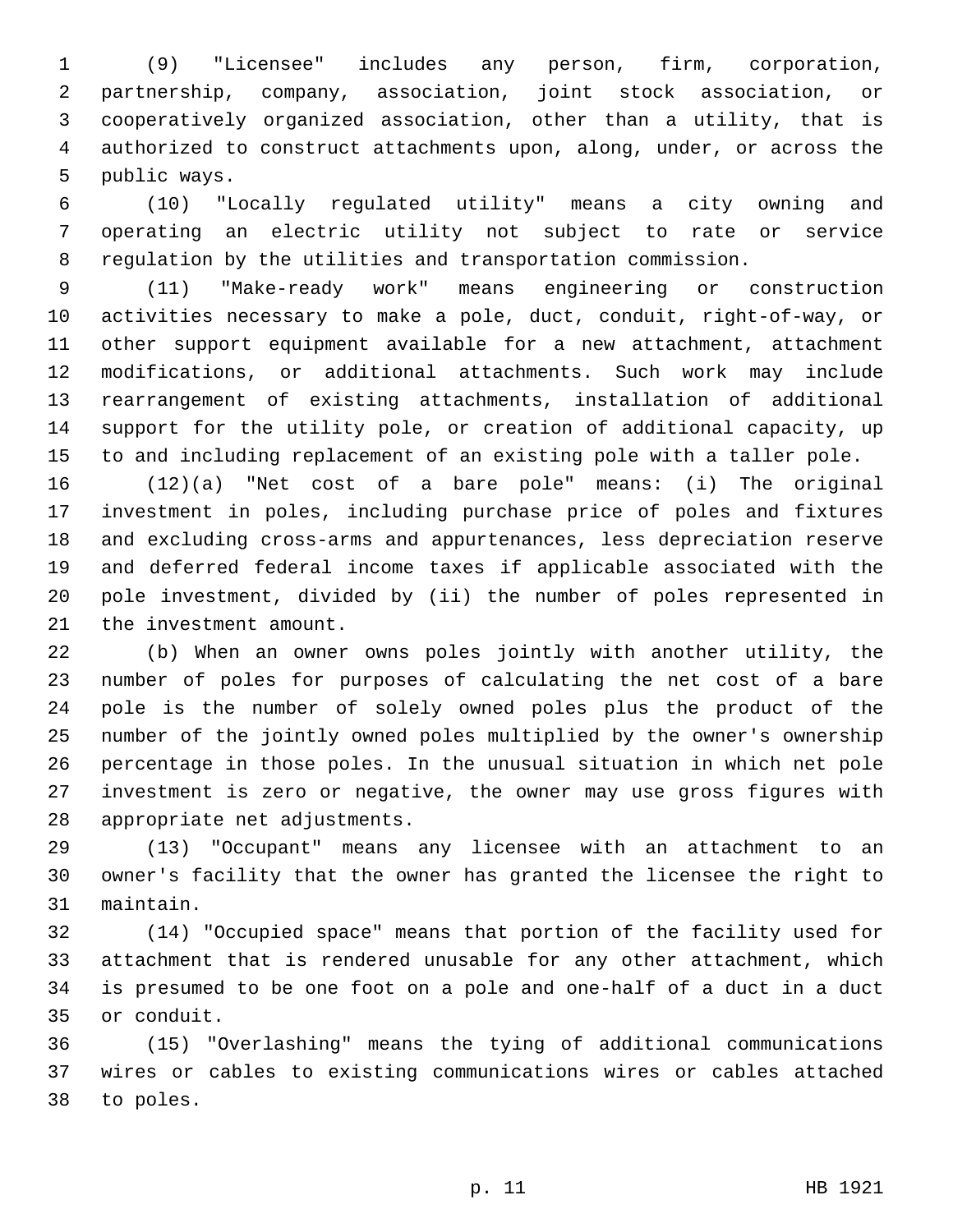(16) "Owner" means the locally regulated utility that owns or controls the facilities to or in which an occupant maintains, or a 3 requester seeks to make, attachments.

 (17) "Pole" means an aboveground structure on which an owner maintains attachments, which is presumed to be thirty-seven and one- half feet in height. When the owner is a locally regulated utility, "pole" is limited to structures used to attach electric distribution 8 lines.

 (18) "Requester" means a licensee or utility that applies to an owner to make attachments to or in the owner's facilities and that has an agreement with the owner establishing the rates, terms, and conditions for attachments to the owner's facilities.

 (19) "Right-of-way" is an owner's legal right to construct, install, or maintain facilities or related equipment in or on grounds or property belonging to another person. For the purposes of sections 202 through 206 of this act, "right-of-way" includes only the legal rights that permit the owner to allow third parties access to those 18 rights.

 (20) "Unusable space," with respect to poles, means the space on the pole below the usable space, including the amount required to set the depth of the pole. In the absence of measurements to the contrary, a pole is presumed to have twenty-four feet of unusable 23 space.

 (21) "Usable space," with respect to poles, means the vertical space on a pole above the minimum grade level that can be used for the attachment of wires, cables, and associated equipment, and that includes space occupied by the owner. In the absence of measurements to the contrary, a pole is presumed to have thirteen and one-half feet of usable space. With respect to conduit, "usable space" means capacity within a conduit that is available or that could, with reasonable effort and expense, be made available, for the purpose of installing wires, cable, and associated equipment for telecommunications or cable services, and that includes capacity 34 occupied by the owner.

 NEW SECTION. **Sec. 202.** A new section is added to chapter 35.21 36 RCW to read as follows:

 (1) An owner shall provide requesters with nondiscriminatory access for attachments to or in any facility the owner owns or controls. An owner may deny access to specific facilities on a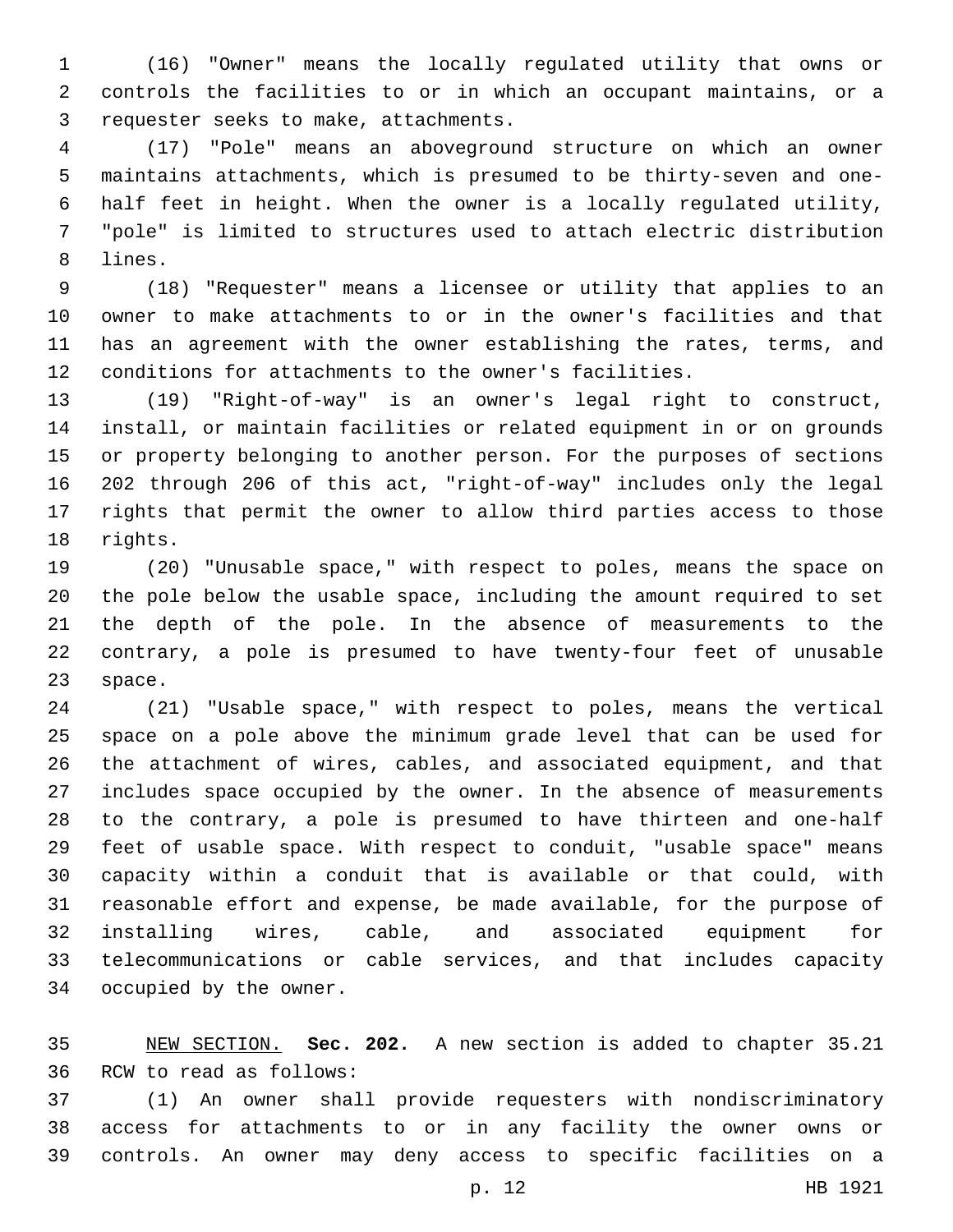nondiscriminatory basis where there is insufficient capacity or for reasons of safety, reliability, and generally applicable engineering principles. However, the owner may not deny access to a pole based on insufficient capacity if the requester is willing to compensate the owner for the costs to replace the existing pole with a taller pole and otherwise undertake make-ready work to increase the capacity of the pole to accommodate an additional attachment including, but not limited to, using space and cost-saving attachment techniques such as: Boxing; installation of attachments on both sides of the pole at approximately the same height; or bracketing or installation of extension arms, to the extent that the owner uses, or allows occupants to use, such attachment techniques in the communications 13 space of the owner's poles.

 (2) All rates, terms, and conditions made, demanded, or received by any owner for any attachment by a licensee must be fair and reasonable and must be included in an attachment agreement with the licensee. Parties may mutually agree on terms for attachment to or in facilities that differ from those in this chapter.

 (3) Except for overlashing requests described in subsection (11) of this section, a requester must submit a written application to an owner to request access to its facilities. The owner may recover from the requester the reasonable costs the owner actually and reasonably incurs to process the application, including the costs of inspecting the facilities identified in the application and preparing a preliminary estimate for any necessary make-ready work, to the extent these costs are not, and would not ordinarily be, included in the accounts used to calculate the attachment rates set forth in this chapter. The owner may survey the facilities identified in the application and may recover from the requester the costs the owner actually and reasonably incurs to conduct that survey. The owner must provide the requester with an estimate of those costs prior to conducting a survey. The owner must complete such a survey and respond in writing to requests for access to the facilities identified in the application within forty-five days from the date the owner receives a complete application, except as otherwise provided in this section. A complete application is an application that provides the information necessary to enable the owner to identify and evaluate the facilities to or in which the requester 39 seeks to attach.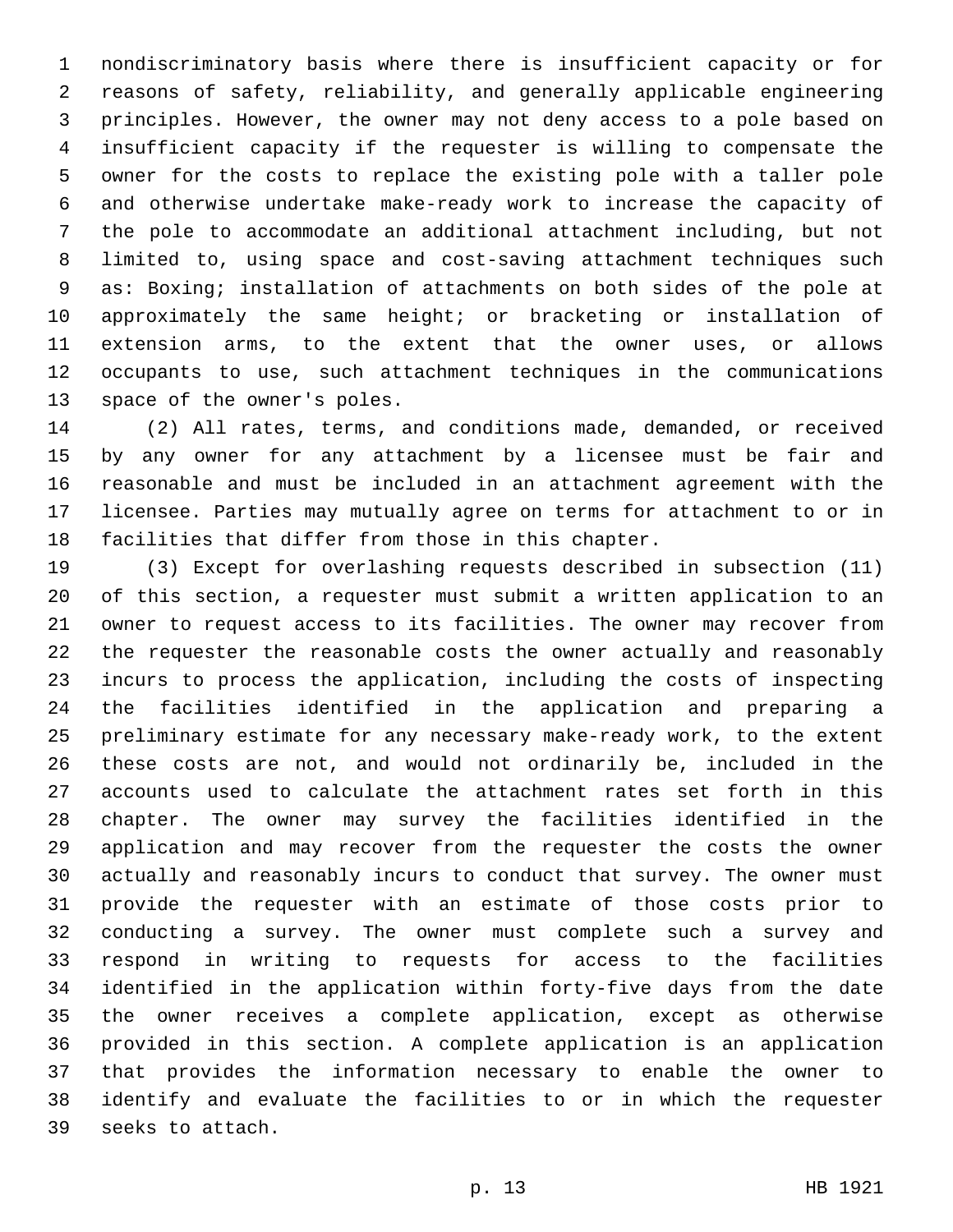(4) If the owner denies the request in an application for access, in whole or in part, the owner's written response to the application must include an explanation of the reasons for the denial for each facility to which the owner is denying access. Such a response must include all relevant information supporting the denial.

 (5) To the extent that it grants the access requested in an application, the owner's written response must inform the requester of the results of the review of the application. Within fourteen days of providing its written response, the owner must provide an estimate of charges to perform all necessary make-ready work, including the costs of completing the estimate. Make-ready work costs are nonrecurring costs that are not included in carrying charges and must be costs that the owner actually and reasonably incurs to provide the 14 requester with access to the facility.

 (a) The requester must accept or reject an estimate of charges to perform make-ready work within thirty days of receipt of the estimate. The owner may require the requester to pay all estimated charges to perform make-ready work as part of acceptance of the estimate or before the owner undertakes the make-ready work subject to true-up to the reasonable costs the owner actually incurs to 21 undertake the work.

 (b) An owner may withdraw an outstanding estimate of charges to perform make-ready work any time after thirty days from the date the owner provides the estimate to the requester if the requester has not accepted or rejected that estimate. An owner also may establish a date no earlier than thirty days from the date the owner provides the estimate to the requester after which the estimate expires without 28 further action by the owner.

 (6) For requests to attach to poles, the owner must determine the time period for completing the make-ready work and provide that information in a written notice to the requester and all known occupants with existing attachments on the poles that may be affected by the make-ready work. The owner and the requester must coordinate the make-ready work with any such occupants, as necessary.

(a) For attachments in the communications space, the notice must:

(i) Specify where and what make-ready work will be performed;

 (ii) Set a date for completion of make-ready work that is no later than sixty days after the notice is sent. For good cause shown, the owner may extend completion of the make-ready work by an 40 additional fifteen days;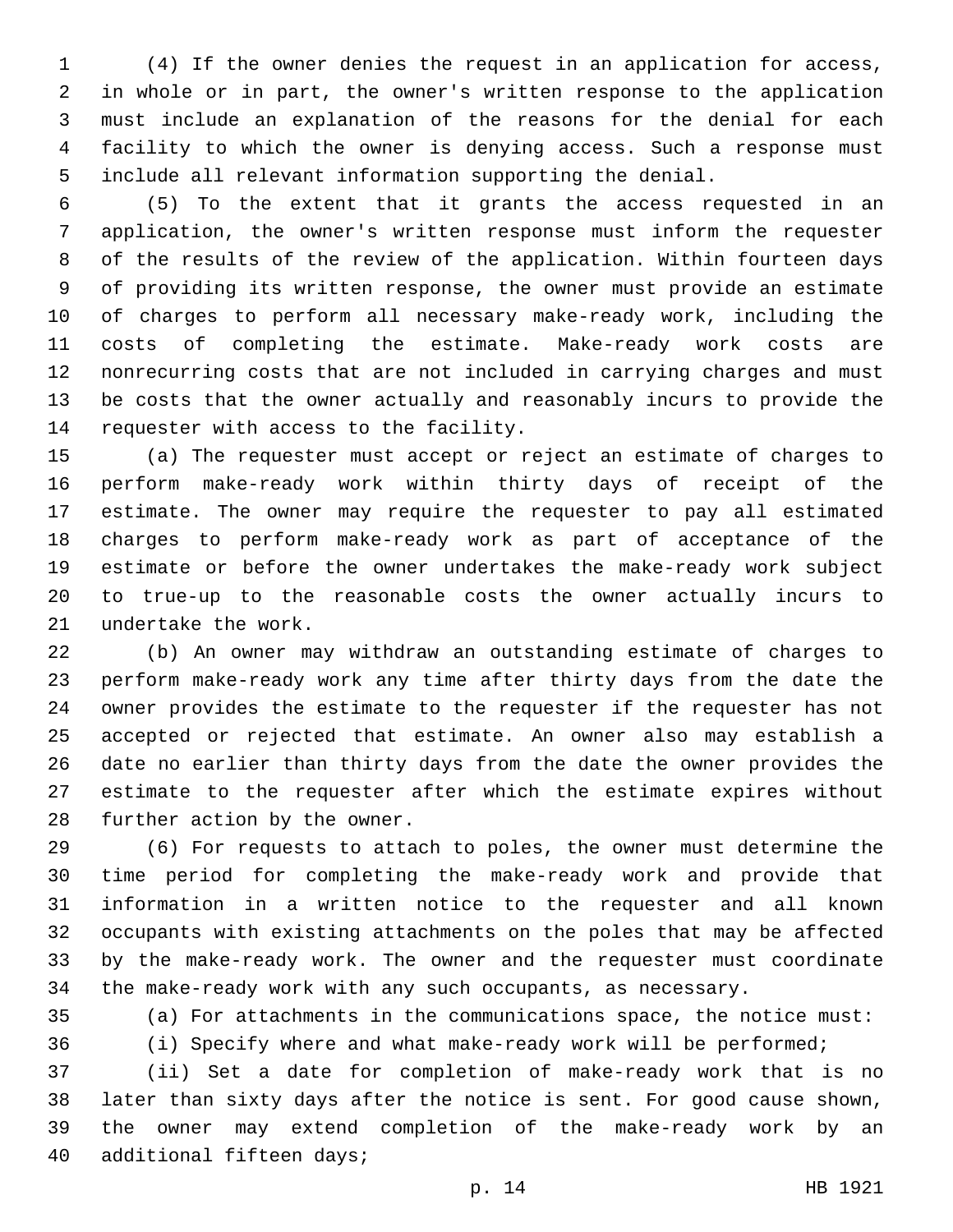(iii) State that any occupant with an existing attachment may modify that attachment consistent with the specified make-ready work before the date set for completion of that work. Any occupant with an existing attachment that does not comply with applicable safety requirements must modify that attachment to bring it into compliance before the date set for completion of the make-ready work. The occupant is responsible for all costs incurred to bring its 8 attachment into compliance;

 (iv) State that the owner may assert its right to fifteen 10 additional days to complete the make-ready work;

 (v) State that if make-ready work is not completed by the completion date set by the owner, or fifteen days later if the owner has asserted its right to fifteen additional days, the owner and the requester may negotiate an extension of the completion date or the requester, after giving reasonable notice to the owner, may hire a contractor from the list of contractors the owner has authorized to work on its poles to complete the specified make-ready work within the communications space. If the owner does not maintain a list of authorized contractors, the requester may choose a contractor without 20 the owner's authorization;

 (vi) State the name, telephone number, and email address of a person to contact for more information about the make-ready work.

 (b) For wireless antennas or other attachments on poles in the space above the communications space, the notice must:

(i) Specify where and what make-ready work will be performed;

 (ii) Set a date for completion of make-ready work that is no later than ninety days after notice is sent. For good cause shown, the owner may extend completion of the make-ready work by an 29 additional fifteen days;

 (iii) State that any occupant with an existing attachment may modify the attachment consistent with the specified make-ready work before the date set for completion of that work. Any occupant with an existing attachment that does not comply with applicable safety requirements must modify that attachment to bring it into compliance before the date set for completion of the make-ready work. The occupant is responsible for all costs incurred to bring its 37 attachment into compliance;

 (iv) State that the owner may assert its right to fifteen 39 additional days to complete the make-ready work.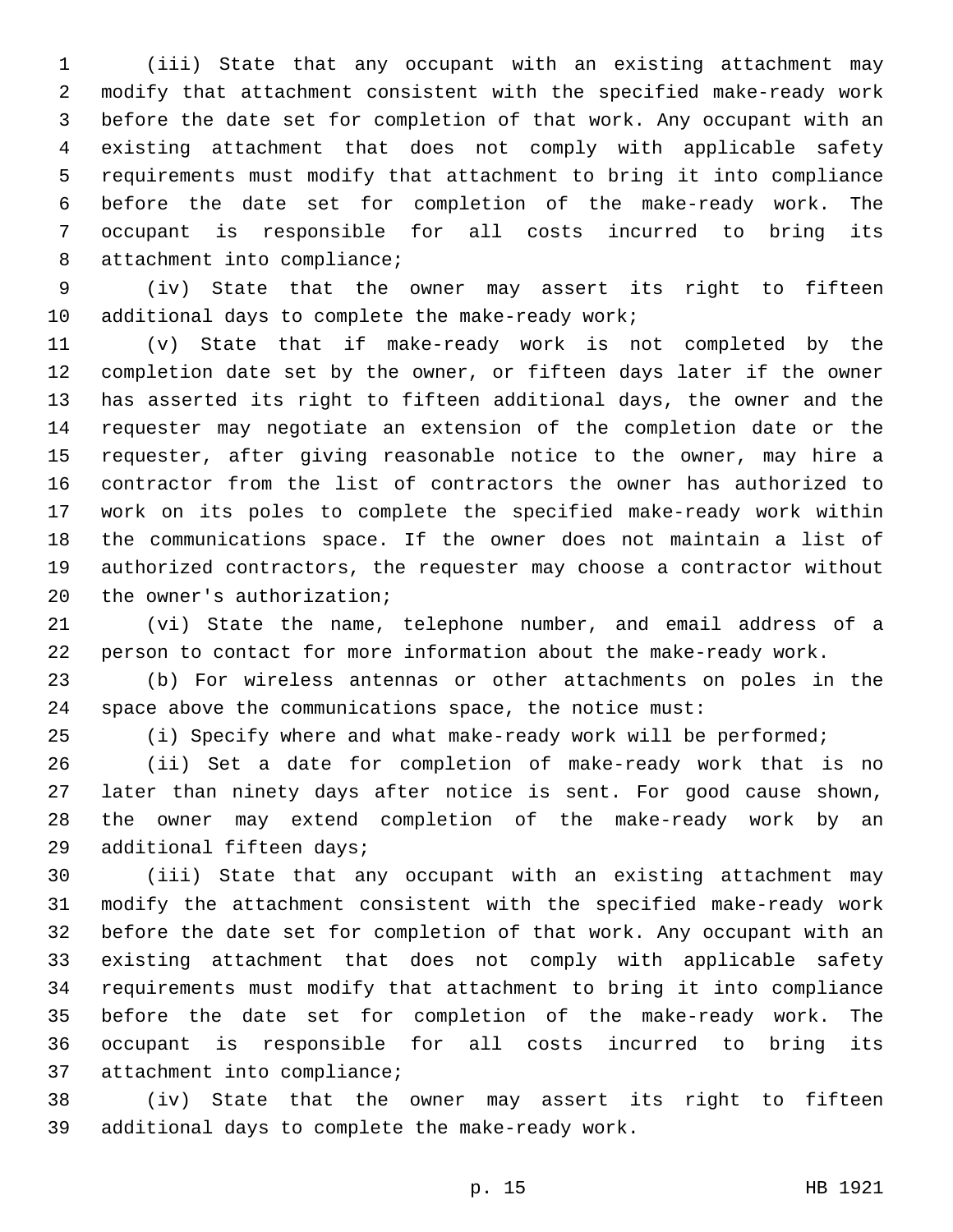(v) State the name, telephone number, and email address of a person to contact for more information about the make-ready work.

 (7) For the purpose of compliance with the time periods in this section:4

 (a) The time periods apply to all requests for access to up to three hundred poles or one-half of one percent of the owner's poles 7 in Washington, whichever is less.

 (b) An owner shall negotiate in good faith the time periods for all requests for access to more than three hundred poles or one-half of one percent of the owner's poles in Washington, whichever is less.

 (c) An owner may treat multiple requests from a single requester as one request when the requests are filed within the same thirty-day period. The applicable time period for completing the optional survey or required make-ready work begins on the date of the last request the owner receives from the requester within the thirty-day period.

 (8)(a) An owner may extend the time periods specified in this 17 section under the following circumstances:

 (i) For replacing existing poles to the extent that circumstances beyond the owner's control including, but not necessarily limited to, local government permitting, landowner approval, or adverse weather conditions, require additional time to complete the work; or

 (ii) During performance of make-ready work if the owner discovers unanticipated circumstances that reasonably require additional time 24 to complete the work.

 (b) Upon discovery of the circumstances in (a)(i) or (ii) of this subsection, the owner must promptly notify, in writing, the requester and other affected occupants with existing attachments. The notice must include the reason for the extension and date by which the owner will complete the work. The owner may not extend completion of make- ready work for a period any longer than reasonably necessary and shall undertake the work on a nondiscriminatory basis with the other 32 work the owner undertakes on its facilities.

 (9) If the owner determines that a survey is necessary for responding to a request for attachment to poles and fails to complete a survey of the facilities specified in the application within the time periods established in this section, a requester seeking attachment in the communications space may negotiate an extension of the completion date with the owner or may hire a contractor from the list of contractors the owner has authorized to work on its poles to complete the survey. If the owner does not maintain a list of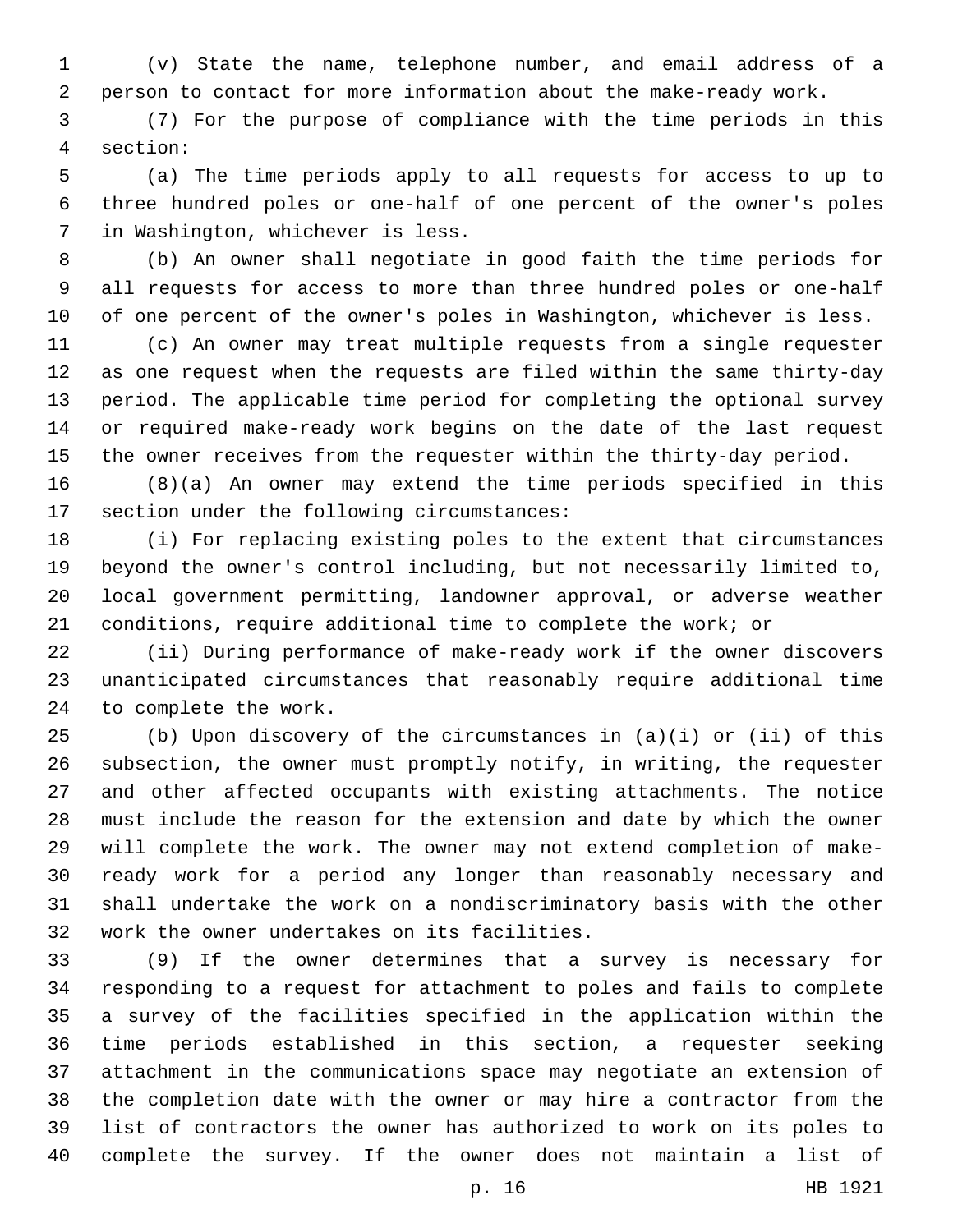authorized contractors, the requester may choose a contractor without 2 the owner's authorization.

 (10)(a) If the owner does not complete any required make-ready work within the time periods established in this section, a requester seeking attachment in the communications space may negotiate an extension of the completion date with the owner or may hire a contractor from the list of contractors the owner has authorized to work on its poles to complete the make-ready work within the 9 communications space:

 (i) Immediately, if the owner declines to exercise its right to perform any necessary make-ready work by notifying the requester that 12 the owner will not undertake that work; or

 (ii) After the end of the applicable time period authorized in this section, if the owner has asserted its right to perform make-ready work and has failed to timely complete that work.

 (b) If the owner does not maintain a list of authorized contractors, the requester may choose a contractor without the 18 owner's authorization.

 (11) An occupant need not submit an application to the owner if the occupant intends only to overlash additional communications wires or cables onto communications wires or cables it previously attached to poles with the owner's consent under the following circumstances:

 (a) The occupant must provide the owner with written notice fifteen business days prior to undertaking the overlashing. The notice must identify no more than one hundred affected poles and describe the additional communications wires or cables to be overlashed so that the owner can determine any impact of the overlashing on the poles or other occupants' attachments. The notice period does not begin until the owner receives a complete written 30 notice that includes the following information:

 (i) The size, weight per foot, and number of wires or cables to 32 be overlashed; and

 (ii) Maps of the proposed overlash route, including pole numbers 34 if available.

 (b) A single occupant may not submit more than five notices or identify more than a total of one hundred poles for overlashing in any ten business day period. The applicable time period for responding to multiple notices begins on the date of the last notice the owner receives from the occupant within the ten business day 40 period.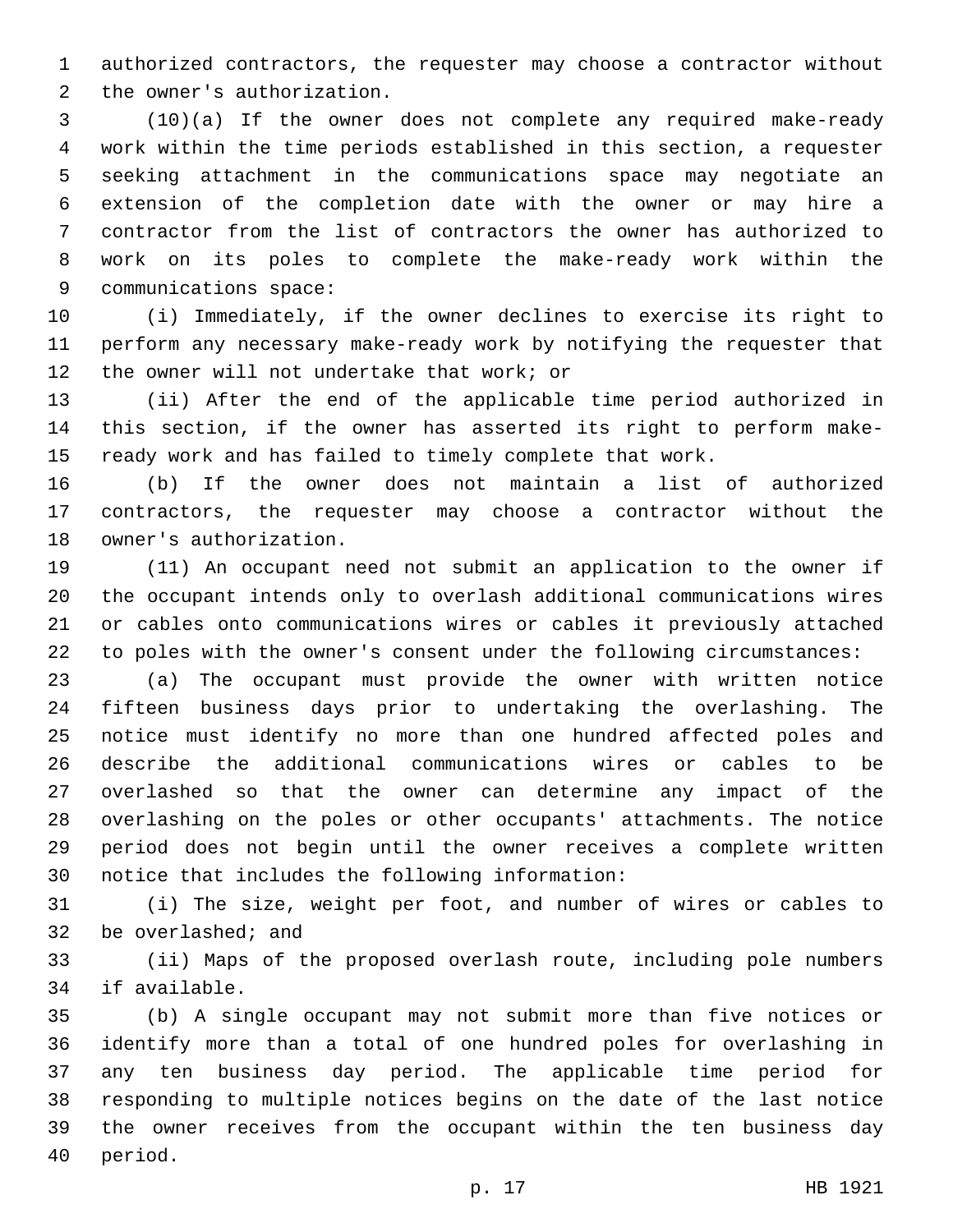(c) The occupant may proceed with the overlashing described in the notice unless the owner provides a written response, within ten business days of receiving the occupant's notice, prohibiting the overlashing as proposed. The owner may recover from the requester the costs the owner actually and reasonably incurs to inspect the facilities identified in the notice and to prepare any written response. The occupant must correct any safety violations caused by its existing attachments before overlashing additional wires or 9 cables on those attachments.

 (d) The owner may refuse to permit the overlashing described in the notice only if, in the owner's reasonable judgment, the overlashing would have a significant adverse impact on the poles or other occupants' attachments. The refusal must describe the nature and extent of that impact, include all relevant information supporting the owner's determination, and identify the make-ready work that the owner has determined would be required prior to allowing the proposed overlashing. The parties must negotiate in good faith to resolve the issues raised in the owner's refusal.

 (e) A licensee's wires or cables may not be overlashed on another occupant's attachments without the owner's consent and unless the licensee has an attachment agreement with the owner that includes rates, terms, and conditions for overlashing on the attachments of 23 other occupants.

 NEW SECTION. **Sec. 203.** A new section is added to chapter 35.21 25 RCW to read as follows:

 (1) An owner should make available and keep up-to-date a reasonably sufficient list of contractors it authorizes to perform surveys and make-ready work in the communications space on its poles in cases where the owner has failed to meet deadlines specified in 30 sections 202 through 206 of this act.

 (2) If a requester hires a contractor for purposes of performing surveys and make-ready work pursuant to this chapter, the requester must choose a contractor included on the owner's list of authorized contractors. If the owner does not maintain such a list, the requester may choose a contractor without the owner's approval of 36 that choice.

 (3) A requester that hires a contractor for a survey or make-ready work must provide the owner with prior written notice identifying and providing the contact information for the contractor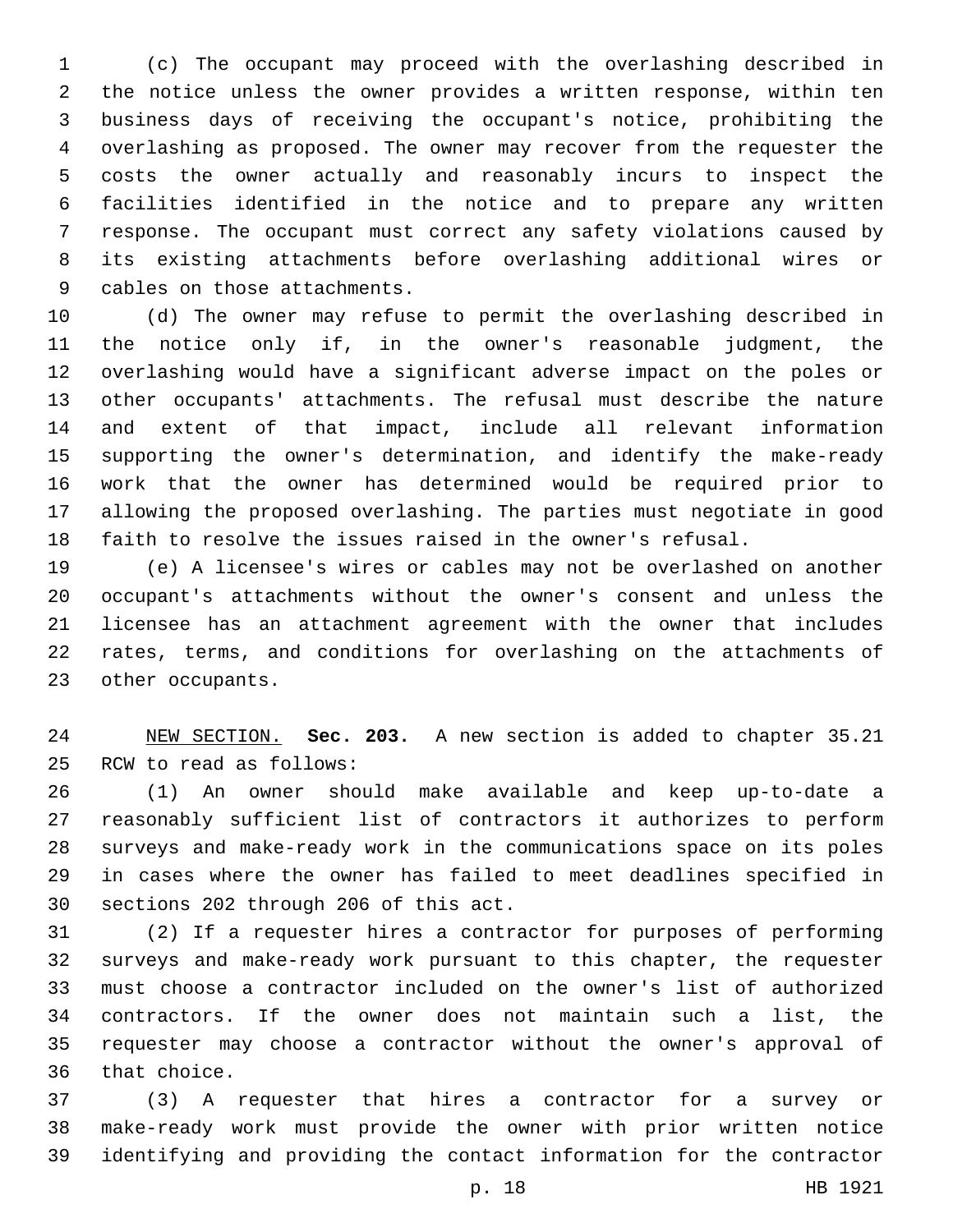and must provide a reasonable opportunity for an owner representative to accompany and consult with the contractor and the requester.

 (4) Subject to the review under section 206 of this act, the consulting representative of an owner may make final determinations, on a nondiscriminatory basis, on the attachment capacity of any pole and on issues of safety, reliability, and generally applicable 7 engineering principles.

 NEW SECTION. **Sec. 204.** A new section is added to chapter 35.21 9 RCW to read as follows:

 (1) The costs of modifying a facility to create capacity for additional attachment, including but not limited to replacement of a pole, must be borne by the requester and all existing occupants and owners that directly benefit from the modification. Each occupant or owner shall share the cost of the modification in proportion to the amount of new or additional usable space the occupant or owner occupies on or in the facility. An occupant or owner with an existing attachment to the modified facility is deemed to directly benefit from a modification if, within sixty days after receiving notification of such a modification, that occupant or owner adds to its existing attachment or otherwise modifies its attachment. An occupant or owner with an existing attachment may not be deemed to directly benefit from replacement of a pole if the occupant or owner 23 only transfers its attachment to the new pole.

 (2) The costs of modifying a facility to bring an existing attachment into compliance with applicable safety requirements must be borne by the occupant or owner that created the safety violation that necessitated the modification. These costs include, but are not necessarily limited to, the costs incurred by the owner or other occupants to modify the facility or conforming attachments. An occupant or owner with an existing conforming attachment to a facility is not required to bear any of the costs to rearrange or replace the occupant's or owner's attachment if such a rearrangement or replacement is necessitated solely to accommodate modifications to the facility to bring another occupant's or owner's attachment into conformance with applicable safety requirements to remedy a safety violation caused by another occupant or owner. The owner and each occupant must bear their own costs to modify their existing attachments if required to comply with applicable safety requirements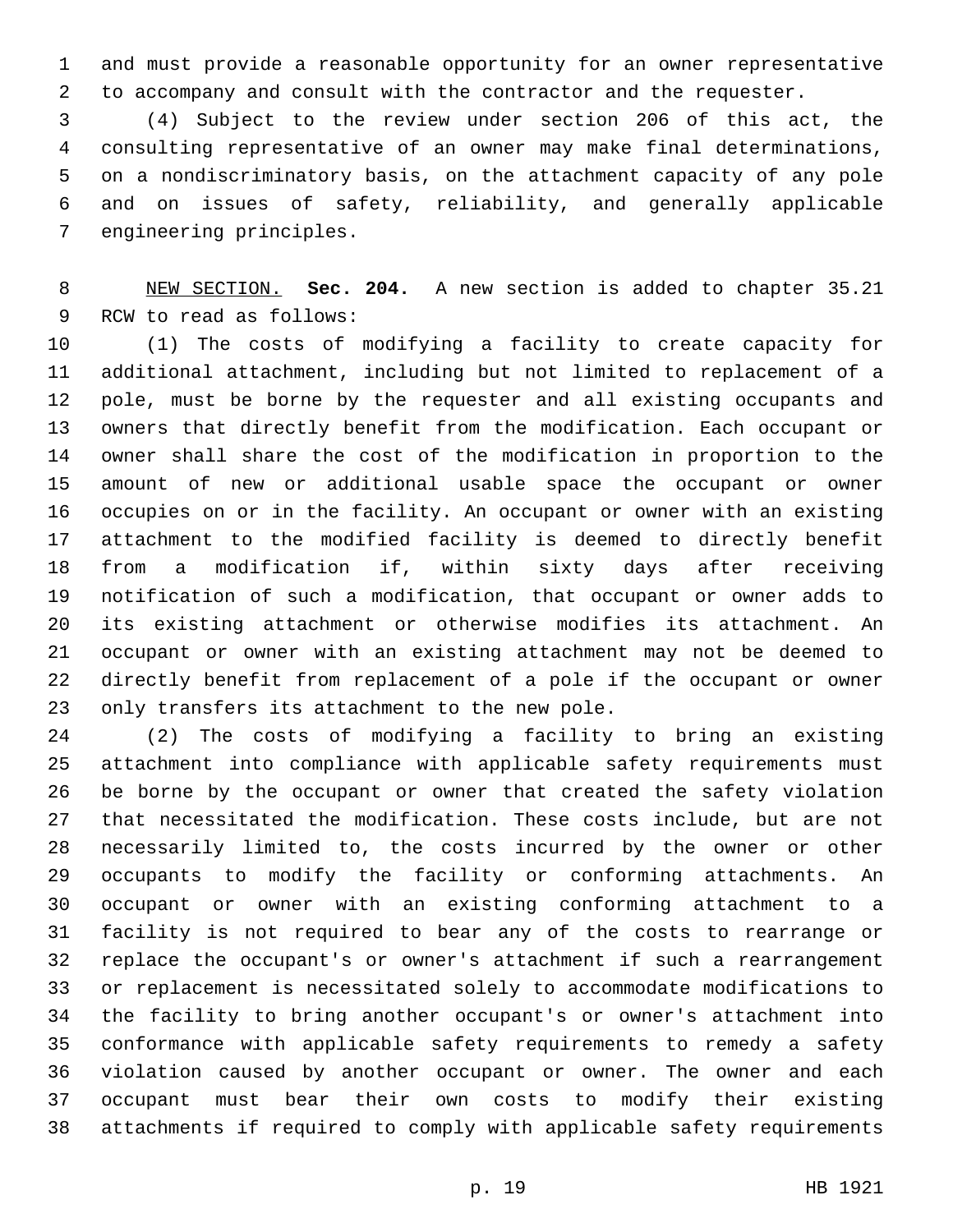if an owner or occupant did not create a safety violation that 2 necessitated the modification.

 (3) An owner shall provide an occupant with written notice prior to removal of, termination of service to, or modification of (other than routine maintenance or modification in response to emergencies) any facilities on or in which the occupant has attachments affected by such action. The owner must provide the notice as soon as practicable but no less than sixty days prior to taking the action described in the notice. However, the owner may provide notice less than sixty days in advance if a governmental entity or landowner other than the owner requires the action described in the notice and did not notify the owner of that requirement more than sixty days in 13 advance.

 (4) An owner may require the occupant to remove the occupant's abandoned attachments. The owner must identify the attachments and provide sufficient evidence to demonstrate that the occupant has abandoned those attachments. The occupant must respond to the owner within twenty days after the notice has been delivered to the occupant. If the occupant does not answer or otherwise respond to the owner, the owner may remove the attachments without further notice.

 NEW SECTION. **Sec. 205.** A new section is added to chapter 35.21 22 RCW to read as follows:

 (1) A fair and reasonable rate for attachments to or in facilities must assure the owner the recovery of not less than all the additional costs of procuring and maintaining the attachments, nor more than the actual capital and operating expenses, including just compensation, of the owner attributable to that portion of the facility used for the attachments, including a share of the required support and clearance space, in proportion to the space used for the attachment, as compared to all other uses made of the facility, and 31 uses that remain available to the owner.

 (2) The following formula for determining a fair, just, reasonable, and sufficient rate shall apply to attachments to poles:

| 34  |      |  | $Maximum = Space \times Net Cost of \times Carrying$ |      |
|-----|------|--|------------------------------------------------------|------|
| -35 | Rate |  | Factor a Bare Pole Charge                            |      |
| 36  |      |  |                                                      | Rate |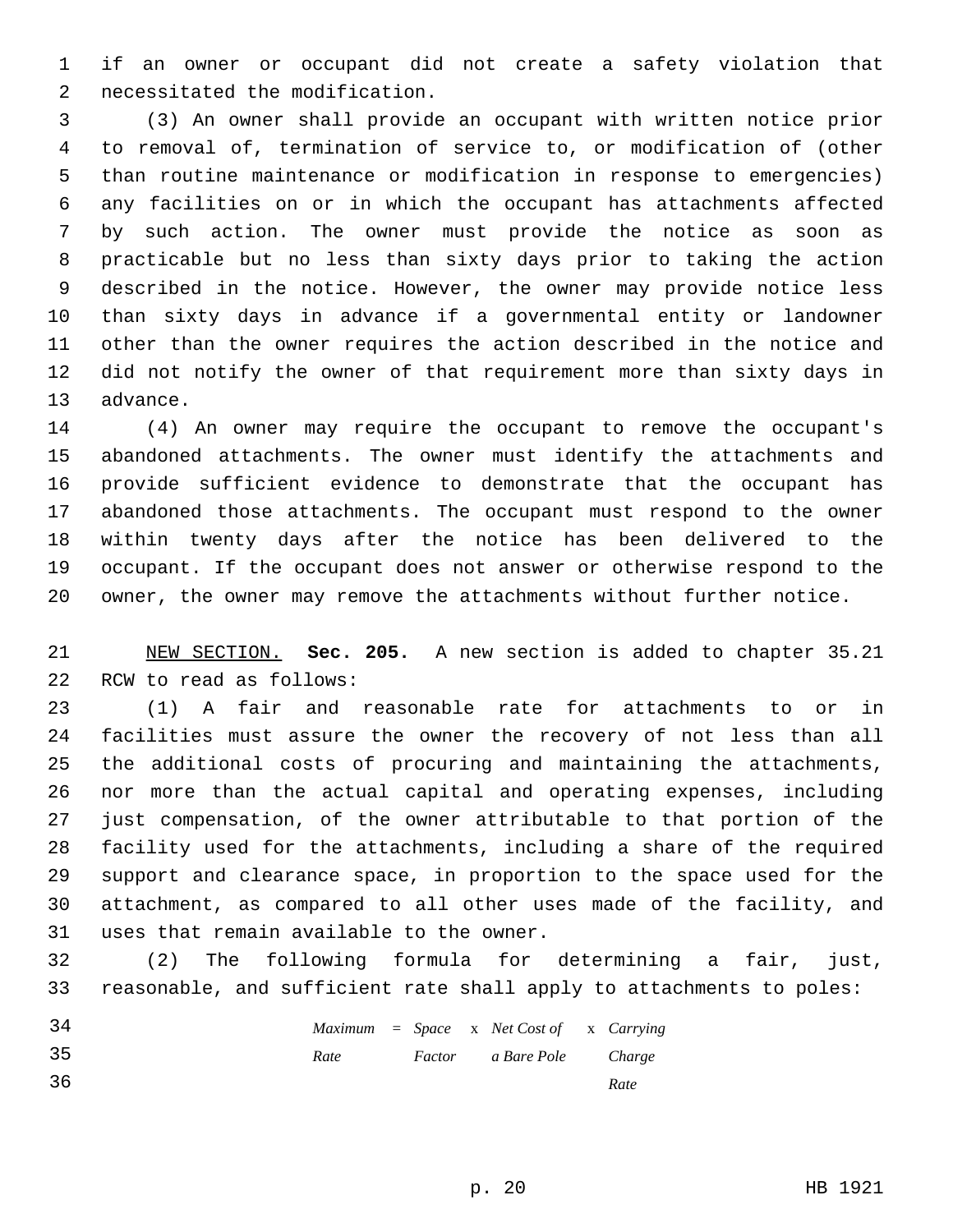| $\mathbf 1$      | Occupied Space                                                                                                                                                                                    |
|------------------|---------------------------------------------------------------------------------------------------------------------------------------------------------------------------------------------------|
| $\overline{2}$   | Where Space Factor<br><b>Total Usable Space</b>                                                                                                                                                   |
| 3                | following formula for determining a fair,<br>The<br>(3)<br>just,                                                                                                                                  |
| 4                | reasonable, and sufficient rate shall apply to attachments to ducts                                                                                                                               |
| 5                | or conduits:                                                                                                                                                                                      |
| $\epsilon$       |                                                                                                                                                                                                   |
| $\boldsymbol{7}$ | Maximum<br>Carrying                                                                                                                                                                               |
| 8                | $\begin{array}{ccc} x & 1 \text{ Duct} \\ x & \end{array}$ [ Number $\begin{array}{ccc} x & \text{Net Condition} \\ x & \text{Net Condition} \end{array}$ ]<br>$\mathbf{1}$<br>Rate per<br>Charge |
| 9                | Linear ft./m.<br>Rate<br>Number of<br>of Ducts<br>System Duct Length (ft./m.)<br>Number of                                                                                                        |
| 10               | <b>Inner Ducts</b><br>Ducts                                                                                                                                                                       |
| 11               |                                                                                                                                                                                                   |
| 12               | (Percentage of Conduit Capacity) (Net Linear Cost of a Conduit)                                                                                                                                   |
| 13               | simplified as:                                                                                                                                                                                    |
| 14               |                                                                                                                                                                                                   |
| 15               |                                                                                                                                                                                                   |
| 16               |                                                                                                                                                                                                   |
| 17               | Maximum<br>Carrying                                                                                                                                                                               |
| 18               | 1 Duct 1 x [ Net Conduit Investment<br>$\Box$<br>$\mathbf X$<br>Rate per<br>Charge<br>$=$                                                                                                         |
| 19               | No. of Inner Ducts<br>System Duct Length (ft./m.)<br>Linear ft./m.<br>Rate                                                                                                                        |
| 20               | If<br>duct or only a single inner duct is installed,<br>inner<br>no<br>the                                                                                                                        |
| 21               | fraction "1 Duct divided by the Number of Inner Ducts" is presumed to                                                                                                                             |
| 22               | be $1/2$ .                                                                                                                                                                                        |
| 23               | NEW SECTION. Sec. 206. A new section is added to chapter 35.21                                                                                                                                    |
| 24               | RCW to read as follows:                                                                                                                                                                           |
| 25               | (1) A licensee may submit disputes to binding arbitration by                                                                                                                                      |
| 26               | serving notice on the owner if:                                                                                                                                                                   |
| 27               | (a) An owner has denied access to its facilities;                                                                                                                                                 |
| 28               | (b) An owner fails to negotiate in good faith the rates, terms,                                                                                                                                   |
| 29               | and conditions of an attachment agreement; or                                                                                                                                                     |
| 30               | (c) The licensee disputes the rates, terms, or conditions in an                                                                                                                                   |
| 31               | attachment agreement, the owner's performance under the agreement, or                                                                                                                             |
| 32               | the owner's obligations under the agreement or other applicable law.                                                                                                                              |
| 33               | (2) An owner may submit disputes to binding arbitration by                                                                                                                                        |
| 34               | serving notice on the licensee if:                                                                                                                                                                |
| 35               | Another licensee is unlawfully making or<br>maintaining<br>(a)                                                                                                                                    |
| 36               | attachments to or in the owner's facilities;                                                                                                                                                      |
|                  | p. 21<br>HB 1921                                                                                                                                                                                  |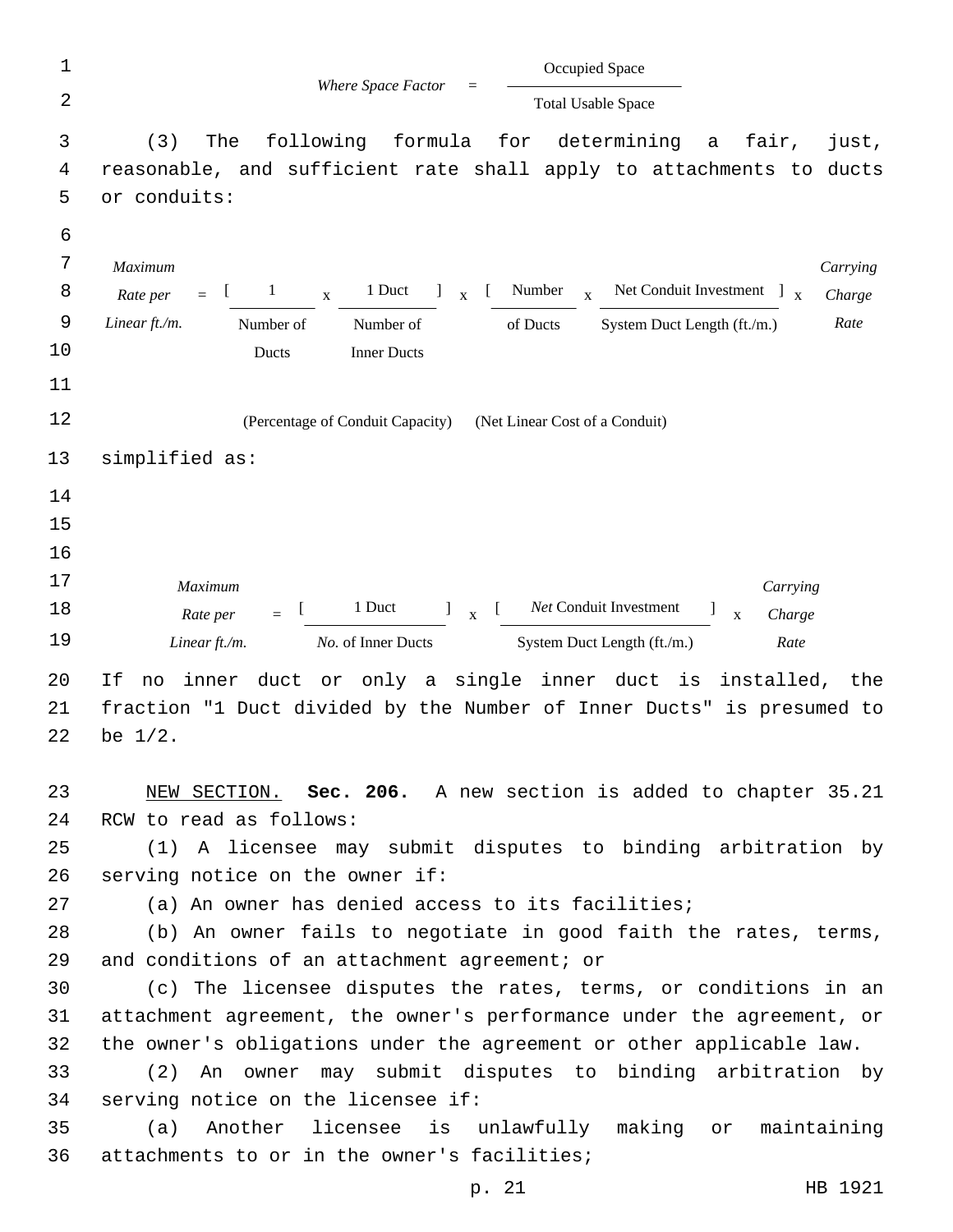(b) Another licensee fails to negotiate in good faith the rates, terms, and conditions of an attachment agreement; or

 (c) The owner disputes the rates, terms, or conditions in an attachment agreement, the occupant's performance under the agreement, or the occupant's obligations under the agreement or other applicable law.6

 (3) Costs of the arbitration, including compensation for the arbitrator's services, must be borne equally by the parties participating in the arbitration and each party shall bear its own costs and expenses, including legal fees and witness expenses, in 11 connection with the arbitration proceeding.

 (4) Within thirty days of receipt of the initial notice, each party shall furnish a list of acceptable arbitrators. The parties shall select an arbitrator; failing to agree on an arbitrator, each party shall select one arbitrator and the two arbitrators shall select a third arbitrator for an arbitration panel.

 (5) The execution of an attachment agreement does not preclude any challenge to the lawfulness or reasonableness of the rates, terms, or conditions in that agreement, provided that one of the 20 following circumstances exists:

 (a) The parties made good faith efforts to negotiate the disputed rates, terms, or conditions prior to executing the agreement but were unable to resolve the dispute despite those efforts, and such a challenge is brought within six months from the agreement execution 25 date; or

 (b) The party challenging the rate, term, or condition was reasonably unaware of the other party's interpretation of that rate, term, or condition when the agreement was executed.

 (6) A submission to binding arbitration authorized under this 30 section must contain the following:

 (a) A statement, including specific facts, demonstrating that the complainant engaged or reasonably attempted to engage in good faith, executive-level negotiations to resolve the disputed issues raised in the submission and that the parties failed to resolve those issues despite those efforts; such negotiations must include the exchange of reasonably relevant information necessary to resolve the dispute including, but not limited to, the information required to calculate rates in compliance with sections 202 through 206 of this act;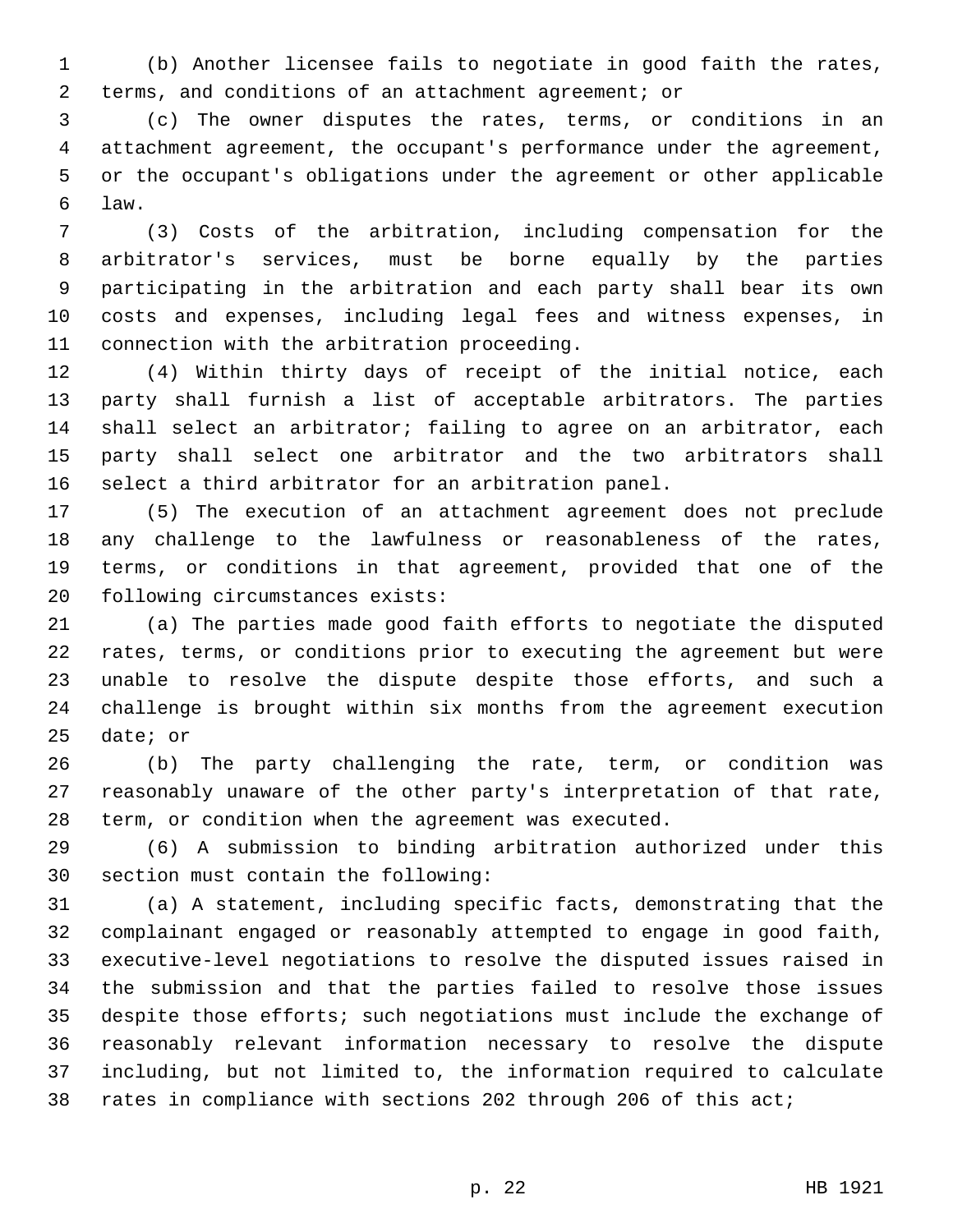(b) Identification of all actions, rates, terms, and conditions alleged to be unjust, unfair, unreasonable, insufficient, or 3 otherwise contrary to applicable law;

 (c) Sufficient data or other factual information and legal argument to support the allegations to the extent that the complainant possesses such factual information; and

 (d) A copy of the attachment agreement, if any, between the 8 parties.

 (7) The arbiter will issue a notice of prehearing conference within five business days after the arbitration panel is seated. The party complained against must answer the complaint within ten business days from the date the arbiter serves the complaint. The answer must respond to each allegation in the complaint with sufficient data or other factual information and legal argument to 15 support that response to the extent the respondent possesses such 16 factual information.

 (8)(a) A licensee has the burden to prove its right to attach to or in the owner's facilities and that any attachment requirement, term, or condition an owner imposes or seeks to impose that the licensee challenges violates any provision of sections 202 through 21 205 of this act or other applicable law.

 (b) An owner bears the burden to prove that the attachment rates it charges or proposes to charge are in compliance with sections 202 through 205 of this act or that the owner's denial of access to its facilities is lawful under section 202 of this act.

 (9) If the arbiter determines that a rate, term, or condition complained of is not in compliance with sections 202 through 205 of this act, the arbiter shall prescribe a rate, term, or condition that is in compliance with sections 202 through 205 of this act. The arbiter shall require the inclusion of that rate, term, or condition in an attachment agreement, and to the extent authorized by applicable law, shall order a refund or payment of the difference between any rate required by section 205 of this act and the rate that was previously charged during the time the owner was charging the rate after the effective date of this section.

 (10) If the arbiter determines that an owner has unlawfully or unreasonably denied or delayed access to a facility, the arbiter shall order the owner to provide access to that facility within a reasonable time frame and on rates, terms, and conditions that are in compliance with sections 202 through 205 of this act.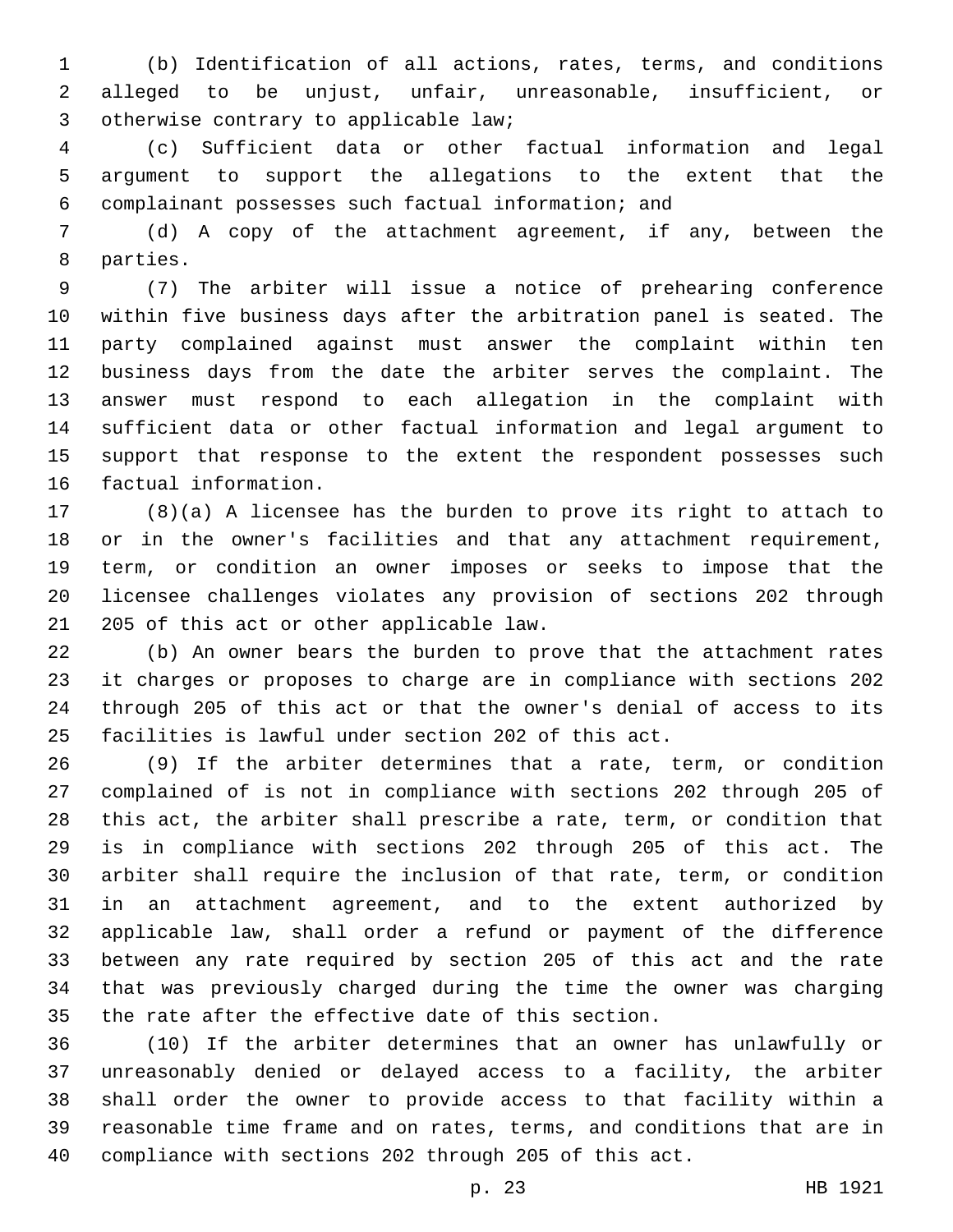(11) Nothing in this section precludes an owner or occupant from bringing any other complaint not related to the rates, terms, and conditions of attachment and that is otherwise authorized under applicable law.4

 (12) If the arbiter finds that the rates, terms, or conditions demanded, exacted, charged, or collected by any owner in connection with attachments to its facilities do not comply with sections 202 through 205 of this act as applicable, the arbiter shall establish rates, terms, and conditions consistent with the requirements of sections 202 through 205 of this act, thereafter to be observed and in force and fix the same by final order entered within sixty days after the submission of the issues for arbitration. The arbiter may 13 extend this deadline for good cause.

 NEW SECTION. **Sec. 207.** A new section is added to chapter 54.04 15 RCW to read as follows:

 The definitions in this section apply throughout sections 208 through 212 of this act unless the context clearly requires 18 otherwise.

 (1) "Attachment" means any wire, cable, or antenna for the transmission of intelligence by telecommunications or television, including cable television, light waves, or other phenomena, or for the transmission of electricity for light, heat, or power, and any related device, apparatus, or auxiliary equipment, installed upon any pole or in any telecommunications, electrical, cable television, or communications right-of-way, duct, conduit, manhole or handhole, or other similar facilities owned or controlled, in whole or in part, by the owners, where the installation has been made with the consent of the owners consistent with the provisions of this chapter.

 (2) "Attachment agreement" means an agreement negotiated in good faith between an owner and a utility or licensee establishing the rates, terms, and conditions for attachments to the owner's 32 facilities.

 (3) "Carrying charge" means the costs the owner incurs to own and maintain poles, ducts, or conduits without regard to attachments. Those costs are comprised of the owner's administrative, maintenance, and depreciation expenses, and applicable taxes. When used to calculate an attachment rate, the carrying charge may be expressed as a percentage of the net pole, duct, or conduit investment.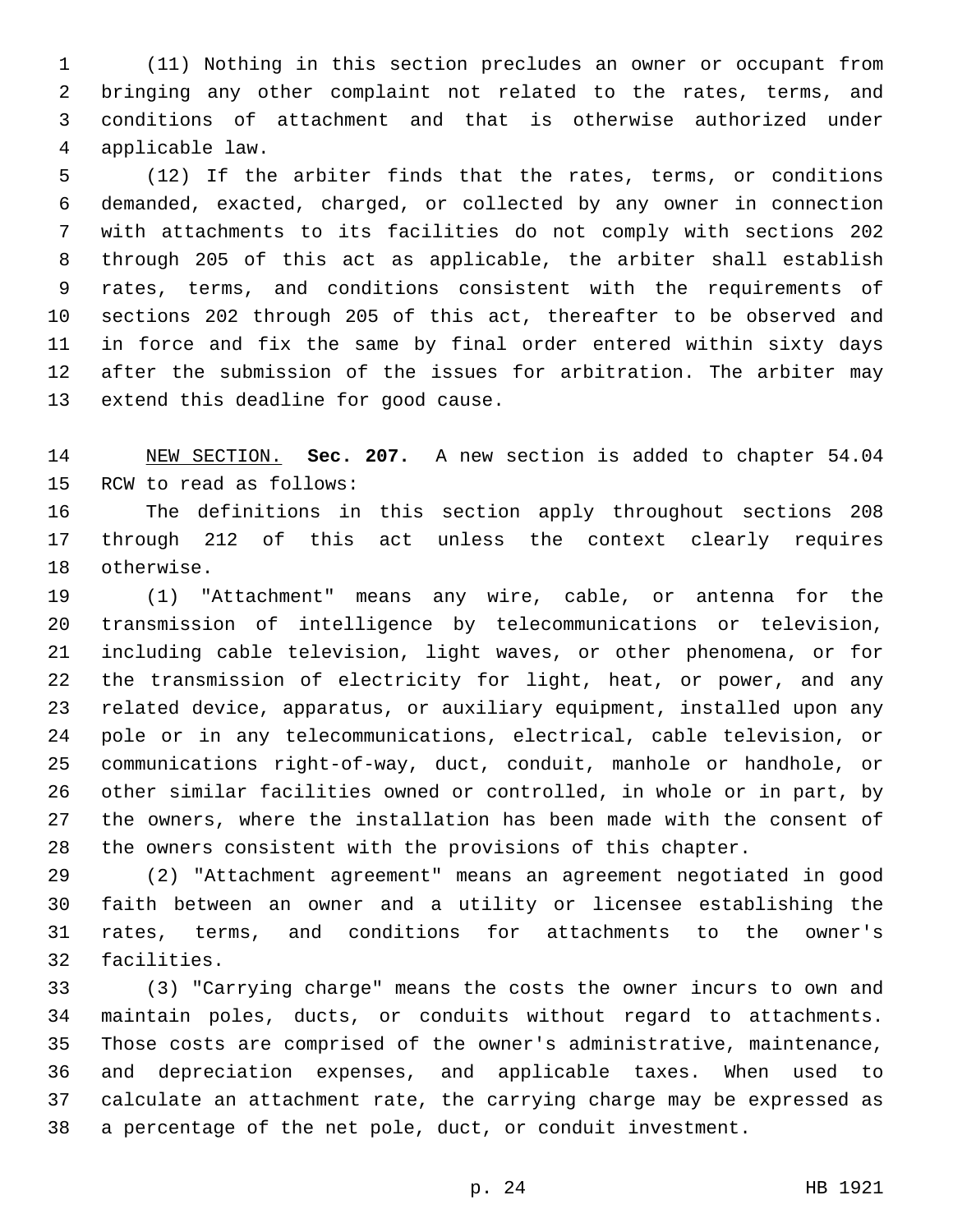(4) "Communications space" means the usable space on a pole below the communications workers safety zone and above the vertical space for meeting ground clearance requirements under the national 4 electrical safety code.

 (5) "Conduit" means a structure containing one or more ducts, usually placed in the ground, in which cables or wires may be 7 installed.

 (6) "Duct" means a single enclosed raceway for conductors, cable, 9 or wire.

 (7) "Facility" means a pole, duct, conduit, manhole or handhole, right-of-way, or similar structure on or in which attachments can be made. "Facilities" includes more than one facility.

 (8) "Inner duct" means a duct-like raceway smaller than a duct that is inserted into a duct so that the duct may carry multiple 15 wires or cables.

 (9) "Licensee" includes any person, firm, corporation, partnership, company, association, joint stock association, or cooperatively organized association, other than a utility, that is authorized to construct attachments upon, along, under, or across the 20 public ways.

 (10) "Locally regulated utility" means a public utility district owning and operating an electric utility not subject to rate or service regulation by the utilities and transportation commission.

 (11) "Make-ready work" means engineering or construction activities necessary to make a pole, duct, conduit, right-of-way, or other support equipment available for a new attachment, attachment modifications, or additional attachments. Such work may include rearrangement of existing attachments, installation of additional support for the utility pole, or creation of additional capacity, up to and including replacement of an existing pole with a taller pole.

 (12)(a) "Net cost of a bare pole" means: (i) The original investment in poles, including purchase price of poles and fixtures and excluding cross-arms and appurtenances, less depreciation reserve and deferred federal income taxes if applicable associated with the pole investment, divided by (ii) the number of poles represented in 36 the investment amount.

 (b) When an owner owns poles jointly with another utility, the number of poles for purposes of calculating the net cost of a bare pole is the number of solely owned poles plus the product of the number of the jointly owned poles multiplied by the owner's ownership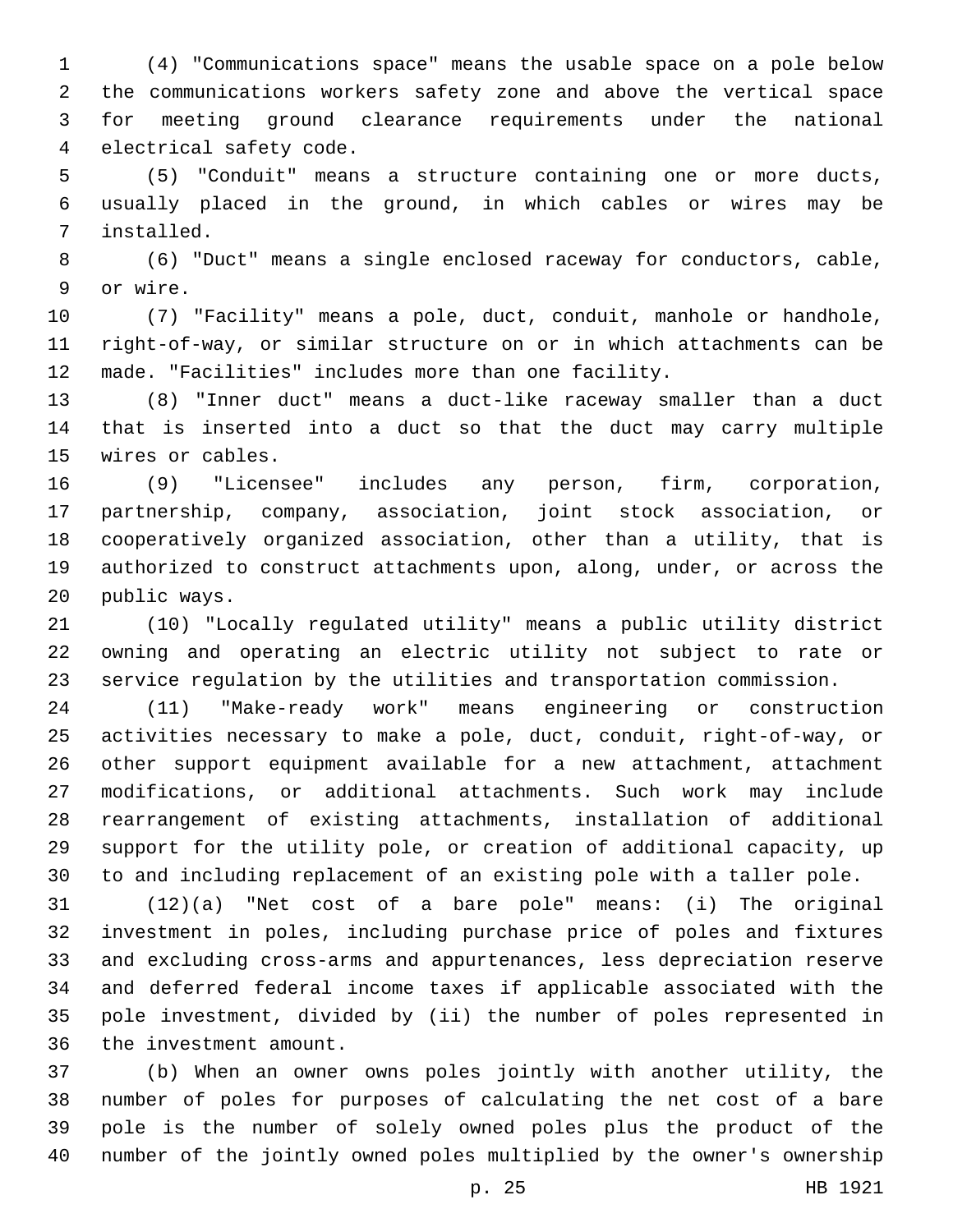percentage in those poles. In the unusual situation in which net pole investment is zero or negative, the owner may use gross figures with 3 appropriate net adjustments.

 (13) "Occupant" means any licensee with an attachment to an owner's facility that the owner has granted the licensee the right to maintain.6

 (14) "Occupied space" means that portion of the facility used for attachment that is rendered unusable for any other attachment, which is presumed to be one foot on a pole and one-half of a duct in a duct 10 or conduit.

 (15) "Overlashing" means the tying of additional communications wires or cables to existing communications wires or cables attached 13 to poles.

 (16) "Owner" means the locally regulated utility that owns or controls the facilities to or in which an occupant maintains, or a 16 requester seeks to make, attachments.

 (17) "Pole" means an aboveground structure on which an owner maintains attachments, which is presumed to be thirty-seven and one- half feet in height. When the owner is a locally regulated utility, "pole" is limited to structures used to attach electric distribution 21 lines.

 (18) "Requester" means a licensee or utility that applies to an owner to make attachments to or in the owner's facilities and that has an agreement with the owner establishing the rates, terms, and conditions for attachments to the owner's facilities.

 (19) "Right-of-way" is an owner's legal right to construct, install, or maintain facilities or related equipment in or on grounds or property belonging to another person. For the purposes of sections 208 through 212 of this act, "right-of-way" includes only the legal rights that permit the owner to allow third parties access to those 31 rights.

 (20) "Unusable space," with respect to poles, means the space on the pole below the usable space, including the amount required to set the depth of the pole. In the absence of measurements to the contrary, a pole is presumed to have twenty-four feet of unusable 36 space.

 (21) "Usable space," with respect to poles, means the vertical space on a pole above the minimum grade level that can be used for the attachment of wires, cables, and associated equipment, and that includes space occupied by the owner. In the absence of measurements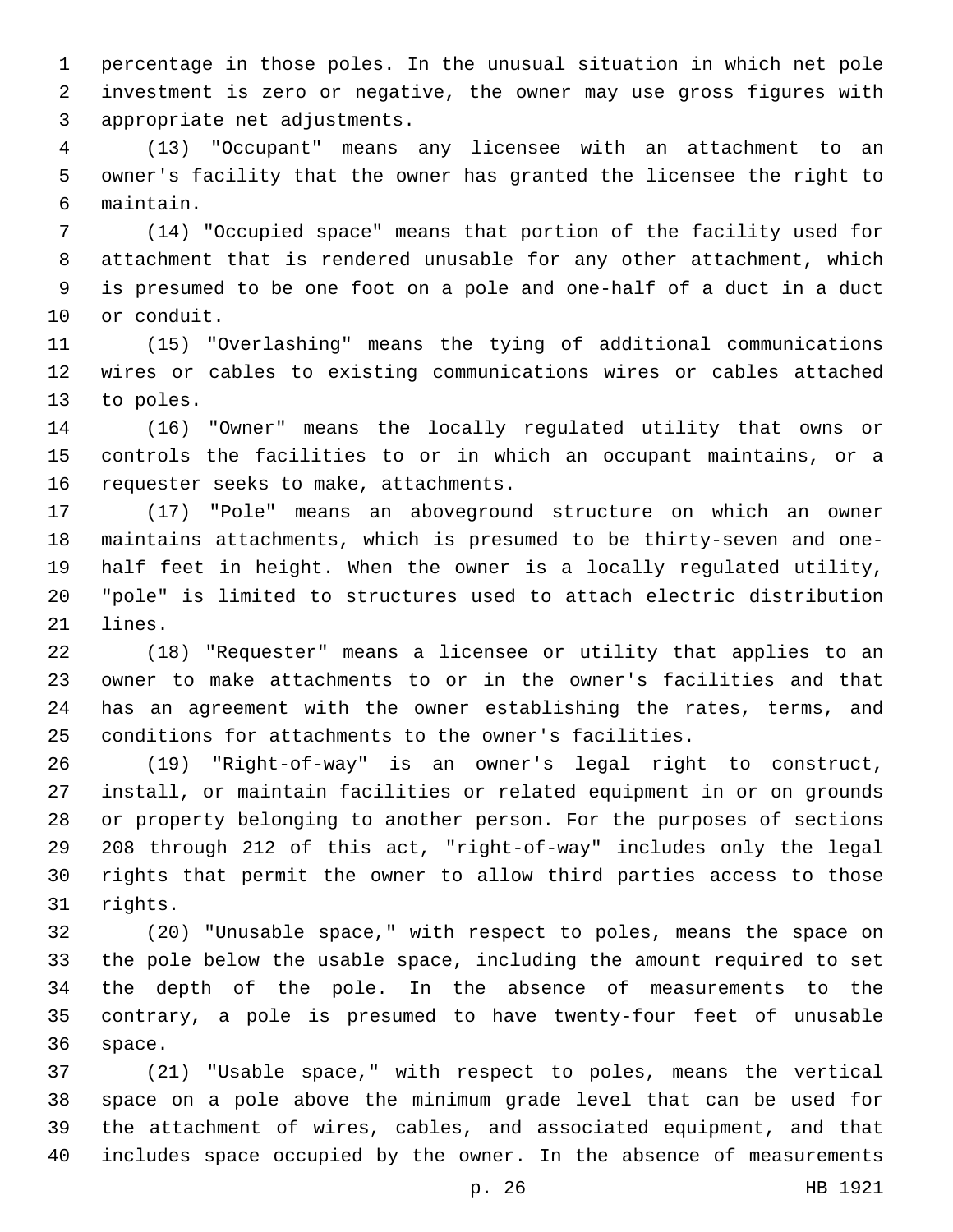to the contrary, a pole is presumed to have thirteen and one-half feet of usable space. With respect to conduit, "usable space" means capacity within a conduit that is available or that could, with reasonable effort and expense, be made available, for the purpose of installing wires, cable, and associated equipment for telecommunications or cable services, and that includes capacity 7 occupied by the owner.

 NEW SECTION. **Sec. 208.** A new section is added to chapter 54.04 9 RCW to read as follows:

 (1) An owner should make available and keep up-to-date a reasonably sufficient list of contractors it authorizes to perform surveys and make-ready work in the communications space on its poles in cases where the owner has failed to meet deadlines specified in 14 sections 208 through 212 of this act.

 (2) If a requester hires a contractor for purposes of performing surveys and make-ready work pursuant to this chapter, the requester must choose a contractor included on the owner's list of authorized contractors. If the owner does not maintain such a list, the requester may choose a contractor without the owner's approval of 20 that choice.

 (3) A requester that hires a contractor for a survey or make- ready work must provide the owner with prior written notice identifying and providing the contact information for the contractor and must provide a reasonable opportunity for an owner representative to accompany and consult with the contractor and the requester.

 (4) Subject to the review under section 212 of this act, the consulting representative of an owner may make final determinations, on a nondiscriminatory basis, on the attachment capacity of any pole and on issues of safety, reliability, and generally applicable 30 engineering principles.

 NEW SECTION. **Sec. 209.** A new section is added to chapter 54.04 32 RCW to read as follows:

 (1) An owner shall provide requesters with nondiscriminatory access for attachments to or in any facility the owner owns or controls. An owner may deny access to specific facilities on a nondiscriminatory basis where there is insufficient capacity or for reasons of safety, reliability, and generally applicable engineering principles. However, the owner may not deny access to a pole based on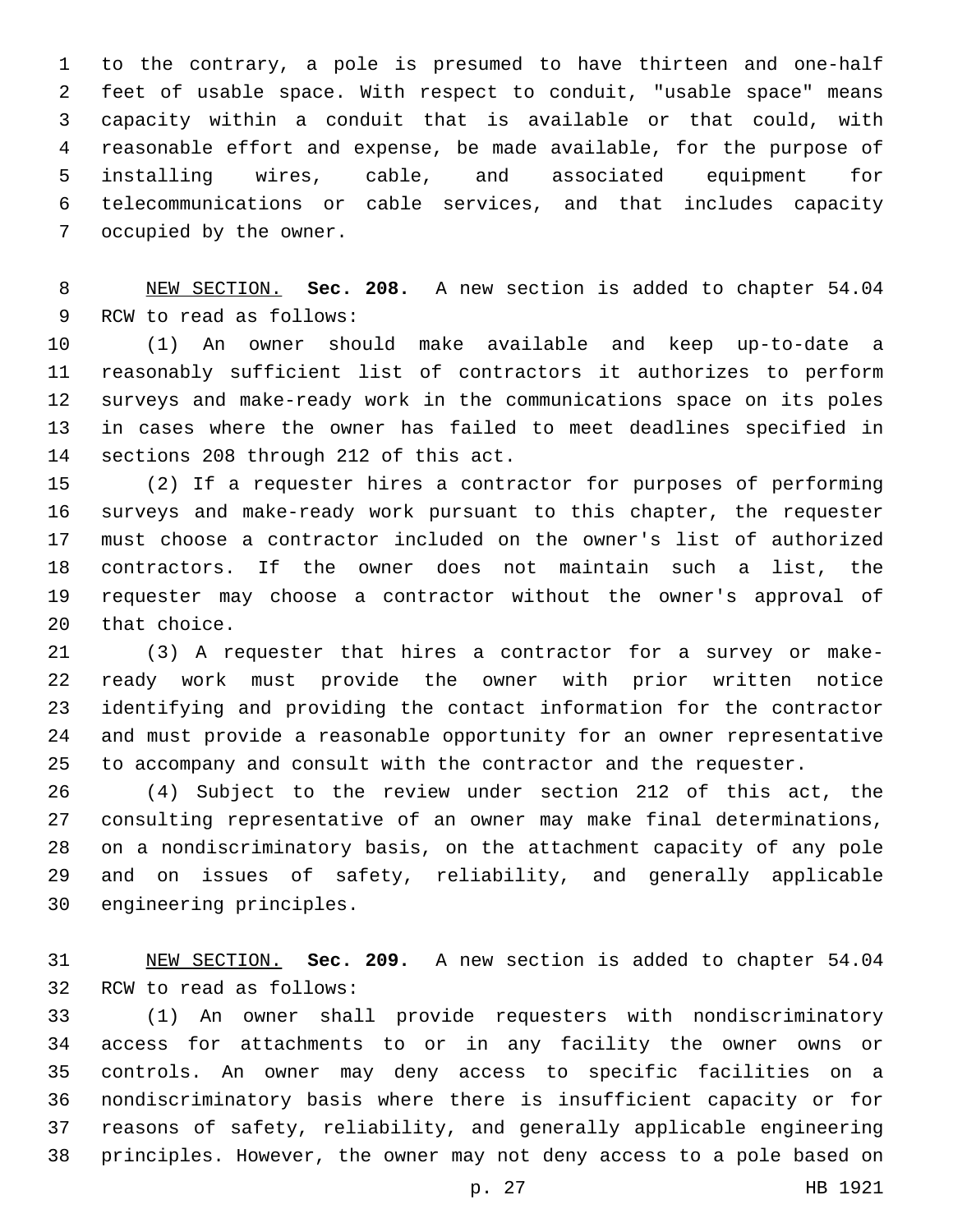insufficient capacity if the requester is willing to compensate the owner for the costs to replace the existing pole with a taller pole and otherwise undertake make-ready work to increase the capacity of the pole to accommodate an additional attachment including, but not limited to, using space and cost-saving attachment techniques such as: Boxing; installation of attachments on both sides of the pole at approximately the same height; or bracketing or installation of extension arms, to the extent that the owner uses, or allows occupants to use, such attachment techniques in the communications 10 space of the owner's poles.

 (2) All rates, terms, and conditions made, demanded, or received by any owner for any attachment by a licensee must be fair and reasonable and must be included in an attachment agreement with the licensee or utility. Parties may mutually agree on terms for attachment to or in facilities that differ from those in this 16 chapter.

 (3) Except for overlashing requests described in subsection (11) of this section, a requester must submit a written application to an owner to request access to its facilities. The owner may recover from the requester the reasonable costs the owner actually and reasonably incurs to process the application, including the costs of inspecting the facilities identified in the application and preparing a preliminary estimate for any necessary make-ready work, to the extent these costs are not, and would not ordinarily be, included in the accounts used to calculate the attachment rates set forth in this chapter. The owner may survey the facilities identified in the application and may recover from the requester the costs the owner actually and reasonably incurs to conduct that survey. The owner must provide the requester with an estimate of those costs prior to conducting a survey. The owner must complete such a survey and respond in writing to requests for access to the facilities identified in the application within forty-five days from the date the owner receives a complete application, except as otherwise provided in this section. A complete application is an application that provides the information necessary to enable the owner to identify and evaluate the facilities to or in which the requester 37 seeks to attach.

 (4) If the owner denies the request in an application for access, in whole or in part, the owner's written response to the application must include an explanation of the reasons for the denial for each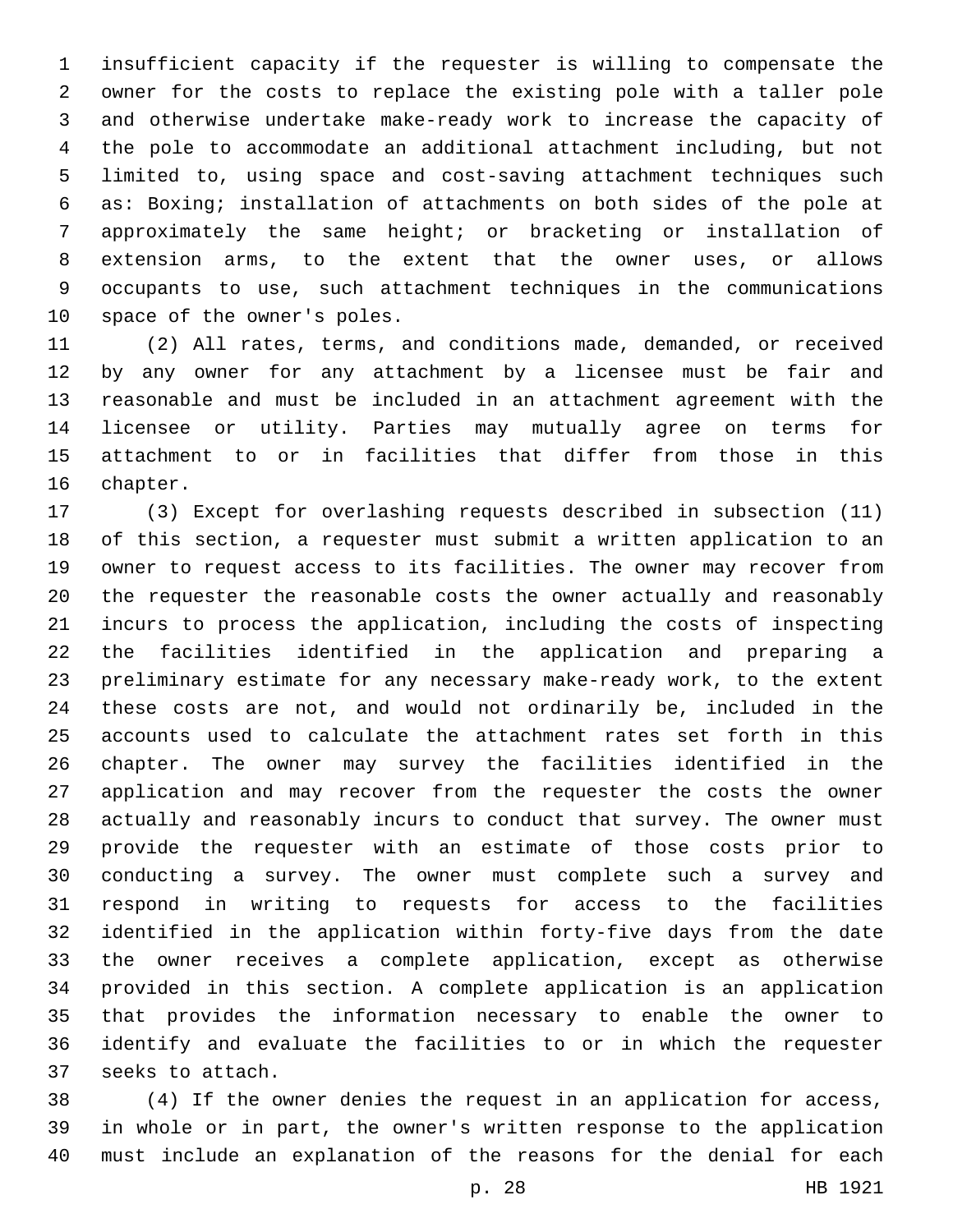facility to which the owner is denying access. Such a response must include all relevant information supporting the denial.

 (5) To the extent that it grants the access requested in an application, the owner's written response must inform the requester of the results of the review of the application. Within fourteen days of providing its written response, the owner must provide an estimate of charges to perform all necessary make-ready work, including the costs of completing the estimate. Make-ready work costs are nonrecurring costs that are not included in carrying charges and must be costs that the owner actually and reasonably incurs to provide the 11 requester with access to the facility.

 (a) The requester must accept or reject an estimate of charges to perform make-ready work within thirty days of receipt of the estimate. The owner may require the requester to pay all estimated charges to perform make-ready work as part of acceptance of the estimate or before the owner undertakes the make-ready work subject to true-up to the reasonable costs the owner actually incurs to 18 undertake the work.

 (b) An owner may withdraw an outstanding estimate of charges to perform make-ready work any time after thirty days from the date the owner provides the estimate to the requester if the requester has not accepted or rejected that estimate. An owner also may establish a date no earlier than thirty days from the date the owner provides the estimate to the requester after which the estimate expires without 25 further action by the owner.

 (6) For requests to attach to poles, the owner must determine the time period for completing the make-ready work and provide that information in a written notice to the requester and all known occupants with existing attachments on the poles that may be affected by the make-ready work. The owner and the requester must coordinate the make-ready work with any such occupants, as necessary.

(a) For attachments in the communications space, the notice must:

(i) Specify where and what make-ready work will be performed;

 (ii) Set a date for completion of make-ready work that is no later than sixty days after the notice is sent. For good cause shown, the owner may extend completion of the make-ready work by an 37 additional fifteen days;

 (iii) State that any occupant with an existing attachment may modify that attachment consistent with the specified make-ready work before the date set for completion of that work. Any occupant with an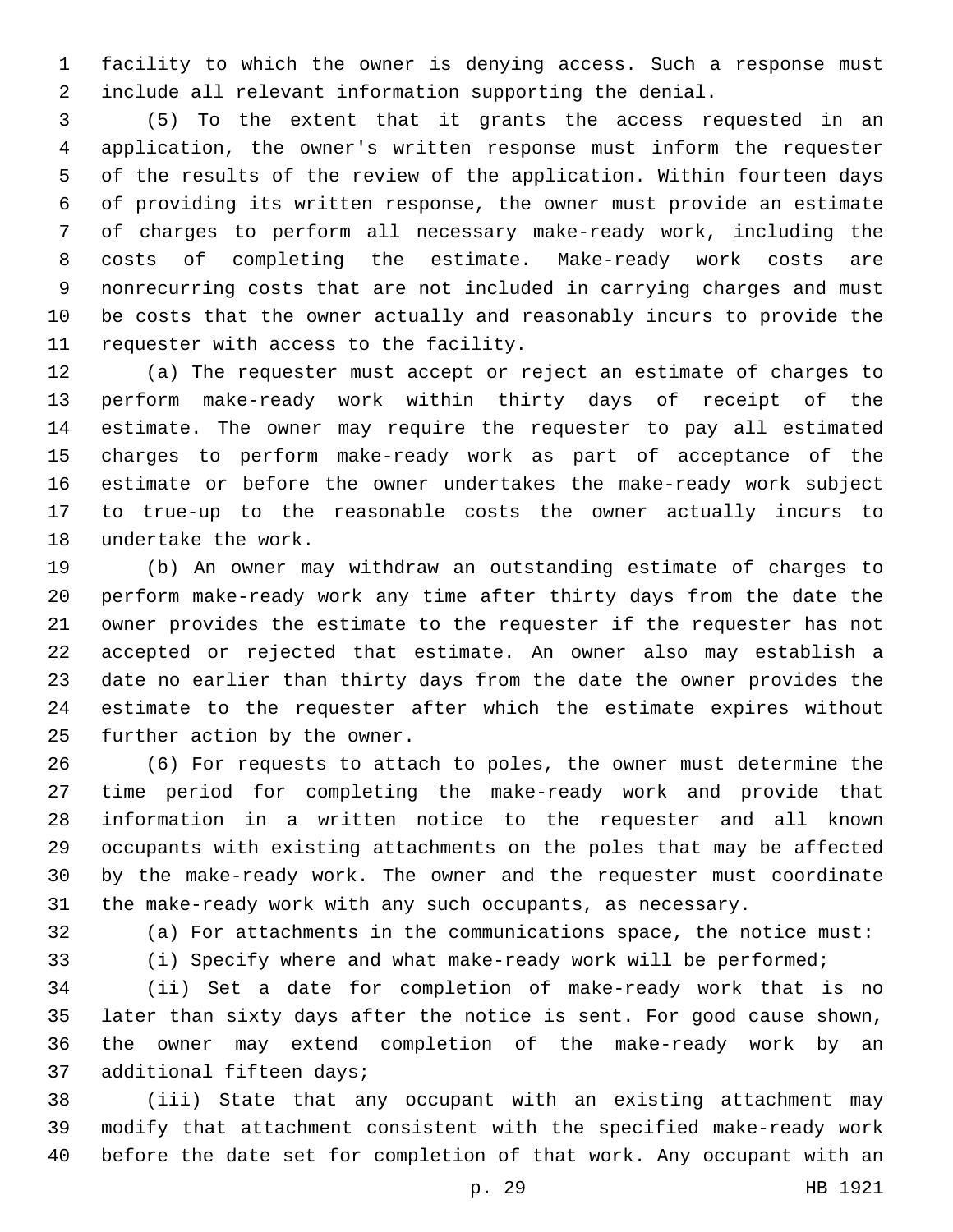existing attachment that does not comply with applicable safety requirements must modify that attachment to bring it into compliance before the date set for completion of the make-ready work. The occupant is responsible for all costs incurred to bring its 5 attachment into compliance;

 (iv) State that the owner may assert its right to fifteen 7 additional days to complete the make-ready work;

 (v) State that if make-ready work is not completed by the completion date set by the owner, or fifteen days later if the owner has asserted its right to fifteen additional days, the owner and the requester may negotiate an extension of the completion date or the requester, after giving reasonable notice to the owner, may hire a contractor from the list of contractors the owner has authorized to work on its poles to complete the specified make-ready work within the communications space. If the owner does not maintain a list of authorized contractors, the requester may choose a contractor without 17 the owner's authorization;

 (vi) State the name, telephone number, and email address of a person to contact for more information about the make-ready work.

 (b) For wireless antennas or other attachments on poles in the space above the communications space, the notice must:

(i) Specify where and what make-ready work will be performed;

 (ii) Set a date for completion of make-ready work that is no later than ninety days after notice is sent. For good cause shown, the owner may extend completion of the make-ready work by an 26 additional fifteen days;

 (iii) State that any occupant with an existing attachment may modify the attachment consistent with the specified make-ready work before the date set for completion of that work. Any occupant with an existing attachment that does not comply with applicable safety requirements must modify that attachment to bring it into compliance before the date set for completion of the make-ready work. The occupant is responsible for all costs incurred to bring its 34 attachment into compliance;

 (iv) State that the owner may assert its right to fifteen 36 additional days to complete the make-ready work.

 (v) State the name, telephone number, and email address of a person to contact for more information about the make-ready work.

 (7) For the purpose of compliance with the time periods in this 40 section: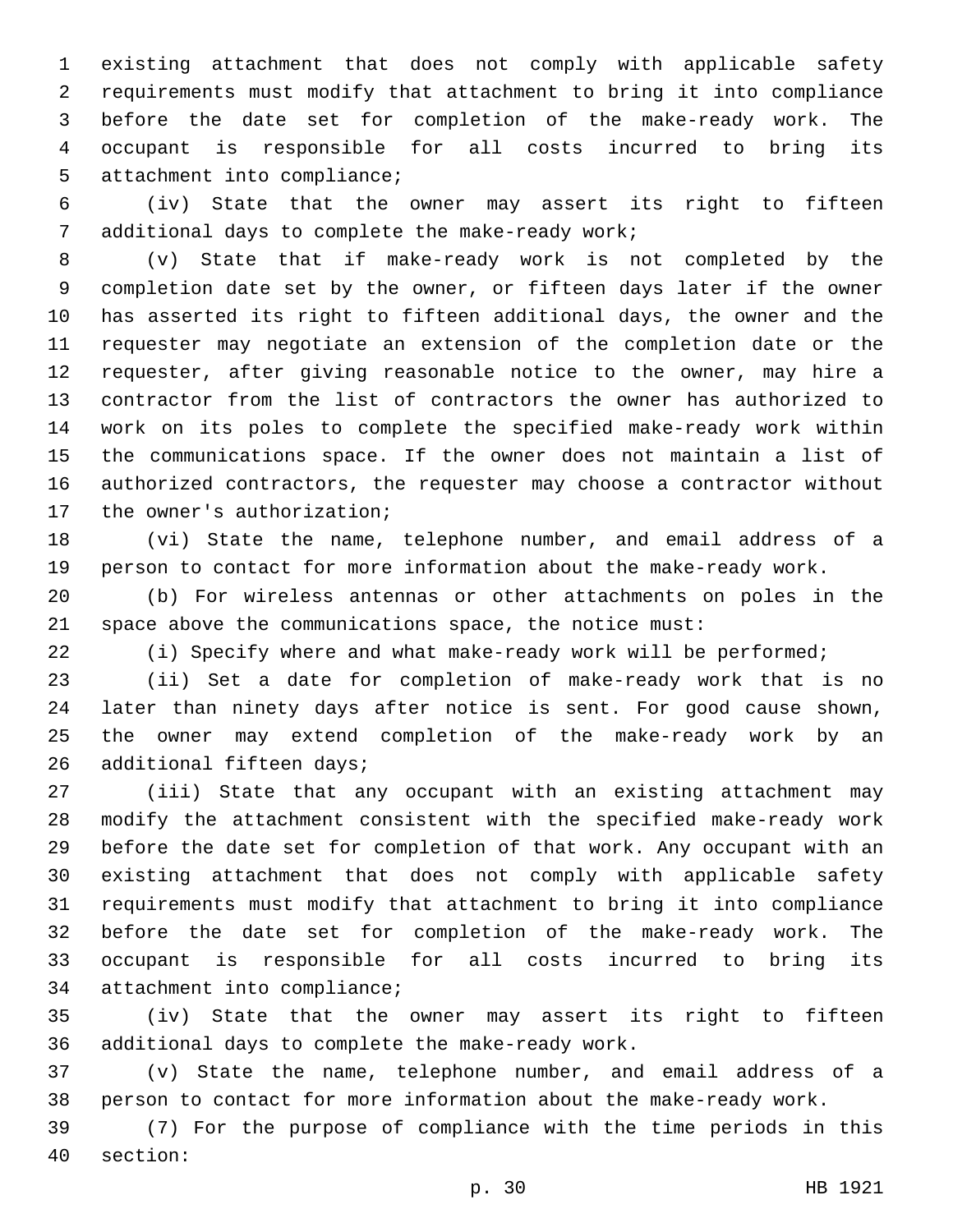(a) The time periods apply to all requests for access to up to three hundred poles or one-half of one percent of the owner's poles 3 in Washington, whichever is less.

 (b) An owner shall negotiate in good faith the time periods for all requests for access to more than three hundred poles or one-half of one percent of the owner's poles in Washington, whichever is less.

 (c) An owner may treat multiple requests from a single requester as one request when the requests are filed within the same thirty-day period. The applicable time period for completing the optional survey or required make-ready work begins on the date of the last request the owner receives from the requester within the thirty-day period.

 (8)(a) An owner may extend the time periods specified in this 13 section under the following circumstances:

 (i) For replacing existing poles to the extent that circumstances beyond the owner's control including, but not necessarily limited to, local government permitting, landowner approval, or adverse weather conditions, require additional time to complete the work; or

 (ii) During performance of make-ready work if the owner discovers unanticipated circumstances that reasonably require additional time 20 to complete the work.

 (b) Upon discovery of the circumstances in (a)(i) or (ii) of this subsection, the owner must promptly notify, in writing, the requester and other affected occupants with existing attachments. The notice must include the reason for the extension and date by which the owner will complete the work. The owner may not extend completion of make- ready work for a period any longer than reasonably necessary and shall undertake the work on a nondiscriminatory basis with the other 28 work the owner undertakes on its facilities.

 (9) If the owner determines that a survey is necessary for responding to a request for attachment to poles and fails to complete a survey of the facilities specified in the application within the time periods established in this section, a requester seeking attachment in the communications space may negotiate an extension of the completion date with the owner or may hire a contractor from the list of contractors the owner has authorized to work on its poles to complete the survey. If the owner does not maintain a list of authorized contractors, the requester may choose a contractor without 38 the owner's authorization.

 (10)(a) If the owner does not complete any required make-ready work within the time periods established in this section, a requester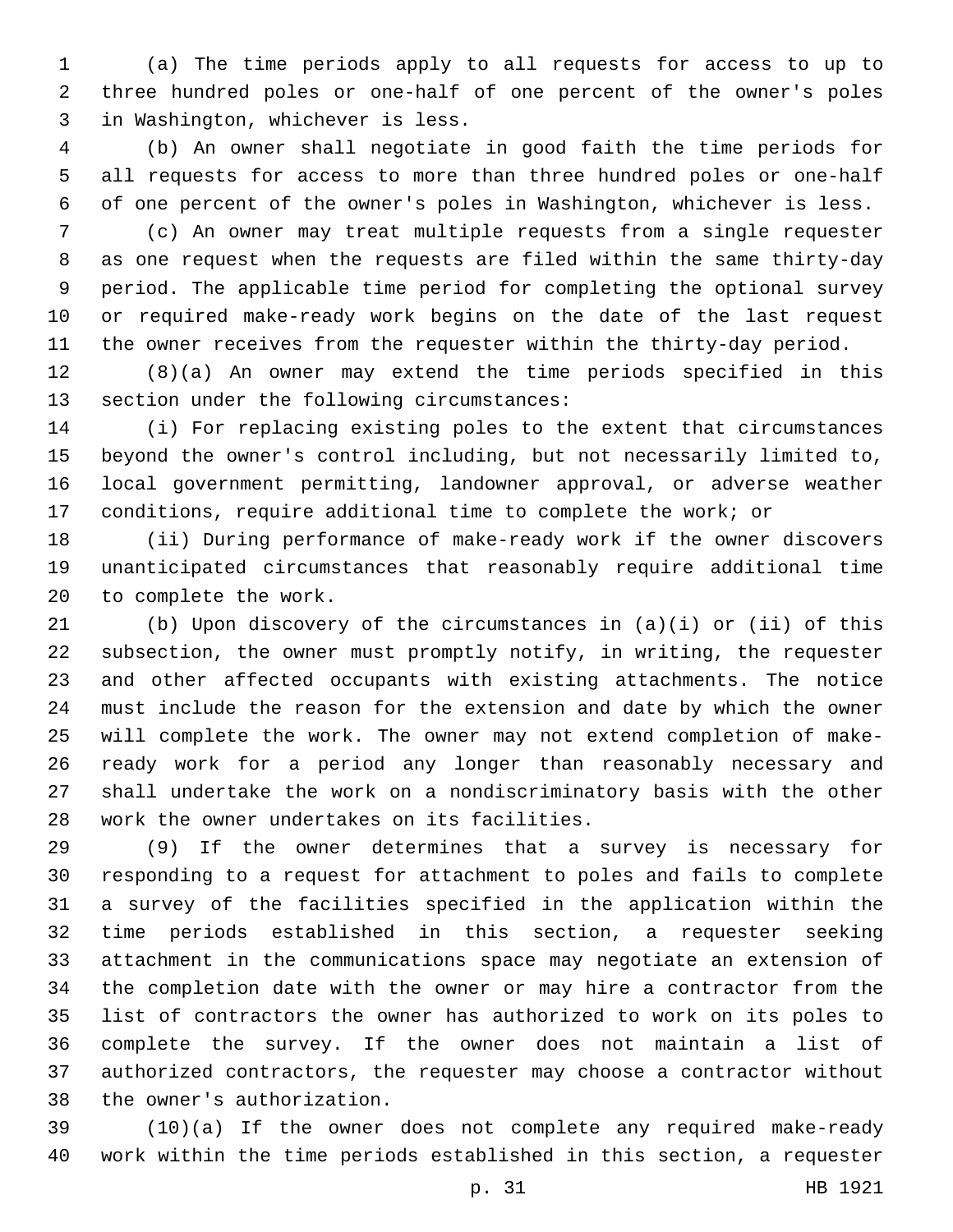seeking attachment in the communications space may negotiate an extension of the completion date with the owner or may hire a contractor from the list of contractors the owner has authorized to work on its poles to complete the make-ready work within the 5 communications space:

 (i) Immediately, if the owner declines to exercise its right to perform any necessary make-ready work by notifying the requester that 8 the owner will not undertake that work; or

 (ii) After the end of the applicable time period authorized in this section, if the owner has asserted its right to perform make-ready work and has failed to timely complete that work.

 (b) If the owner does not maintain a list of authorized contractors, the requester may choose a contractor without the 14 owner's authorization.

 (11) An occupant need not submit an application to the owner if the occupant intends only to overlash additional communications wires or cables onto communications wires or cables it previously attached to poles with the owner's consent under the following circumstances:

 (a) The occupant must provide the owner with written notice fifteen business days prior to undertaking the overlashing. The notice must identify no more than one hundred affected poles and describe the additional communications wires or cables to be overlashed so that the owner can determine any impact of the overlashing on the poles or other occupants' attachments. The notice period does not begin until the owner receives a complete written 26 notice that includes the following information:

 (i) The size, weight per foot, and number of wires or cables to be overlashed; and

 (ii) Maps of the proposed overlash route, including pole numbers 30 if available.

 (b) A single occupant may not submit more than five notices or identify more than a total of one hundred poles for overlashing in any ten business day period. The applicable time period for responding to multiple notices begins on the date of the last notice the owner receives from the occupant within the ten business day 36 period.

 (c) The occupant may proceed with the overlashing described in the notice unless the owner provides a written response, within ten business days of receiving the occupant's notice, prohibiting the overlashing as proposed. The owner may recover from the requester the

p. 32 HB 1921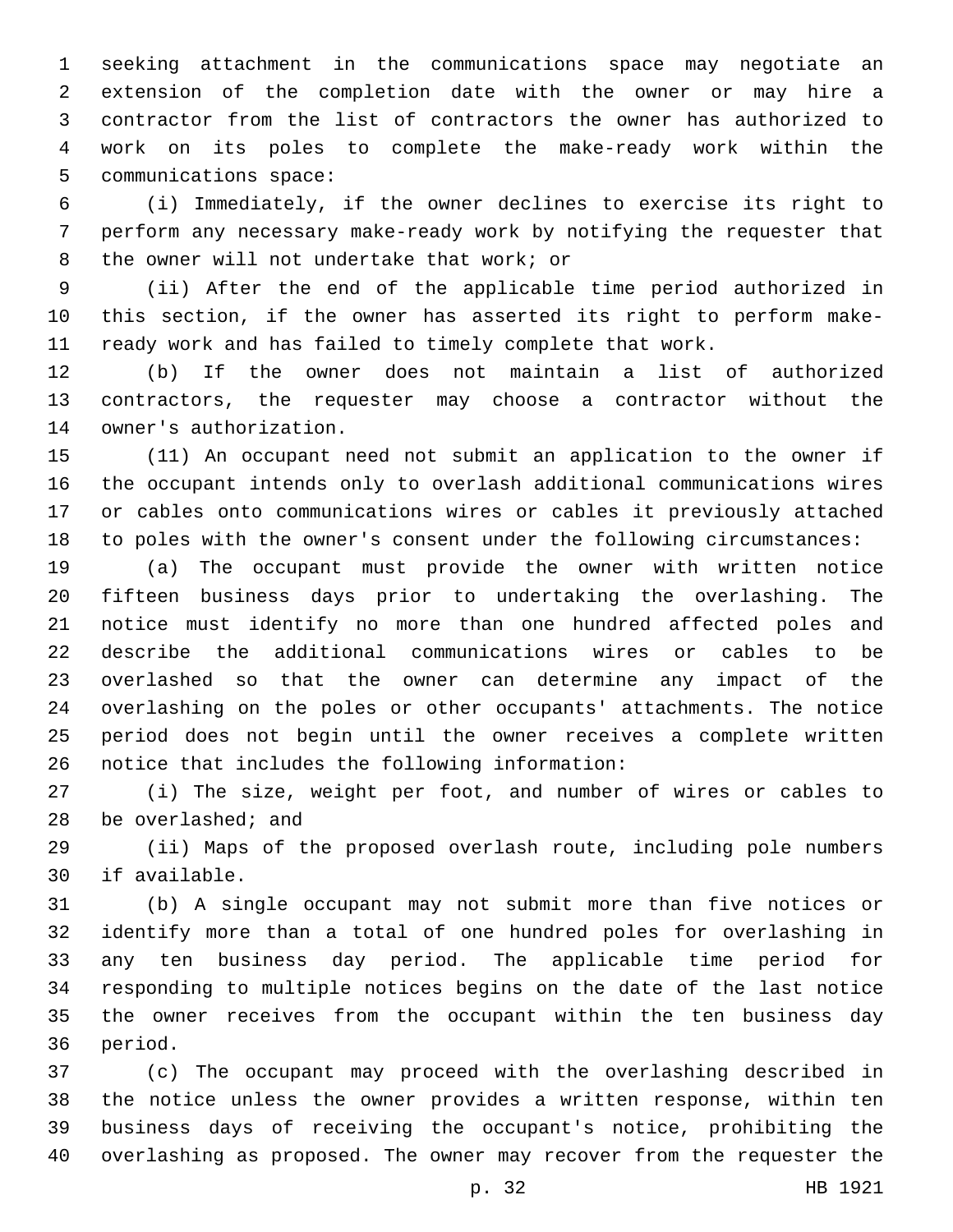costs the owner actually and reasonably incurs to inspect the facilities identified in the notice and to prepare any written response. The occupant must correct any safety violations caused by its existing attachments before overlashing additional wires or 5 cables on those attachments.

 (d) The owner may refuse to permit the overlashing described in the notice only if, in the owner's reasonable judgment, the overlashing would have a significant adverse impact on the poles or other occupants' attachments. The refusal must describe the nature and extent of that impact, include all relevant information supporting the owner's determination, and identify the make-ready work that the owner has determined would be required prior to allowing the proposed overlashing. The parties must negotiate in good faith to resolve the issues raised in the owner's refusal.

 (e) A licensee's wires or cables may not be overlashed on another occupant's attachments without the owner's consent and unless the licensee has an attachment agreement with the owner that includes rates, terms, and conditions for overlashing on the attachments of 19 other occupants.

 NEW SECTION. **Sec. 210.** A new section is added to chapter 54.04 21 RCW to read as follows:

 (1) The costs of modifying a facility to create capacity for additional attachment, including but not limited to replacement of a pole, must be borne by the requester and all existing occupants and owners that directly benefit from the modification. Each occupant or owner must share the cost of the modification in proportion to the amount of new or additional usable space the occupant or owner occupies on or in the facility. An occupant or owner with an existing attachment to the modified facility is deemed to directly benefit from a modification if, within sixty days after receiving notification of such a modification, that occupant or owner adds to its existing attachment or otherwise modifies its attachment. An occupant or owner with an existing attachment may not be deemed to directly benefit from replacement of a pole if the occupant or owner 35 only transfers its attachment to the new pole.

 (2) The costs of modifying a facility to bring an existing attachment into compliance with applicable safety requirements must be borne by the occupant or owner that created the safety violation that necessitated the modification. These costs include, but are not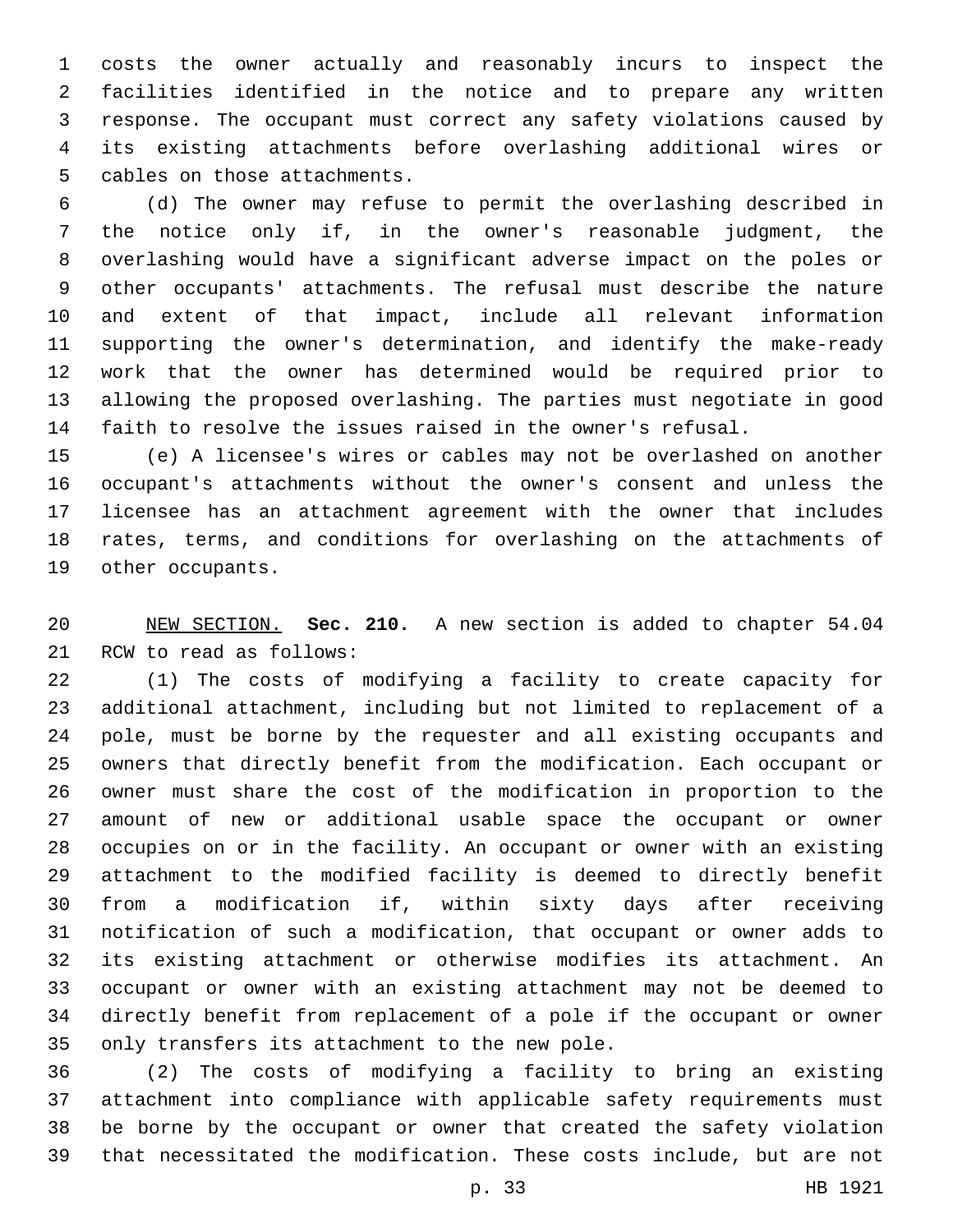necessarily limited to, the costs incurred by the owner or other occupants to modify the facility or conforming attachments. An occupant or owner with an existing conforming attachment to a facility is not required to bear any of the costs to rearrange or replace the occupant's or owner's attachment if the rearrangement or replacement is necessitated solely to accommodate modifications to the facility to bring another occupant's or owner's attachment into conformance with applicable safety requirements to remedy a safety violation caused by another occupant or owner. The owner and each occupant must bear their own costs to modify their existing attachments if required to comply with applicable safety requirements if an owner or occupant did not create a safety violation that 13 necessitated the modification.

 (3) An owner shall provide an occupant with written notice prior to removal of, termination of service to, or modification of (other than routine maintenance or modification in response to emergencies) any facilities on or in which the occupant has attachments affected by such an action. The owner must provide the notice as soon as practicable but no less than sixty days prior to taking the action described in the notice. However, the owner may provide notice less than sixty days in advance if a governmental entity or landowner other than the owner requires the action described in the notice and did not notify the owner of that requirement more than sixty days in 24 advance.

 (4) An owner may require the occupant to remove the occupant's abandoned attachments. The owner must identify the attachments and provide sufficient evidence to demonstrate that the occupant has abandoned those attachments. The occupant must respond to the owner within twenty days after the notice has been delivered to the occupant. If the occupant does not answer or otherwise respond to the owner, the owner may remove the attachments without further notice.

 NEW SECTION. **Sec. 211.** A new section is added to chapter 54.04 33 RCW to read as follows:

 (1) A fair and reasonable rate for attachments to or in facilities must assure the owner the recovery of not less than all the additional costs of procuring and maintaining the attachments, nor more than the actual capital and operating expenses, including just compensation, of the owner attributable to that portion of the facility used for the attachments, including a share of the required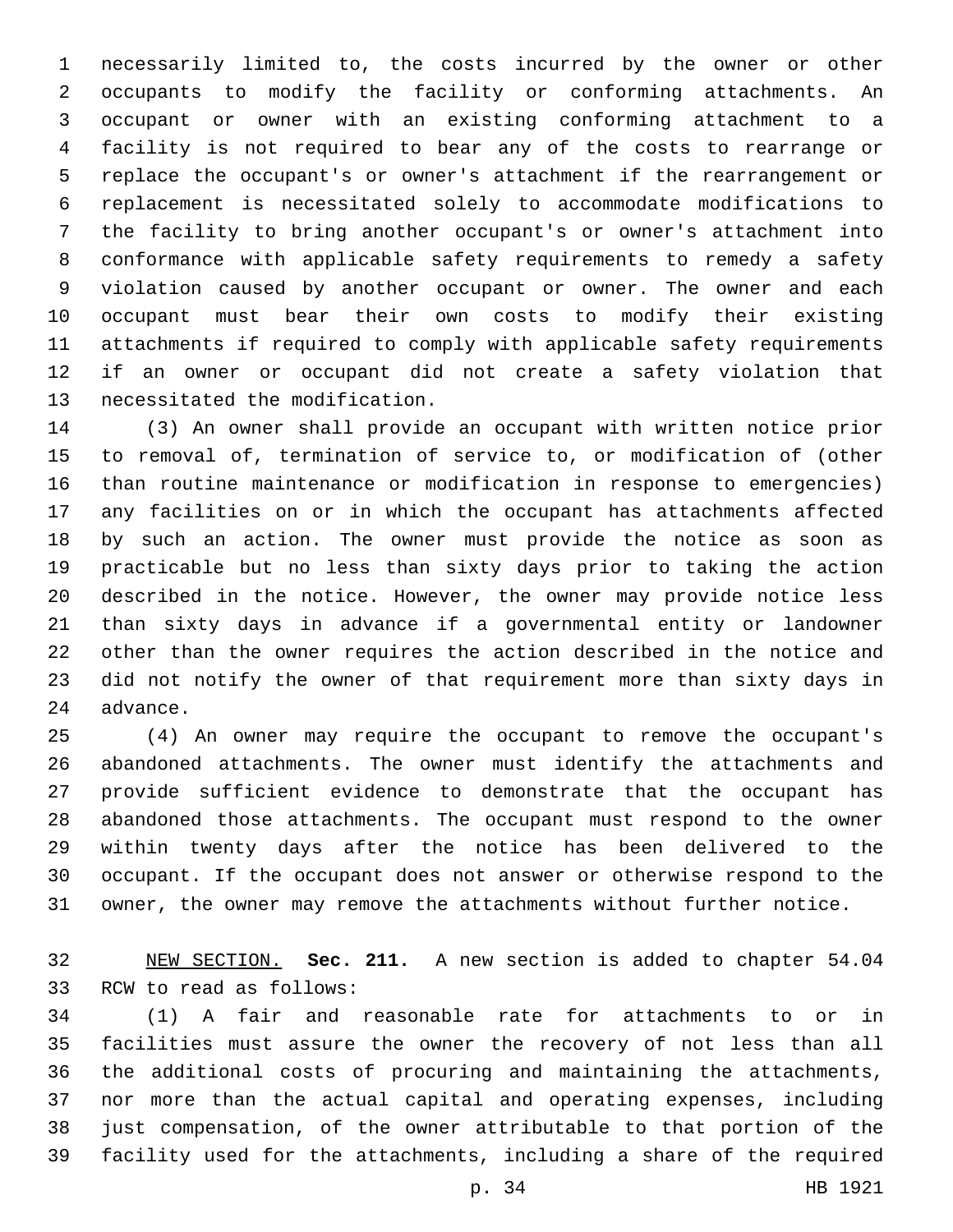1 support and clearance space, in proportion to the space used for the 2 attachment, as compared to all other uses made of the facility, and 3 uses that remain available to the owner. 4 (2) The following formula for determining a fair, just, 5 reasonable, and sufficient rate shall apply to attachments to poles: 6 7 8 *Maximum* = *Space* x *Net Cost of Rate Factor a Bare Pole* x *Carrying Charge Rate* 9 *Where Space Factor* = Occupied Space 10 Total Usable Space 11 (3) The following formula for determining a fair, just, 12 reasonable, and sufficient rate shall apply to attachments to ducts 13 or conduits: 14 15 16 *Maximum Rate per Linear ft./m.*  $=$  $\begin{bmatrix} 1 & x \end{bmatrix}$ 1 Duct  $\int_{\mathbf{x}}^{\mathbf{y}}$ [ Number <sub>x</sub> Net Conduit Investment ] <sub>x</sub> *Carrying Charge* 17 *Linear ft./m.* Number of Number of of Ducts System Duct Length (ft./m.) Rate 18 Number of Ducts Number of Inner Ducts 19 20 (Percentage of Conduit Capacity) (Net Linear Cost of a Conduit) 21 simplified as: 22 23 24 25 26 *Maximum Rate per Linear ft./m.*  $=$   $\frac{1}{2}$ 1 Duct  $l_{\rm x}$  [ *Net* Conduit Investment ] x *Carrying Charge* 27 *No.* of Inner Ducts System Duct Length (ft./m.) *Rate* 28 If no inner duct or only a single inner duct is installed, the 29 fraction "1 Duct divided by the Number of Inner Ducts" is presumed to 30 be  $1/2$ . 31 NEW SECTION. **Sec. 212.** A new section is added to chapter 54.04

32 RCW to read as follows:

33 (1) A licensee may submit disputes to binding arbitration by 34 serving notice on the owner if:

35 (a) An owner has denied access to its facilities;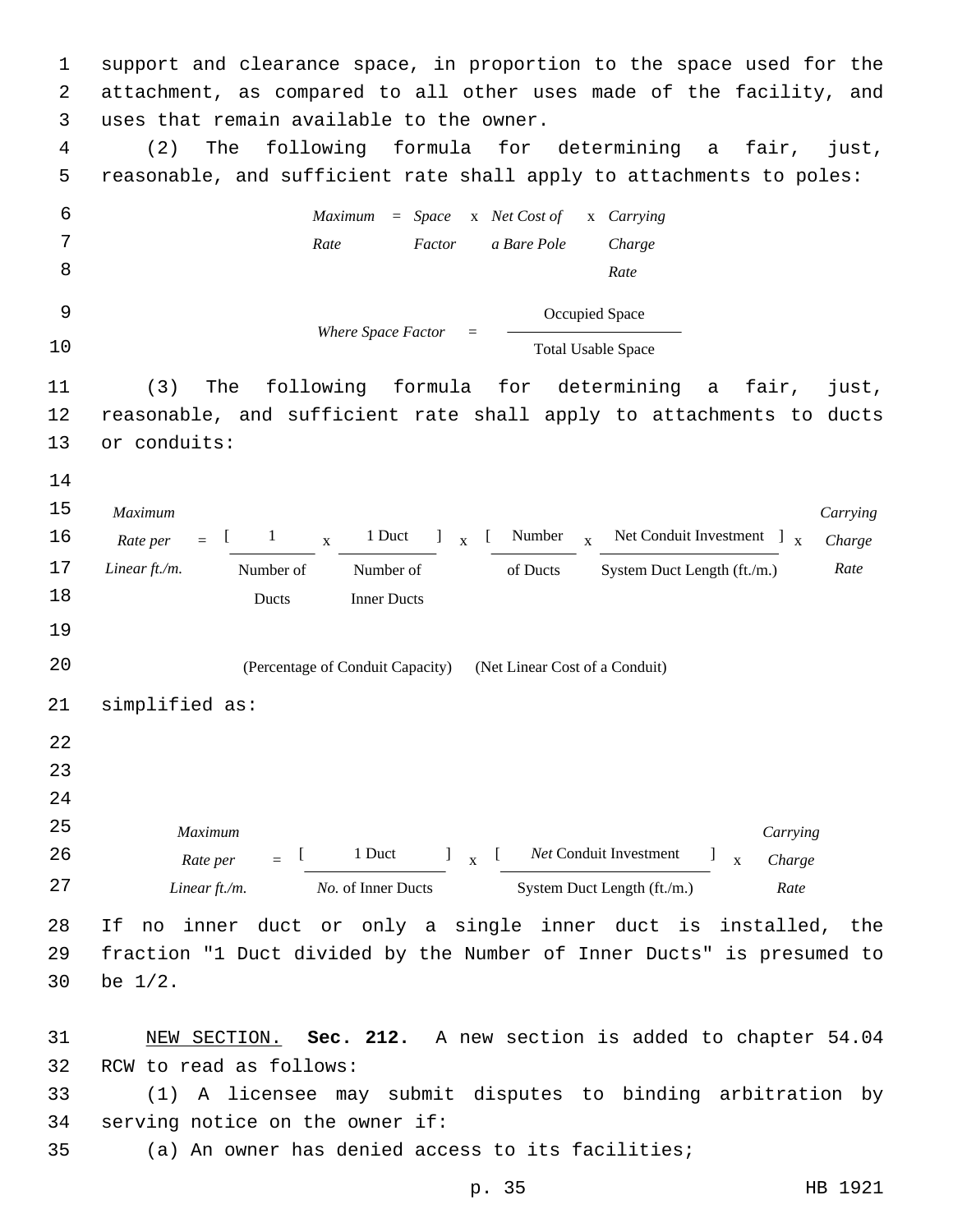(b) An owner fails to negotiate in good faith the rates, terms, 2 and conditions of an attachment agreement; or

 (c) The licensee disputes the rates, terms, or conditions in an attachment agreement, the owner's performance under the agreement, or the owner's obligations under the agreement or other applicable law.

 (2) An owner may submit disputes to binding arbitration by 7 serving notice on the licensee if:

 (a) Another licensee is unlawfully making or maintaining 9 attachments to or in the owner's facilities;

 (b) Another licensee fails to negotiate in good faith the rates, terms, and conditions of an attachment agreement; or

 (c) The owner disputes the rates, terms, or conditions in an attachment agreement, the occupant's performance under the agreement, or the occupant's obligations under the agreement or other applicable law.15

 (3) Costs of the arbitration, including compensation for the arbitrator's services, must be borne equally by the parties participating in the arbitration and each party shall bear its own costs and expenses, including legal fees and witness expenses, in 20 connection with the arbitration proceeding.

 (4) Within thirty days of receipt of the initial notice, each party shall furnish a list of acceptable arbitrators. The parties shall select an arbitrator; failing to agree on an arbitrator, each party shall select one arbitrator and the two arbitrators shall select a third arbitrator for an arbitration panel.

 (5) The execution of an attachment agreement does not preclude any challenge to the lawfulness or reasonableness of the rates, terms, or conditions in that agreement, provided that one of the 29 following circumstances exists:

 (a) The parties made good faith efforts to negotiate the disputed rates, terms, or conditions prior to executing the agreement but were unable to resolve the dispute despite those efforts, and such a challenge is brought within six months from the agreement execution 34 date; or

 (b) The party challenging the rate, term, or condition was reasonably unaware of the other party's interpretation of that rate, term, or condition when the agreement was executed.

 (6) A submission to binding arbitration authorized under this 39 section must contain the following: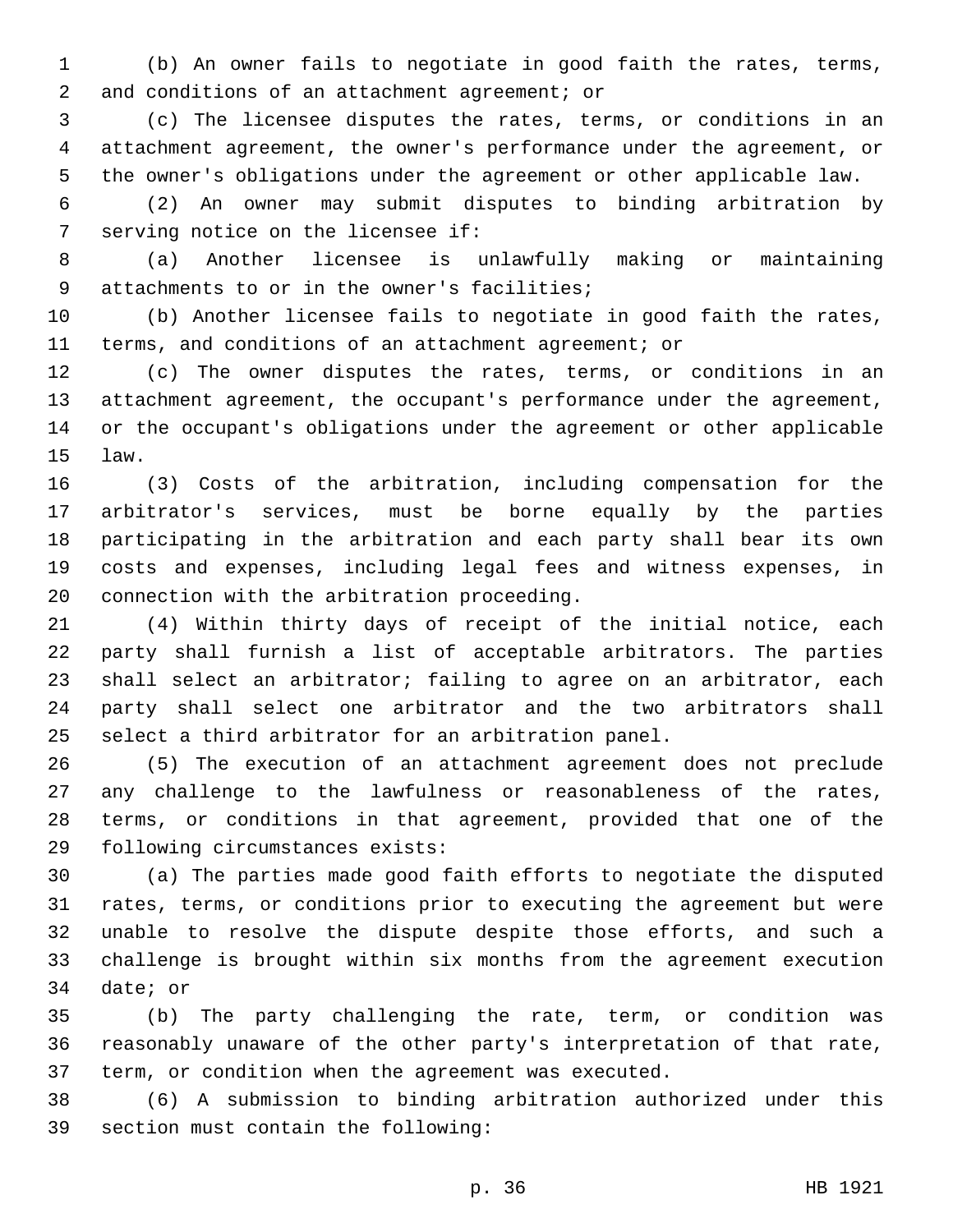(a) A statement, including specific facts, demonstrating that the complainant engaged or reasonably attempted to engage in good faith, executive-level negotiations to resolve the disputed issues raised in the submission and that the parties failed to resolve those issues despite those efforts; such negotiations must include the exchange of reasonably relevant information necessary to resolve the dispute including, but not limited to, the information required to calculate 8 rates in compliance with sections 208 through 212 of this act;

 (b) Identification of all actions, rates, terms, and conditions alleged to be unjust, unfair, unreasonable, insufficient, or 11 otherwise contrary to applicable law;

 (c) Sufficient data or other factual information and legal argument to support the allegations to the extent that the complainant possesses such factual information; and

 (d) A copy of the attachment agreement, if any, between the 16 parties.

 (7) The arbiter will issue a notice of prehearing conference within five business days after the arbitration panel is seated. The party complained against must answer the complaint within ten business days from the date the arbiter serves the complaint. The answer must respond to each allegation in the complaint with sufficient data or other factual information and legal argument to support that response to the extent the respondent possesses such 24 factual information.

 (8)(a) A licensee has the burden to prove its right to attach to or in the owner's facilities and that any attachment requirement, term, or condition an owner imposes or seeks to impose that the licensee challenges violates any provision of sections 208 through 29 212 of this act or other applicable law.

 (b) An owner bears the burden to prove that the attachment rates it charges or proposes to charge are in compliance with sections 208 through 212 of this act or that the owner's denial of access to its facilities is lawful under section 209 of this act.

 (9) If the arbiter determines that a rate, term, or condition complained of is not in compliance with sections 208 through 212 of this act, the arbiter shall prescribe a rate, term, or condition that is in compliance with sections 208 through 212 of this act. The arbiter shall require the inclusion of that rate, term, or condition in an attachment agreement, and to the extent authorized by applicable law, shall order a refund or payment of the difference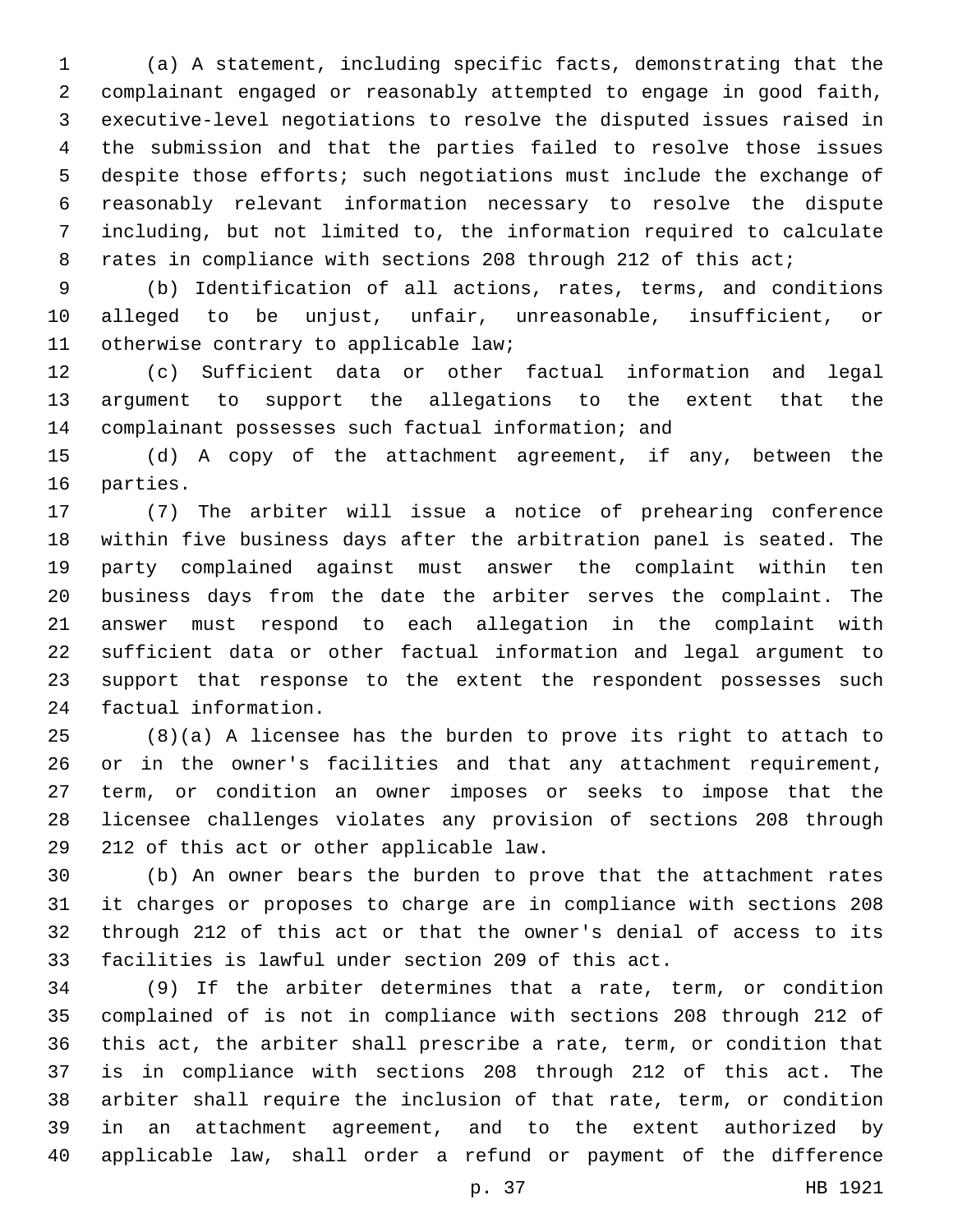between any rate required by section 211 of this act and the rate that was previously charged during the time the owner was charging 3 the rate after the effective date of this section.

 (10) If the arbiter determines that an owner has unlawfully or unreasonably denied or delayed access to a facility, the arbiter shall order the owner to provide access to that facility within a reasonable time frame and on rates, terms, and conditions that are in compliance with sections 208 through 212 of this act.

 (11) Nothing in this section precludes an owner or occupant from bringing any other complaint not related to the rates, terms, and conditions of attachment and that is otherwise authorized under 12 applicable law.

 (12) If the arbiter finds that the rates, terms, or conditions demanded, exacted, charged, or collected by any owner in connection with attachments to its facilities do not comply with sections 208 through 212 of this act as applicable, the arbiter shall establish rates, terms, and conditions consistent with the requirements of sections 208 through 212 of this act, thereafter to be observed and in force and fix the same by final order entered within sixty days after the submission of the issues for arbitration. The arbiter may 21 extend this deadline for good cause.

## **PART THREE**

 **Sec. 301.** RCW 80.36.630 and 2013 2nd sp.s. c 8 s 202 are each 24 amended to read as follows:

25  $((+1))$  The definitions in this section apply throughout this 26 section, RCW 80.36.610, and ((RCW)) 80.36.650 through 80.36.690 ((and  $80.36.610)$ , unless the context clearly requires otherwise.

28  $((+a))$   $(1)$  "Basic residential service" means those services set 29 out in 47 C.F.R. Sec. 54.101(a) (( $\left(\frac{2011}{1}\right)$ ), as it existed on the effective date of this section, and mandatory extended area service 31 approved by the commission.

 (( $\overline{+}$ )) (2) "Basic telecommunications services" means the 33 following services:

34  $((\overleftrightarrow{t}))$  (a) Single-party service;

(( $(i+i)$ )) (b) Voice grade access to the public switched network;

36  $((\overrightarrow{\text{iii}}))$  (c) Support for local usage;

37  $((\overleftrightarrow{iv}))$   $(d)$  Dual tone multifrequency signaling (touch-tone);

38  $((+v+))$  (e) Access to emergency services (911);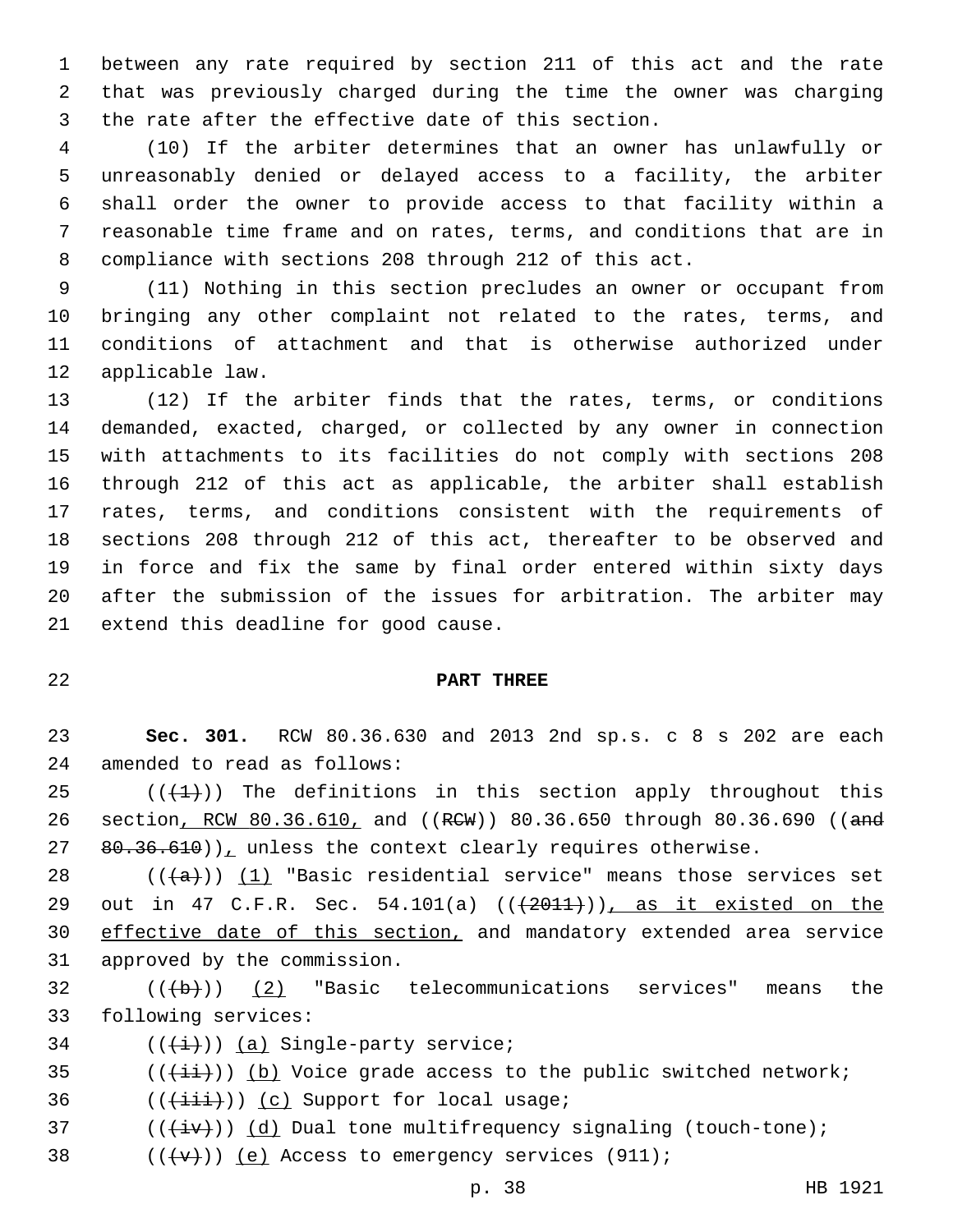$1$   $((\overrightarrow{vi}))$   $(f)$  Access to operator services;

 $2$  (( $\overrightarrow{vii})$ ) (g) Access to interexchange services;

3 (((viii))) (h) Access to directory assistance; and

 $($   $($   $($   $\frac{1}{4}x$  $))$   $($   $\frac{1}{4}$  Toll limitation services.

 (( $\left(\frac{1}{e}\right)$ ) (3) "Communications provider" means a provider of communications services ((that assigns a working telephone number to a final consumer for intrastate wireline or wireless communications services or interconnected voice over internet protocol service, and 9 includes local exchange carriers)) including local exchange carriers whether providing service by traditional or voice over internet 11 protocols or a combination thereof.

 $12$  (( $\left(\frac{d}{d}\right)$ ) (4) "Communications services" includes telecommunications 13 services and information services and ((any combination thereof)) 14 broadband access services.

15  $((+e))$   $(5)$  "Incumbent local exchange carrier" has the same 16 meaning as set forth in 47 U.S.C. Sec. 251(h) as it existed on the 17 effective date of this section.

 $((\text{+f-}))(6)$  "Incumbent public network" means the network established by incumbent local exchange carriers for the delivery of communications services to customers that is used by communications providers for origination or termination of communications services 22 by or to customers.

23 (((4g) "Interconnected voice over internet protocol service" means 24 an interconnected voice over internet protocol service that:  $\{a\}$ 25  $\{(\textbf{i})\}$  Enables real-time, two-way voice communications; (b)  $\{(\textbf{ii})\}$ 26 requires a broadband connection from the user's location; (c)  $[(iii)]$ 27 requires internet protocol-compatible customer premises equipment; 28 and (d) [(iv)] permits users generally to receive calls that 29 originate on the public network and to terminate calls to the public 30 network.

 $31$   $(\frac{h}{h})$ ) (7) "Program" means the state universal communications 32 services program created in RCW 80.36.650.

33 ( $(\frac{1}{i})$ ) (8) "Telecommunications" has the same meaning as defined 34 in 47 U.S.C. Sec.  $153((43+))$  as it existed on the effective date of 35 this section.

36  $((\{\dagger\})$  (9) "Telecommunications act of 1996" means the 37 telecommunications act of 1996 (P.L. 104-104, 110 Stat. 56).

38 (((k) "Working telephone number" means a north American numbering 39 plan telephone number, or successor dialing protocol, that is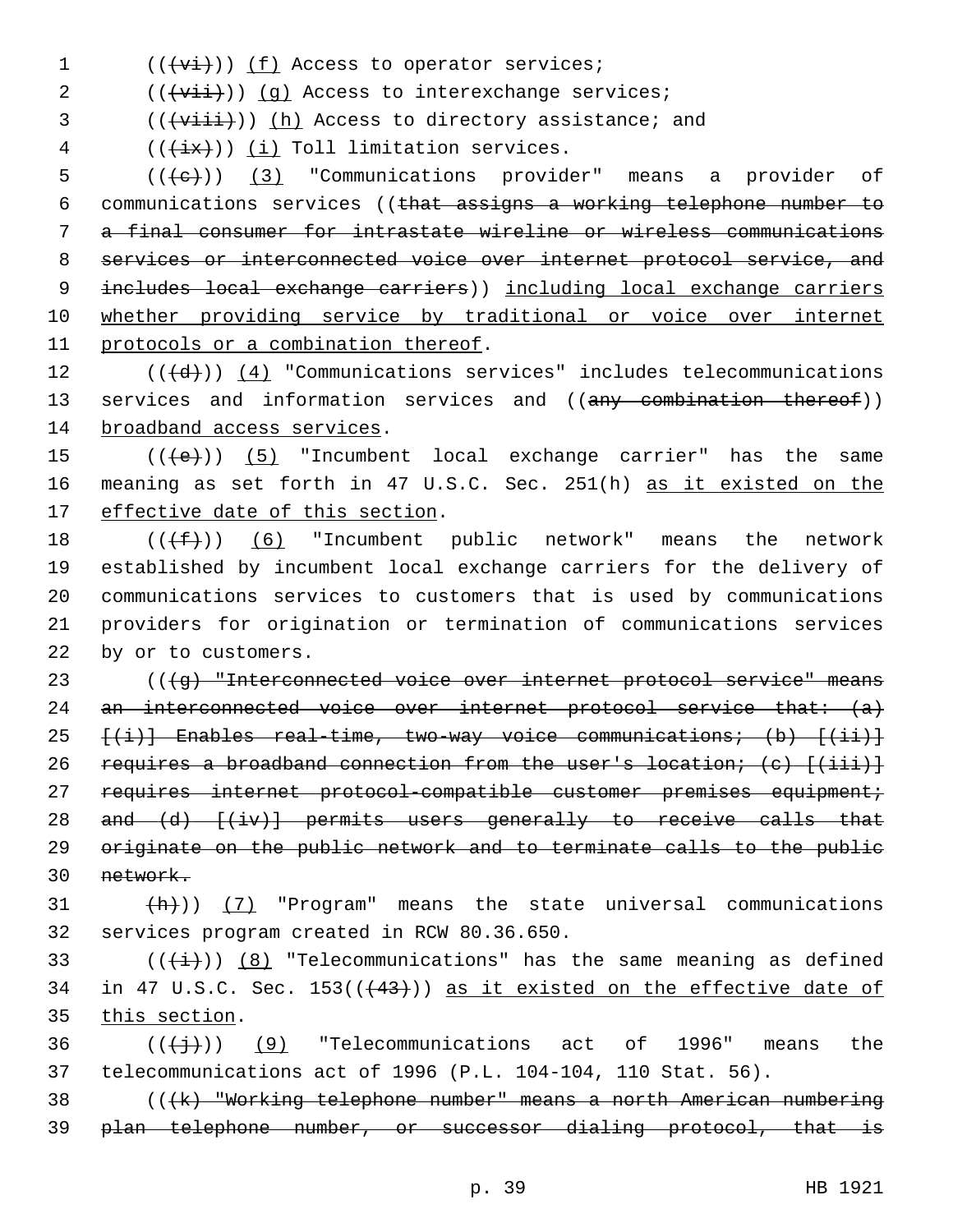developed for use in placing calls to or from the public network,

2 that enables a consumer to make or receive calls.

 $(2)$  This section expires July 1, 2020.)

 **Sec. 302.** RCW 80.36.650 and 2016 c 145 s 1 are each amended to 5 read as follows:

 (1) A state universal communications services program is established. The program is established to protect public safety and welfare under the authority of the state to regulate telecommunications under Article XII, section 19 of the state Constitution. The purpose of the program is to support continued 11 provision of ((basic telecommunications)) communications services 12 ((under rates, terms, and conditions established by the commission during the time over which incumbent communications providers in the state are adapting to changes in federal universal service fund and 15 intercarrier compensation support)) in Washington.

 (2) Under the program, eligible communications providers may receive distributions from the universal communications services account created in RCW 80.36.690 in exchange for the affirmative agreement to provide continued services under the rates, terms, and conditions established by the commission under this chapter for the period covered by the distribution. The commission must implement and administer the program under terms and conditions established in RCW 80.36.630 through 80.36.690. Expenditures for the program may not exceed five million dollars per fiscal year; provided, however, that if less than five million dollars is expended in any fiscal year, the unexpended portion must be carried over to subsequent fiscal years and, unless fully expended, must be available for program expenditures in such subsequent fiscal years in addition to the five million dollars allotted for each of those subsequent fiscal years.

 (3) A communications provider is eligible to receive 31 distributions from the account if:

 (a) The communications provider is: (i) An incumbent local exchange carrier serving fewer than forty thousand access lines in the state; or (ii) a radio communications service company providing wireless two-way voice communications service to less than the equivalent of forty thousand access lines in the state. For purposes of determining the access line threshold in this subsection, the access lines or equivalents of all affiliates must be counted as a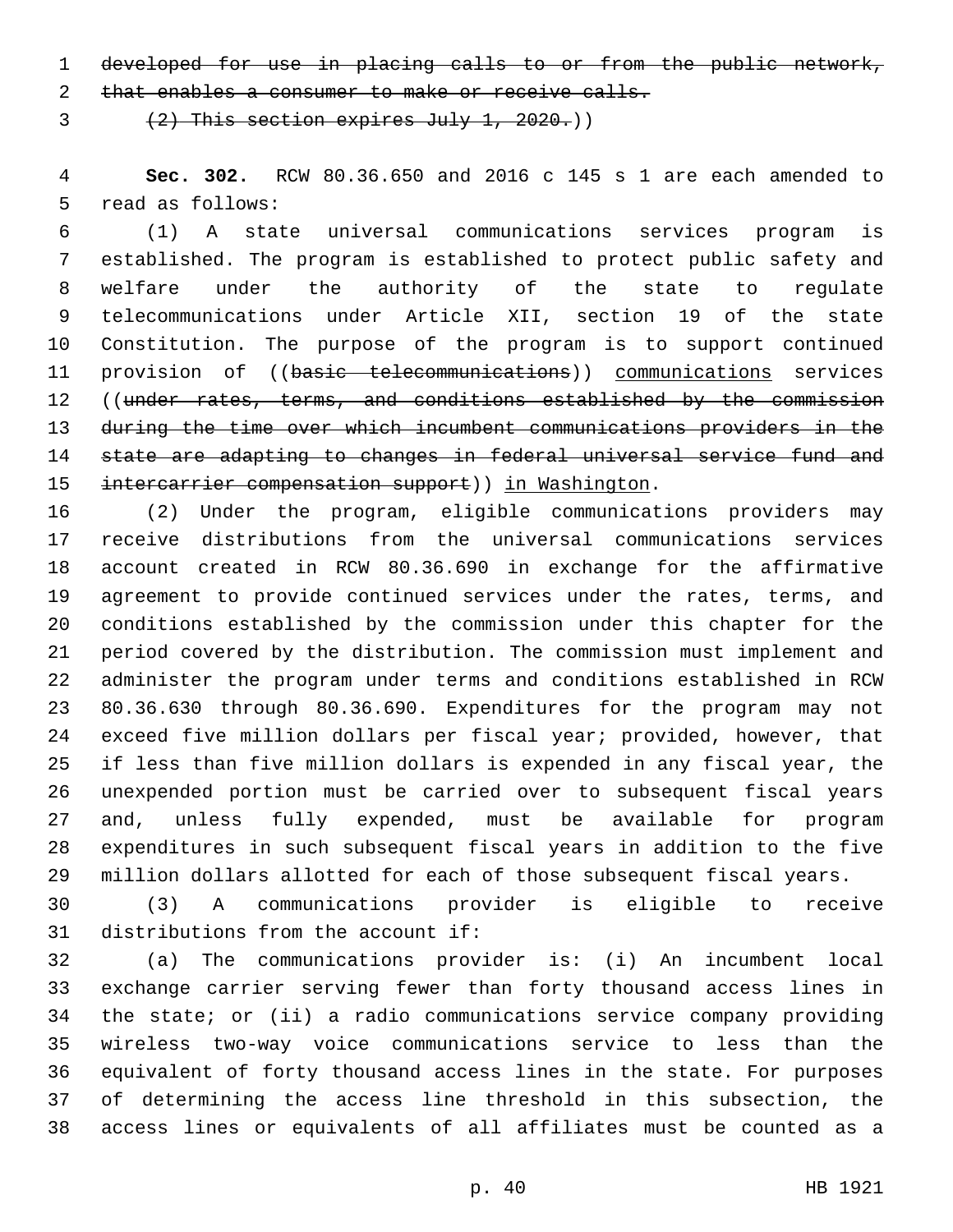single threshold, if the lines or equivalents are located in 2 Washington;

 (b) The customers of the communications provider are at risk of rate instability or service interruptions or cessations absent a distribution to the provider that will allow the provider to maintain rates reasonably close to the benchmark; and6

 (c) The communications provider meets any other requirements established by the commission pertaining to the provision of communications services, including basic telecommunications services.

 (4)(a) Distributions to eligible communications providers are based on a benchmark established by the commission. The benchmark is the rate the commission determines to be a reasonable amount customers should pay for basic residential service provided over the incumbent public network. However, if an incumbent local exchange carrier is charging rates above the benchmark for the basic residential service, that provider may not seek distributions from the fund for the purpose of reducing those rates to the benchmark.

 (b) To receive a distribution under the program, an eligible communications provider must affirmatively consent to continue providing communications services to its customers under rates, terms, and conditions established by the commission pursuant to this chapter for the period covered by the distribution.

 (5) The program is funded from amounts deposited by the legislature in the universal communications services account established in RCW 80.36.690. The commission must operate the program within amounts appropriated for this purpose and deposited in the 27 account.

 (6) The commission must periodically review the accounts and records of any communications provider that receives distributions under the program to ensure compliance with the program and monitor 31 the providers' use of the funds.

 (7) The commission must establish an advisory board, consisting of a reasonable balance of representatives from different types of communications providers and consumers, to advise the commission on any rules and policies governing the operation of the program.

 (((8) The program terminates on June 30, 2019, and no distributions may be made after that date.

38  $(9)$  This section expires July 1, 2020.)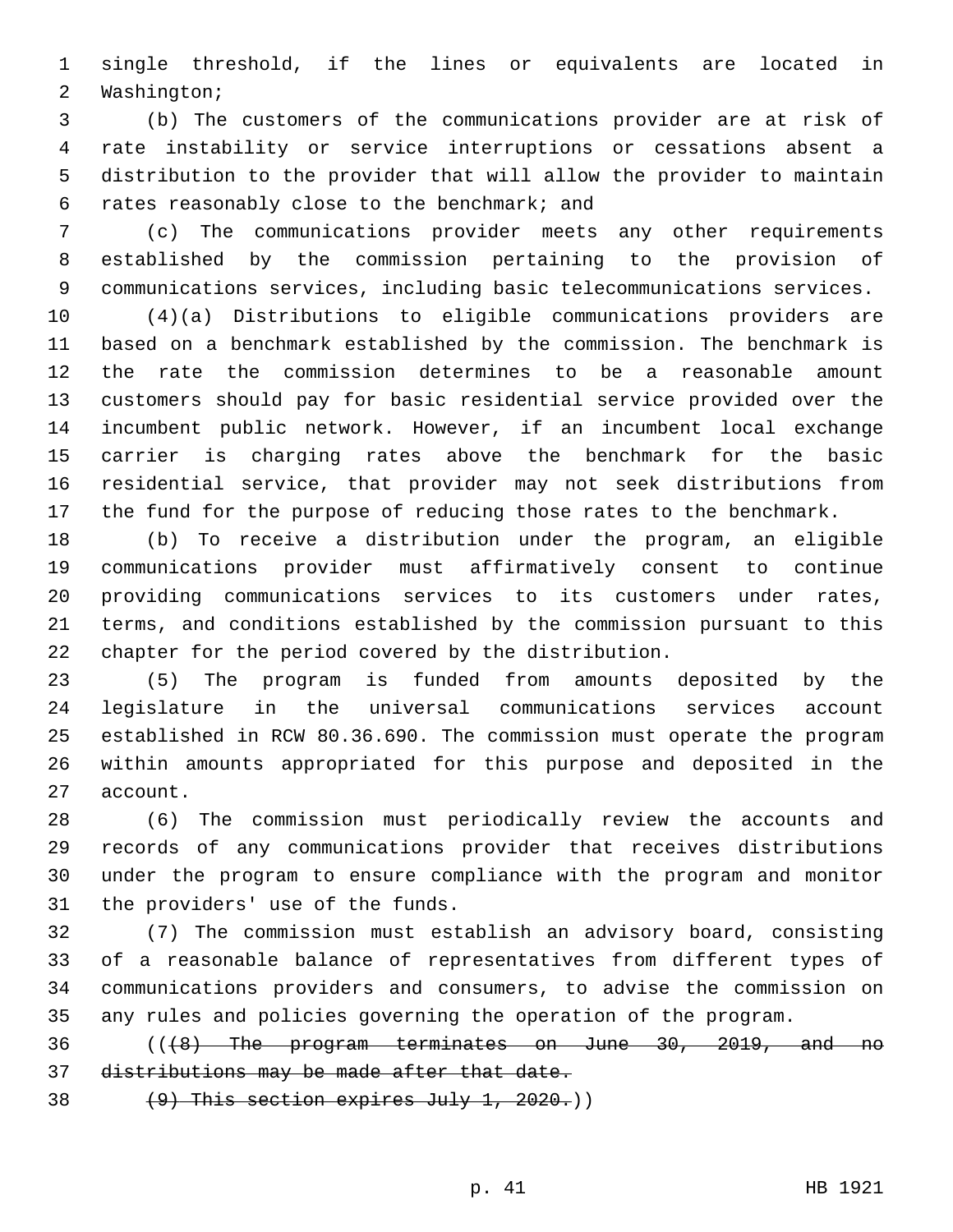1 **Sec. 303.** RCW 80.36.660 and 2013 2nd sp.s. c 8 s 204 are each 2 amended to read as follows:

 $3$  ( $(\frac{1}{1})$ ) To implement the program, the commission must adopt rules 4 for the following purposes:

 $((+a))$   $(1)$  Operation of the program, including criteria for: Eligibility for distributions; use of the funds; identification of any reports or data that must be filed with the commission, including, but not limited to, how a communication provider used the 9 distributed funds; and the communications provider's infrastructure;

10  $((+b))$   $(2)$  Operation of the universal communications services 11 account established in RCW 80.36.690;

12  $((+e))$  (3) Establishment of the benchmark used to calculate 13 distributions; and

 $14$  (( $\left(\frac{d}{d}\right)$ ) (4) Readoption, amendment, or repeal of any existing 15 rules adopted pursuant to RCW 80.36.610 ((and 80.36.620)) as 16 necessary to be consistent with RCW 80.36.610, and 80.36.630 through  $17$  80.36.690 ((and  $80.36.610$ )).

18  $((2)$  This section expires July 1, 2020.)

19 **Sec. 304.** RCW 80.36.670 and 2013 2nd sp.s. c 8 s 205 are each 20 amended to read as follows:

 (1) In addition to any other penalties prescribed by law, the commission may impose penalties for failure to make or delays in making or filing any reports required by the commission for administration of the program. In addition, the commission may recover amounts determined to have been improperly distributed under RCW 80.36.650. For the purposes of this section, the provisions of RCW 80.04.380 through 80.04.405, inclusive, apply to all companies that receive support from the universal communications services 29 account created in RCW 80.36.690.

30 (2) Any action taken under this section must be taken only after 31 providing the affected communications provider with notice and an 32 opportunity for a hearing, unless otherwise provided by law.

33 (3) Any amounts recovered under this section must be deposited in 34 the universal communications services account created in RCW 35 80.36.690.

36  $((4)$  This section expires July 1, 2020.)

37 **Sec. 305.** RCW 80.36.680 and 2013 2nd sp.s. c 8 s 206 are each 38 amended to read as follows: